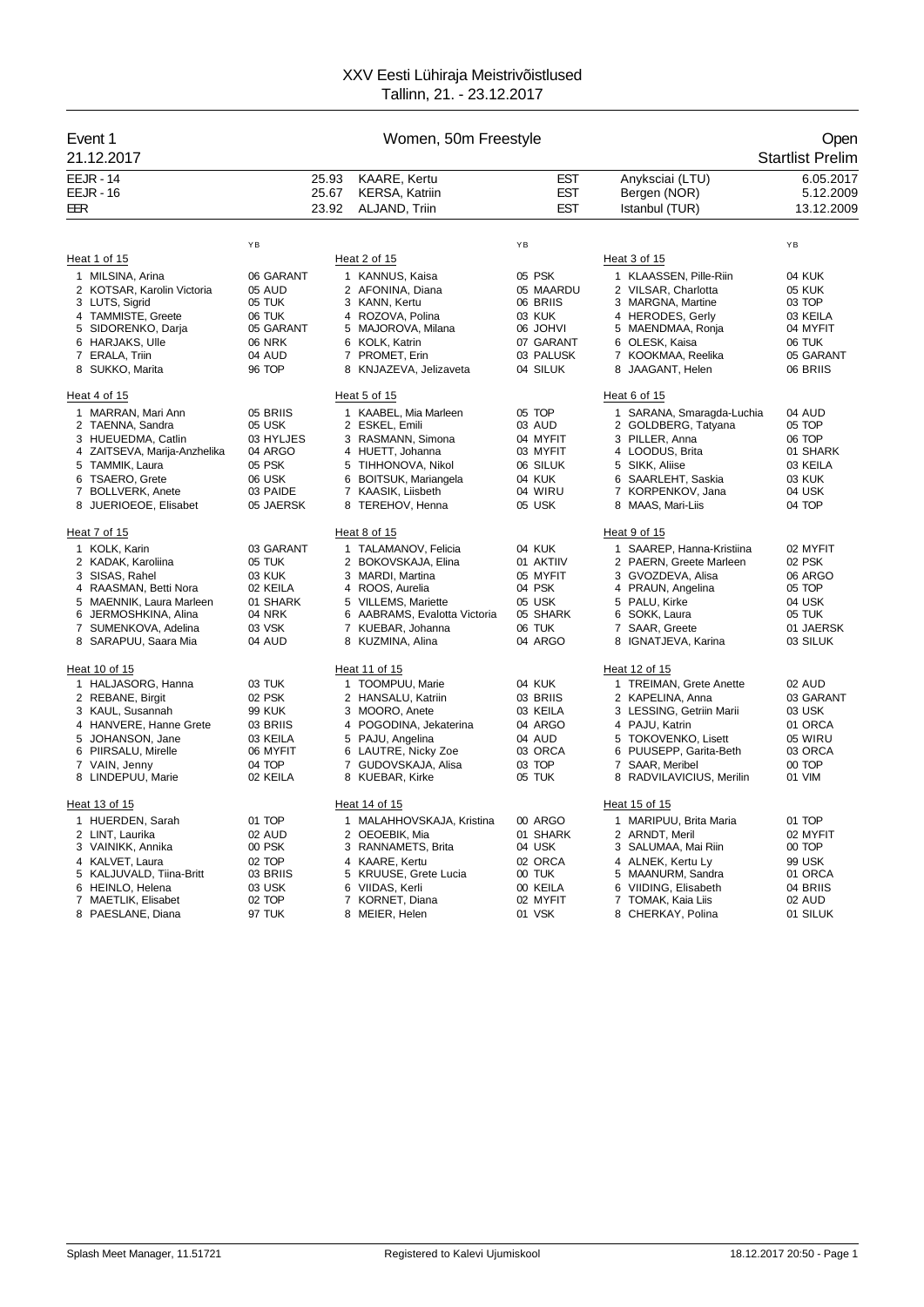| Event 2                                           |                      |       | Men, 50m Freestyle                                   |                     |                                                     | Open                    |
|---------------------------------------------------|----------------------|-------|------------------------------------------------------|---------------------|-----------------------------------------------------|-------------------------|
| 21.12.2017                                        |                      |       |                                                      |                     |                                                     | <b>Startlist Prelim</b> |
| <b>EEJR - 14</b>                                  |                      | 23.58 | ZIRK, Kregor                                         | <b>EST</b>          | Tallinn                                             | 9.11.2013               |
| <b>EEJR - 16</b>                                  |                      | 22.81 | ZIRK, Kregor                                         | <b>EST</b>          | Tallinn                                             | 19.12.2015              |
| <b>EEJR - 18</b>                                  |                      | 22.08 | TRIBUNTSOV, Ralf                                     | <b>EST</b>          | Chartres (FRA)                                      | 22.11.2012              |
| EER                                               |                      | 21.54 | MALBERG, Miko                                        | <b>EST</b>          | Rijeka (CRO)                                        | 14.12.2008              |
|                                                   | YB                   |       |                                                      | YB                  |                                                     | ΥB                      |
| Heat 1 of 22                                      |                      |       | Heat 2 of 22                                         |                     | Heat 3 of 22                                        |                         |
| 1                                                 |                      |       | 1 BORISSOV, Pavel                                    | 05 DILAN            | 1 KAEGO, Trevor                                     | <b>06 KUK</b>           |
| 2 EINBERG, Endrik                                 | 04 BRIIS             |       | 2 METSA, Aap Valter                                  | 05 USK              | 2 ALIHODZIN, Artjom                                 | 02 GARANT               |
| 3 OJALA, Ander                                    | 03 KEILA             |       | 3 SOOMRE, Sten Erik                                  | 05 MYFIT            | 3 BEDITSKI, Aleksandr                               | 02 GARANT               |
| 4 INDUS, Robert<br>5 JAAS, Nikita                 | 02 PALUSK<br>03 AQUA |       | 4 MAENNIK, Hans Herman<br>5 ANTONIAK, Lars Sebastian | 05 BRIIS<br>05 KUK  | 4 TIEDE, Kai Robert<br>5 KLEINSON, Georg            | 04 KEILA<br>03 KEILA    |
| 6 PARM, Markus                                    | 04 AUD               |       | 6 VELMAR, Denis                                      | 04 AKTIIV           | 6 SHUVALOV, Daniil                                  | 06 GARANT               |
| 7                                                 |                      |       | 7 SUURKAEV, Martin                                   | 03 TYRI             | 7 KOKK, Patrick                                     | 03 KUK                  |
| 8                                                 |                      |       | 8 HUNT, Artur                                        | 04 PALUSK           | 8 KUZNETSOV, Maksim                                 | 04 GARANT               |
| Heat 4 of 22                                      |                      |       | Heat 5 of 22                                         |                     | Heat 6 of 22                                        |                         |
| 1 RASVA, Gregor                                   | 05 AUD               |       | 1 PETROV, Ilja                                       | 03 GARANT           | 1 VESKE, Taaniel                                    | <b>05 KUK</b>           |
| 2 ALIMOV, Ilja                                    | 06 GARANT            |       | 2 TOATER, Eerik                                      | 02 TYRI             | 2 ALTEBERG, Artiom                                  | <b>06 NRK</b>           |
| 3 IDRISSOV, Artur                                 | 02 ORCA              |       | 3 PRANK, Ervin Otto                                  | 03 TUK              | 3 MOSKALENKO, Denis                                 | 05 PSK                  |
| 4 JABLOKOV, Erik                                  | 03 PALUSK            |       | 4 VOMPA, Mark Tomi Wilhelm                           | 03 KUK              | 4 STRASSOV, Alan                                    | 03 GARANT               |
| 5 TAMMIK, Remi<br>6 GOLDBERG, Georgi              | 05 PSK<br>04 TOP     |       | 5 IVANOV, Nikita<br>6 PRITS, Ralf Erik               | 05 ARGO<br>04 MYFIT | 5 MAEEKIVI, Sander<br>6 LILL, Robin                 | <b>02 KUK</b><br>05 TOP |
| 7 HERODES, Gert                                   | 02 KEILA             |       | 7 KONEV, Arsenii                                     | 03 GARANT           | 7 TAMMENIIT, Karl Mattias                           | 02 PSK                  |
| 8 VYSSOTSKI, Artjom                               | 03 MAARDU            |       | 8 FEDOTENKOV, Maksim                                 | 04 NRK              | 8 LIIV, Armin                                       | 04 AUD                  |
| Heat 7 of 22                                      |                      |       | Heat 8 of 22                                         |                     | Heat 9 of 22                                        |                         |
| 1 FABER, Aron                                     | 02 TUK               |       | 1 KASSIHIN, Kevin                                    | 01 VIM              | 1 ZGURO, Maksim                                     | 02 NRK                  |
| 2 KRYLOV, Matvei                                  | 04 SILUK             |       | 2 ERDMAN, Daniel                                     | 00 VSK              | 2 VILLEMS, Glen Marcus                              | 04 ORCA                 |
| 3 LILIENBERG, Kaurit                              | 02 AUD               |       | 3 MAENNA, Martin                                     | 01 TYRI             | 3 KOLLI, Karl Aleksander                            | 01 WIRU                 |
| 4 KAABEL, Jan Markus<br>5 PART, Mark              | 02 TOP               |       | 4 TEDER, Karl Christopher                            | 04 BRIIS<br>02 VIM  | 4 MERTINS, Albert                                   | 01 GARANT<br>04 TUK     |
| 6 SEPP, Guenter                                   | 04 GARANT<br>03 PSK  |       | 5 GOLUBEV, Aleksei<br>6 MARTSUK, Nikita              | 03 NRK              | 5 ROOSE, Ralf<br>6 FILIPPOV, Georg                  | 04 KUK                  |
| 7 SAHPAZOV, Artjom                                | 04 AUD               |       | 7 KIVARI, Marten-Hugo                                | 03 TUK              | 7 KUULPAK, Hans-Mikk                                | 04 TOP                  |
| 8 ILTSISIN, Mark                                  | 06 KUK               |       | 8 DROZDOV, Daniil                                    | 04 GARANT           | 8 KALLASTE, Carl Robert                             | 02 ORCA                 |
| Heat 10 of 22                                     |                      |       | Heat 11 of 22                                        |                     | Heat 12 of 22                                       |                         |
| 1 NIKOLTSUK, Aleksei                              | 02 NRK               |       | 1 TIIMUS, Siim Hindrik                               | 00 WIRU             | 1 ROHULA REIS, Miguel                               | <b>01 KUK</b>           |
| 2 KROLOV, Mattias Kaspar                          | 01 KUK               |       | 2 TISCHLER, Raigo                                    | 04 PAIDE            | 2 MUINASMAA, Norman                                 | 01 PALUSK               |
| 3 LIIV, Aron                                      | 02 AUD               |       | 3 BINDASOV, Artjom                                   | 01 GARANT           | 3 LAMP, Ralf                                        | 04 KEILA                |
| 4 RUOTSALAINEN, Patrik<br>5 TOBLER, Artur         | 02 USK<br>04 TOP     |       | 4 MAKAROV, Sergei<br>5 HELDE, Kaspar                 | 02 GARANT<br>02 TOP | 4 TREPP, Kaarel<br>5 KONOVALOV, Aleksander          | 00 WIRU<br>02 TOP       |
| 6 GIRLIN, Anton-Theo                              | 01 BRIIS             |       | 6 REIMAA, Erik                                       | 02 USK              | 6 TRETJAKOV, Mark                                   | 01 JAERSK               |
| 7 SALOMON, Georg                                  | 02 KUK               |       | 7 ROOTSMA, Jass                                      | 02 USK              | 7 KALJUVEE-O'BROCK, T.                              | 01 ORCA                 |
| 8 VILMS-JAMSA, Henri                              | 02 KEILA             |       | 8 LUMI, Lennart Joosep                               | 04 MYFIT            | 8 LAASPERE, Reimo Gert                              | 03 SHARK                |
| Heat 13 of 22                                     |                      |       | Heat 14 of 22                                        |                     | Heat 15 of 22                                       |                         |
| 1 ORAV, Patrick                                   | 04 AUD               |       | 1 SUUROJA, Carl-Joseph                               | 02 TOP              | 1 KARATSEVSKI, Nikita                               | 03 ORCA                 |
| 2 ALOE, Robin                                     | 00 KEILA             |       | 2 VIHERPUU, Rihard                                   | 03 VIM              | 2 MARRAN, Mihkel Melker                             | 03 BRIIS                |
| 3 PASKOV, Philip                                  | 02 ORCA              |       | 3 NIGUL, Siim                                        | 02 ORCA             | 3 MAEKIMAA, S.                                      | 02 PSK                  |
| KOBOSHEV, Vadim<br>4<br>5 KIVARI, Kristofer-Jaago | 03 MAARDU<br>03 TUK  |       | 4 HORENZENKO, Denis<br>5 KOEOEK, Mark                | 01 USK<br>01 AUD    | FILIPPOV, Aleksandr<br>4<br>5 NOMMERGA, Silver      | 02 ARGO<br>01 ORCA      |
| 6 LASIMER, Artur                                  | 04 SKENER            |       | 6 HANKO, Oskar                                       | 02 PAIDE            | 6 RAADIK, Jorke Patrick                             | 03 ORCA                 |
| 7 VALKRUSMAN, Andreas                             | 03 ARGO              |       | 7 SABANOV, Aleksandr                                 | 02 GARANT           | 7 PILLE, Sken-Sander                                | 02 TUK                  |
| 8 TSALOV, Kirill                                  | 03 KUK               |       | 8 URIKO, Kristjan Erik                               | 03 AUD              | 8 RANNIK, Ranel                                     | 03 KUK                  |
| Heat 16 of 22                                     |                      |       | Heat 17 of 22                                        |                     | Heat 18 of 22                                       |                         |
| 1 POIKLIK, Edvin                                  | 00 AUD               |       | 1 KIRS, Aleksander                                   | 01 KUK              | 1 ASMUS, Erik                                       | 02 USK                  |
| 2 MINAJEV, Maksim                                 | 03 GARANT            |       | 2 KAESPER, Janek                                     | 99 ARGO             | 2 KUZMIN, Sergei                                    | 02 ARGO                 |
| 3 ARGE, Anders                                    | 01 TOP               |       | 3 SEI, Paul Arvid                                    | 00 RAMSK            | 3 ADAMSON, Kristjan                                 | 00 KUK                  |
| 4 ANDREEV, Ruslan                                 | 01 SILUK             |       | 4 SOLODOV, Demid                                     | 03 SKENER           | 4 FORSEL, Marcus                                    | 03 KEILA                |
| 5 SALA, Erik<br>6 GRITSOK, Alan                   | 01 VSK<br>03 GARANT  | 5     | TIIDLA, Marko<br>6 URIKO, Roland Erich               | 91 TUK<br>01 AUD    | 5 VISNAPUU, Karl-Johannes<br>6 HIIEMAA, Teodor Juko | 02 USK<br>01 BRIIS      |
| 7 VALDNER, Danila                                 | 02 AKTIIV            |       | 7 KAMPUS, Aleksander                                 | 01 TOP              | 7 KARGIN, Adrian Alexander                          | 98 KUK                  |
| 8 LIHHATS, Erik                                   | 03 GARANT            |       | 8 VALLISTE, Ragmar                                   | 99 KUK              | 8 REINLO, Karl Marten                               | 99 USK                  |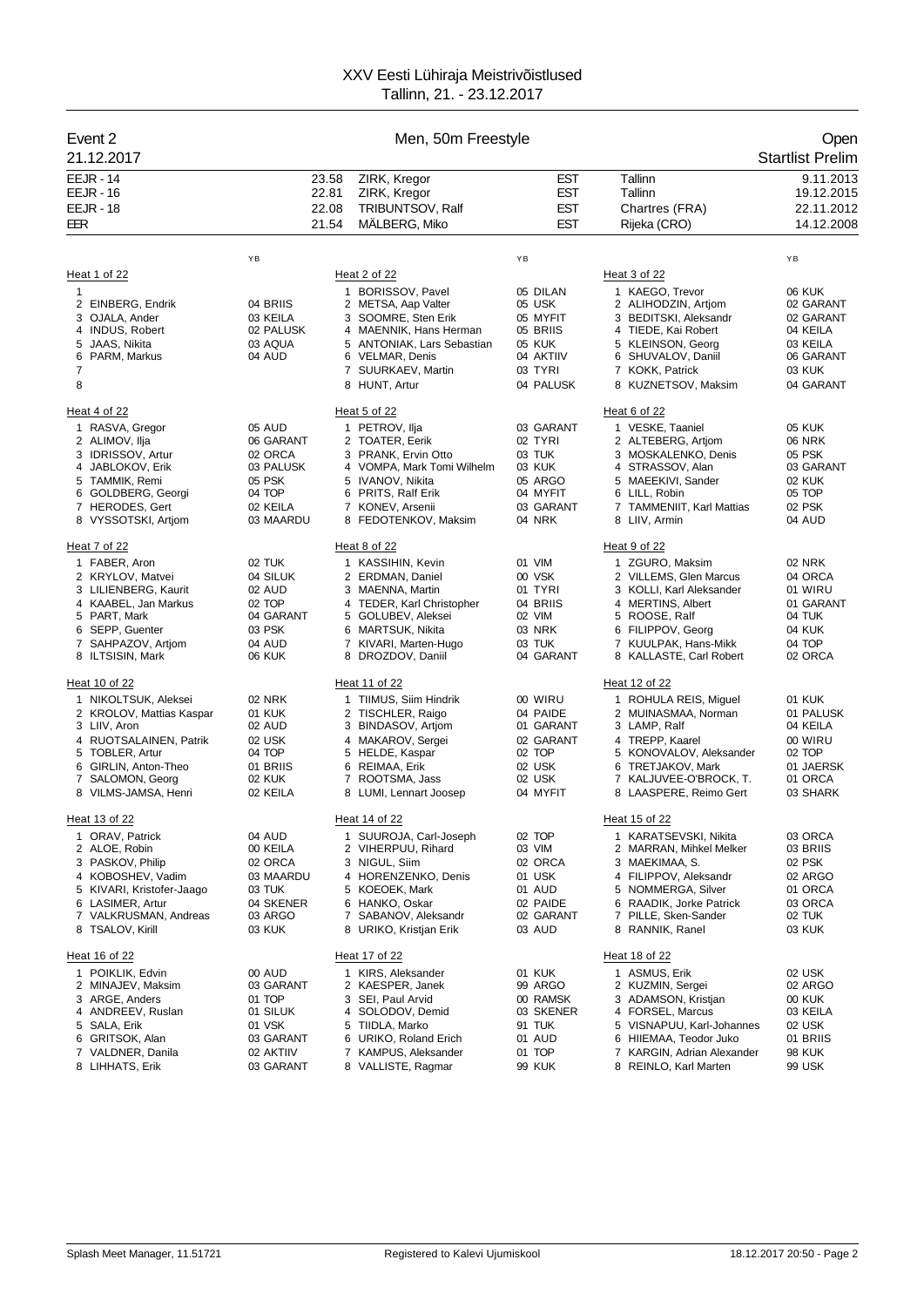## Event 2, Men, 50m Freestyle, Prelim

| Heat 19 of 22                                                                                                                                                                |                                                                                          | Heat 20 of 22                                                                                                                                                           |                                                                                   | Heat 21 of 22                                                                                                                                                             |                                                                                         |
|------------------------------------------------------------------------------------------------------------------------------------------------------------------------------|------------------------------------------------------------------------------------------|-------------------------------------------------------------------------------------------------------------------------------------------------------------------------|-----------------------------------------------------------------------------------|---------------------------------------------------------------------------------------------------------------------------------------------------------------------------|-----------------------------------------------------------------------------------------|
| 1 OJARAND, Frank Johan<br>2 MARIN, Dmitri<br>3 SANDRIGAILO, Aleksander<br>4 REEDE, Rasmus<br>5 KANNUS, Rasmus<br>6 GELLER, Mark<br>7 LOOKENE, Rain Rasmus<br>8 VARES, Kaarup | <b>96 KUK</b><br>01 ARGO<br>99 USK<br>99 AUD<br>00 BRIIS<br>99 TOP<br>01 MYFIT<br>01 TUK | MIILPALU, Matteus<br>2 PAERISMAA, Uku<br>3 SUUN. Janter<br>4 TSERNOSEV, Nikita<br>5 LANGEL, Marko- Matteus<br>6 PIILBERG, Martin<br>7 MILK, Markus<br>8 MARANDI, Markus | 02 USK<br>01 BRIIS<br>00 TOP<br>97 GARANT<br>99 AUD<br>00 USK<br>99 TUK<br>00 KUK | HIIE. Matis<br>2 ROOSE, Robert<br>3 GUSSEV. Andrei<br>4 ZAITSEV, Daniel<br>5 AEDMA, Andri<br>6 PANCHENKO-PROKOPIEV, G. 99 SILUK<br>7 GUMENJUK, Maksim<br>8 TURU, Vladimir | 98 KEILA<br><b>96 TUK</b><br>97 GARANT<br>97 GARANT<br>95 AUD<br>00 GARANT<br>99 GARANT |
| Heat 22 of 22<br>1 VAINIKK, Rando<br>2 PAAVO, Sander<br>3 KARU, Fred                                                                                                         | 00 PSK<br>98 AUD<br>93 AUD                                                               |                                                                                                                                                                         |                                                                                   |                                                                                                                                                                           |                                                                                         |

| Event 3 | Women, 200m Breaststroke | Open |
|---------|--------------------------|------|

3 KARU, Fred

## 21.12.2017 Startlist EEJR - 14 2:31.48 ROMANJUK, Maria EST Tallinn 13.03.2010

4 KHLOPTSOV, Andriy 98 KYI<br>5 SIIM, Cevin Anders 97 AUD 5 SIIM, Cevin Anders 97 AUD<br>6 VOLKOV, Sergei 01 GARANT 6 VOLKOV, Sergei 01 GARANT<br>7 KAPELIN, Aleksandr 99 GARANT<br>8 MURAVJOV, Maksim 98 GARANT 7 KAPELIN, Aleksandr 99 GARANT 8 MURAVJOV, Maksim 98 GARANT

| EEJR - 16                | 2:31.39   | ROMANJUK, Maria         | <b>EST</b> | Kalevi Veekeskus         | 20.12.2012 |
|--------------------------|-----------|-------------------------|------------|--------------------------|------------|
| EER                      | 2:25.54   | HISSAMUTDINOVA, Natalia | <b>EST</b> | Dublin (IRL)             | 12.12.2003 |
|                          |           |                         |            |                          |            |
|                          | YB.       |                         | <b>YB</b>  |                          | YB         |
| Heat 1 of 3              |           | Heat 2 of 3             |            | Heat 3 of 3              |            |
| 1 TAMMISTE, Sandra       | 03 MYFIT  | 1 VIIK. Jette           | 02 KUK     | 1 POLLISINSKI, Kertu     | 05 KUK     |
| 2 JEFIMOVA, Eneli        | 06 SILUK  | 2 MEIER, Helen          | 01 VSK     | 2 NAZAROVA, Sofia        | 03 VSK     |
| 3 VEDEHHOVA, Alina       | 99 AKTIIV | 3 PAJU, Katrin          | 01 ORCA    | 3 KORPENKOV, Jana        | 04 USK     |
| 4 ROMANJUK, Maria        | 96 GARANT | 4 JAASKA, Kristiina     | 00 JAERSK  | 4 SUMENKOVA, Adelina     | 03 VSK     |
| 5 JAAMUL, Kristina Maria | 00 KUK    | 5 JOGI, Ida Tuule       | 03 TUK     | 5 VORONTSOVA, Jekaterina | 05 GARANT  |
| 6 ARNDT. Meril           | 02 MYFIT  | 6 HAVI, Janely          | 02 JAERSK  | 6 PAJO, Erika            | 06 BRIIS   |
| 7 PENTER, Kirke          | 01 KUK    | 7 HANVERE, Hanne Grete  | 03 BRIIS   | 7 MARRAN, Mari Ann       | 05 BRIIS   |
| 8 GUDOVSKAJA, Anita      | 05 TOP    | 8 ERM. Mona-Lisette     | 04 TOP     | 8 JAGOMAEGI, Margareta   | 04 KUK     |
|                          |           |                         |            |                          |            |

## Event 4 Communication of Men, 200m Breaststroke Communication of the Open

| 21.12.2017  |         |                          |            |               | Startlist  |
|-------------|---------|--------------------------|------------|---------------|------------|
| $EEJR - 14$ |         | 2:25.74 SOVTSA, Mark     | <b>EST</b> | Tallinn       | 23.01.2016 |
| $EEJR - 16$ | 2:17.15 | NIINE, Joonas            | <b>EST</b> | Sillamae      | 20.05.2017 |
| $EEJR - 18$ |         | 2:11.32 ALLIKVEE, Martin | <b>EST</b> | Tallinn       | 19.12.2013 |
| EER         | 2:06.43 | LIIVAMÄGI, Martin        | <b>EST</b> | Netanya (ISR) | 3.12.2015  |

|                                                                                                                                                            | YB                                                                                       |                                                                                                                                                           | YB                                                                        |                                                                                                                                                         | YB                                                                             |
|------------------------------------------------------------------------------------------------------------------------------------------------------------|------------------------------------------------------------------------------------------|-----------------------------------------------------------------------------------------------------------------------------------------------------------|---------------------------------------------------------------------------|---------------------------------------------------------------------------------------------------------------------------------------------------------|--------------------------------------------------------------------------------|
| Heat 1 of 5                                                                                                                                                |                                                                                          | Heat 2 of 5                                                                                                                                               |                                                                           | Heat 3 of 5                                                                                                                                             |                                                                                |
| 1 LILLEORG, Miko<br>2 SOVTSA, Mark<br>3 NIINE, Joonas<br>4 ALLIKVEE, Martin<br>5 HEIN, Silver<br>6 MATVEJEV, Tiit<br>7 SELI, Karel                         | 98 TOP<br>01 TOP<br>00 AKTIIV<br>95 GARANT<br>97 BRIIS<br>99 USK<br><b>98 TUK</b>        | PISARENKO, Nikita<br>2 PALVADRE, Christopher<br>3 ARM, Markus<br>4 KASK, Gregory<br>5 ROOSIMAA, Aleksander<br>6 ROZENKOV, Ilja<br>7 MARRAN, Mihkel Melker | 02 KUK<br>03 TOP<br>01 MYFIT<br>02 AUD<br>01 AUD<br>02 AKTIIV<br>03 BRIIS | 1 SHUVALOV, Igor<br>2 APPEL, Daniil<br>3 KAALIK, Artjom<br>4 MILK. Karl Mattias<br>5 SABENIN, Igor<br><b>TAMMER, Toomas Tanel</b><br>6<br>BABURIN, Ilja | 03 GARANT<br>03 SKENER<br>04 SKENER<br>04 USK<br>98 VSK<br>03 TUK<br>01 JAERSK |
| 8 AKAVANTSEV, Maksim<br>Heat 4 of 5                                                                                                                        | 98 AKTIIV                                                                                | 8 SVISTUNOV, Daniil<br>Heat 5 of 5                                                                                                                        | <b>99 KUK</b>                                                             | 8 STEPANOV, Ragnar                                                                                                                                      | 03 AKTIIV                                                                      |
| 1 ASTRELIN, Dmitri<br>2 JUHANSON, Maksim<br>3 BARINOV, Robert<br>4 OPER, Georg<br>5 KASSIHIN, Kevin<br>6 MAEKIMAA, S.<br>7 ANSON, Artur<br>8 AAVIK, Sander | 03 GARANT<br>02 AKTIIV<br>03 GARANT<br>02 TUK<br>01 VIM<br>02 PSK<br>03 GARANT<br>04 USK | 2<br>3 TULTS, Carlos<br>4 KROON, Ander Markus<br>5 KOVASK, Rasmus<br>6<br>7<br>8                                                                          | 04 KUK<br>02 TUK<br>02 KUK                                                |                                                                                                                                                         |                                                                                |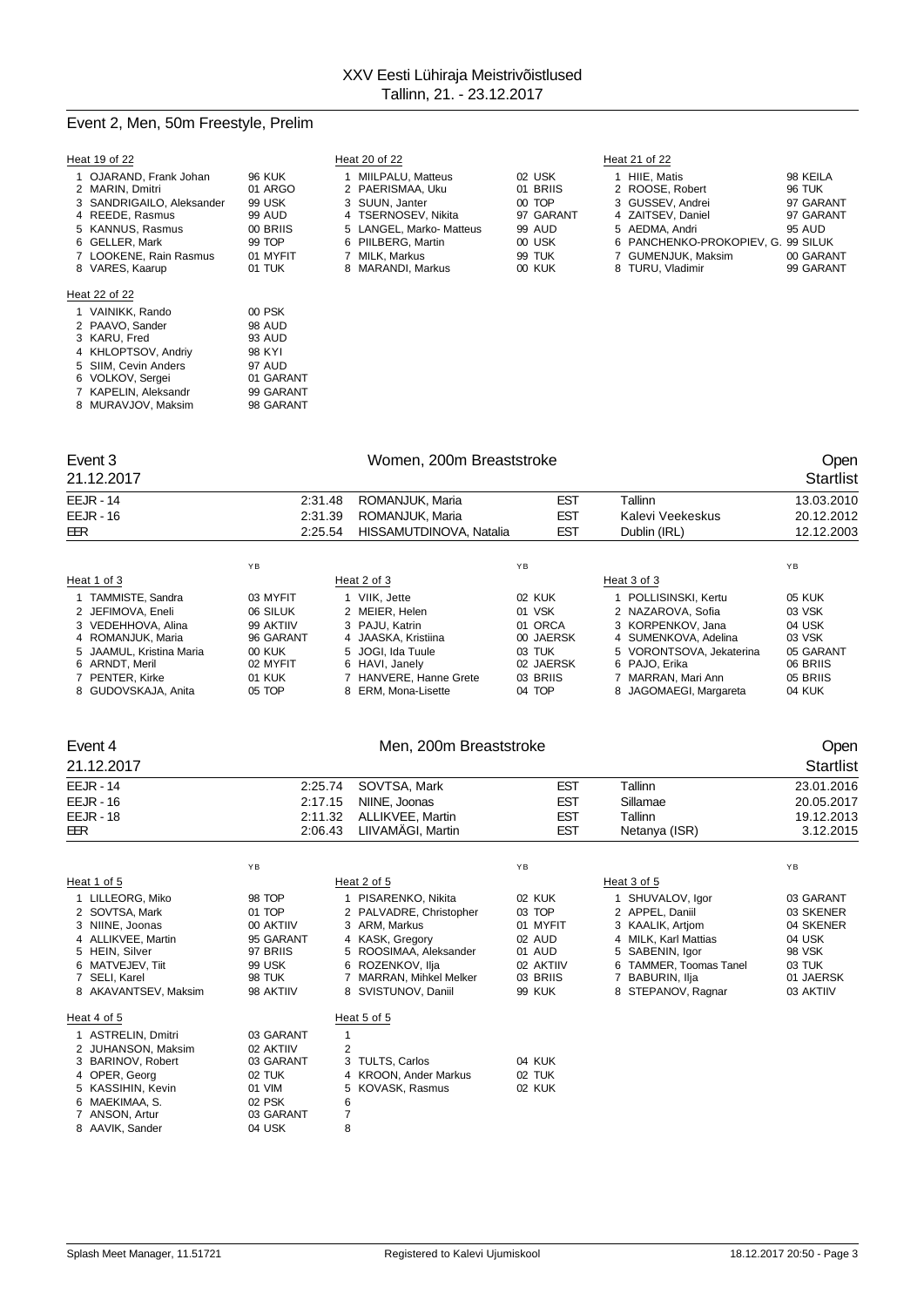| Event 5<br>21.12.2017                       |                               | Women, 100m Backstroke                       |                          |                                                  | Open<br><b>Startlist</b>              |  |
|---------------------------------------------|-------------------------------|----------------------------------------------|--------------------------|--------------------------------------------------|---------------------------------------|--|
| <b>EEJR - 14</b><br><b>EEJR - 16</b><br>EER | 1:03.32<br>1:02.00<br>1:00.49 | SEPP, Sigrid<br>SEPP, Sigrid<br>SEPP, Kätlin | EST<br>EST<br><b>EST</b> | Anyksciai (LTU)<br>Riga (LAT)<br>Tallinn         | 4.05.2013<br>31.10.2014<br>17.12.2016 |  |
|                                             | YB                            |                                              | YB                       |                                                  | YB                                    |  |
| Heat 1 of 9                                 |                               | Heat 2 of 9                                  |                          | Heat 3 of 9                                      |                                       |  |
| 1 MAELL, Katariina                          | 00 SHARK                      | 1 CHERKAY, Polina                            | 01 SILUK                 | 1 VIIDAS, Kerli                                  | 00 KEILA                              |  |
| 2 KAARE, Kertu                              | 02 ORCA                       | 2 KAPELINA, Anna                             | 03 GARANT                | 2 VUTT, Hanna Grete                              | 03 TOP                                |  |
| 3 MARKVARDT, Margaret<br>4 SEPP, Kaetlin    | 00 TOP<br>92 TOP              | 3 OEOEBIK, Mia<br>4 MAANURM, Sandra          | 01 SHARK<br>01 ORCA      | 3 MARIPUU, Brita Maria<br>4 VITSUT, Laura        | 01 TOP<br>04 BRIIS                    |  |
| 5 SEPP, Sigrid                              | 98 TOP                        | 5 KRIVORUKOVA, Sofja                         | 02 AKTIIV                | 5 TREIMAN, Grete Anette                          | 02 AUD                                |  |
| 6 VALDMAA, Laura-Liis                       | 04 TUK                        | 6 KALVET, Laura                              | 02 TOP                   | 6 ROOS, Aurelia                                  | 04 PSK                                |  |
| 7 HANSALU, Katriin                          | 03 BRIIS                      | 7 TREIAL, Elis                               | 04 USK                   | 7 VIIDING, Elisabeth                             | 04 BRIIS                              |  |
| 8 MAIDE, Ilona                              | 01 AUD                        | 8 TROTSENKO, Emilia                          | 03 AKTIIV                | 8 KIVI, Jonna                                    | 03 VIM                                |  |
| Heat 4 of 9                                 |                               | Heat 5 of 9                                  |                          | Heat 6 of 9                                      |                                       |  |
| 1 TUNTSIK, Alina                            | 03 JAERSK                     | 1 ROOSMANN, Kertu-Triin                      | 02 KUK                   | 1 SIDORENKO, Darja                               | 05 GARANT                             |  |
| 2 PRAUN, Angelina                           | 05 TOP                        | 2 REBANE, Birgit                             | 02 PSK                   | 2 GURJANOVA, Violanta                            | 06 DILAN                              |  |
| 3 TONISSON, Liilia<br>4 JAANSON, Rahel      | 04 KUK<br>04 VIM              | 3 KOLK, Karin<br>4 PETROVA, Aleksandra       | 03 GARANT<br>01 SILUK    | 3 OTDELNOVA, Aljona<br>4 ESKEL, Emili            | 04 SILUK<br>03 AUD                    |  |
| 5 RAHAMAEGI, Karolin                        | 05 AUD                        | 5 PIIRSALU, Mirelle                          | 06 MYFIT                 | 5 PRIIDEL, Emily                                 | 05 BRIIS                              |  |
| 6 KURLOKOVA, Nadezda                        | 04 AKTIIV                     | 6 PAERN, Greete Marleen                      | 02 PSK                   | 6 HUEUEDMA, Catlin                               | 03 HYLJES                             |  |
| 7 TOOMPUU, Marie                            | 04 KUK                        | 7 RAASMAN, Betti Nora                        | 02 KEILA                 | 7 JERMOSHKINA, Alina                             | <b>04 NRK</b>                         |  |
| 8 MAAS, Mari-Liis                           | 04 TOP                        | 8 KADAK, Karoliina                           | 05 TUK                   | 8 BOITSUK, Mariangela                            | 04 KUK                                |  |
| Heat 7 of 9                                 |                               | Heat 8 of 9                                  |                          | Heat 9 of 9                                      |                                       |  |
| 1 TAENNA, Sandra                            | 05 USK                        | 1 KAPTEN, Liis                               | 06 MYFIT                 | 1 ERALA, Triin                                   | 04 AUD                                |  |
| 2 ROMANJUK, Darja<br>3 GOLDBERG, Tatyana    | 06 GARANT<br>05 TOP           | 2 HUETT, Johanna<br>3 ROZOVA, Polina         | 03 MYFIT<br>03 KUK       | 2 MAENDMAA, Ronja<br>3 HARJAKS, Ulle             | 04 MYFIT<br><b>06 NRK</b>             |  |
| 4 LUTS, Sigrid                              | 05 TUK                        | 4 TEREHOV, Henna                             | 05 USK                   | 4 KAASIK, Liisbeth                               | 04 WIRU                               |  |
| 5 DOMAN, Maia                               | 06 MYFIT                      | 5 JAGOMAEGI, Margareta                       | 04 KUK                   | 5 KESKRAND, Mirjam                               | 06 VIM                                |  |
| 6 KANN, Kertu                               | 06 BRIIS                      | 6 KOLK, Katrin                               | 07 GARANT                | 6 KOTSAR, Karolin Victoria                       | 05 AUD                                |  |
| 7 HERODES, Gerly<br>8 KOOKMAA, Reelika      | 03 KEILA<br>05 GARANT         | 7 JUERIOEOE, Elisabet<br>8 ULP, Loreen       | 05 JAERSK<br>06 TOP      | 7 KANNUS, Kaisa<br>8 SUKKO, Marita               | 05 PSK<br>96 TOP                      |  |
|                                             |                               |                                              |                          |                                                  |                                       |  |
| Event 6                                     |                               | Men, 100m Backstroke                         |                          |                                                  | Open                                  |  |
| 21.12.2017                                  |                               |                                              |                          |                                                  | <b>Startlist</b>                      |  |
| $EEJR - 14$                                 | 59.34                         | ZIRK, Kregor                                 | EST                      | Tallinn                                          | 19.12.2013                            |  |
| $EEJR - 16$                                 | 54.81                         | LELLE, Armin Evert                           | EST                      | Bergen (NOR)                                     | 11.12.2015                            |  |
| <b>EEJR - 18</b>                            | 51.36                         | ZIRK, Kregor                                 | EST                      | Kolding (DEN)                                    | 9.12.2016                             |  |
| EER                                         | 51.12                         | <b>TRIBUNTSOV, Ralf</b>                      | <b>EST</b>               | Netanya (ISR)                                    | 3.12.2015                             |  |
|                                             |                               |                                              |                          |                                                  |                                       |  |
|                                             | ΥB                            |                                              | ΥB                       |                                                  | ΥB                                    |  |
| Heat 1 of 9<br>1 AHTIAINEN, Alex            | 01 USK                        | Heat 2 of 9<br>1 LATT, Ilia                  | 01 AKTIIV                | Heat 3 of 9<br>1 ASMUS, Erik                     | 02 USK                                |  |
| 2 TURU, Vladimir                            | 99 GARANT                     | 2 DANILOV, Artjom                            | 00 AKTIIV                | 2 UETT, Hendrik                                  | <b>98 AUD</b>                         |  |
| 3 GUSSEV, Andrei                            | 97 GARANT                     | 3 TARUM, Robert                              | 00 AKTIIV                | 3 VAINIKK, Rando                                 | 00 PSK                                |  |
| 4 ZIRK, Kregor                              | 99 USK                        | 4 PIILBERG, Martin                           | 00 USK                   | 4 MINAJEV, Maksim                                | 03 GARANT                             |  |
| 5 LELLE, Armin Evert<br>6 HIIE, Matis       | 99 VIM<br>98 KEILA            | 5 STSEGLOV. Ivan<br>6 KAPELIN, Aleksandr     | 00 USK<br>99 GARANT      | 5 KESKUELL, Kert-Taniel<br>6 VIIRPUU, Jan Joonas | 99 USK<br><b>02 KUK</b>               |  |
| 7 LANGEL, Marko- Matteus                    | <b>99 AUD</b>                 | 7 PRIBLUDNOI, Mihhail                        | 01 JAERSK                | 7 KLEINSON, Oskar                                | 00 KEILA                              |  |
| 8 TONKOVICH, Petr                           | 99 AKTIIV                     | 8 HIIEMAA, Teodor Juko                       | 01 BRIIS                 | 8 VISNAPUU, Karl-Johannes                        | 02 USK                                |  |

| ⊶<br>ш | 4 |  |
|--------|---|--|
|        |   |  |

| Heat 4 of 9            |           | Heat 5 of 9               |           | Heat 6 of 9            |           |
|------------------------|-----------|---------------------------|-----------|------------------------|-----------|
| 1 KRYUKOV, Ilja        | 03 AKTIIV | BORISSOV, Pavel           | 05 DILAN  | I ROOTSMA. Jass        | 02 USK    |
| 2 ARGE, Anders         | 01 TOP    | 2 ALEKSEJEV, Daniil       | 03 AKTIIV | 2 TISCHLER, Raigo      | 04 PAIDE  |
| 3 RAIGLA, Kaspar       | 89 VIM    | 3 KIVARI, Kristofer-Jaago | 03 TUK    | 3 ANJA, Erik           | 04 USK    |
| 4 PAERISMAA, Uku       | 01 BRIIS  | 4 IVANOV. Konstantin      | 02 AUD    | 4 DROZDOV, Daniil      | 04 GARANT |
| 5 PALM, Marek          | 02 JAERSK | 5 SUUROJA, Carl-Joseph    | 02 TOP    | 5 VIIRPUU, Jako Joosep | 05 KUK    |
| 6 MAERTMAA, Alex Artur | 02 USK    | 6 PART, Mark              | 04 GARANT | 6 SABANOV. Aleksandr   | 02 GARANT |
| 7 KALJUVEE-O'BROCK. T. | 01 ORCA   | 7 MAENNIK, Hans Herman    | 05 BRIIS  | 7 TARUM. Rander        | 03 AKTIIV |
| 8 NIGUL, Siim          | 02 ORCA   | 8 KIVARI, Marten-Hugo     | 03 TUK    | 8 TAMMIK, Remi         | 05 PSK    |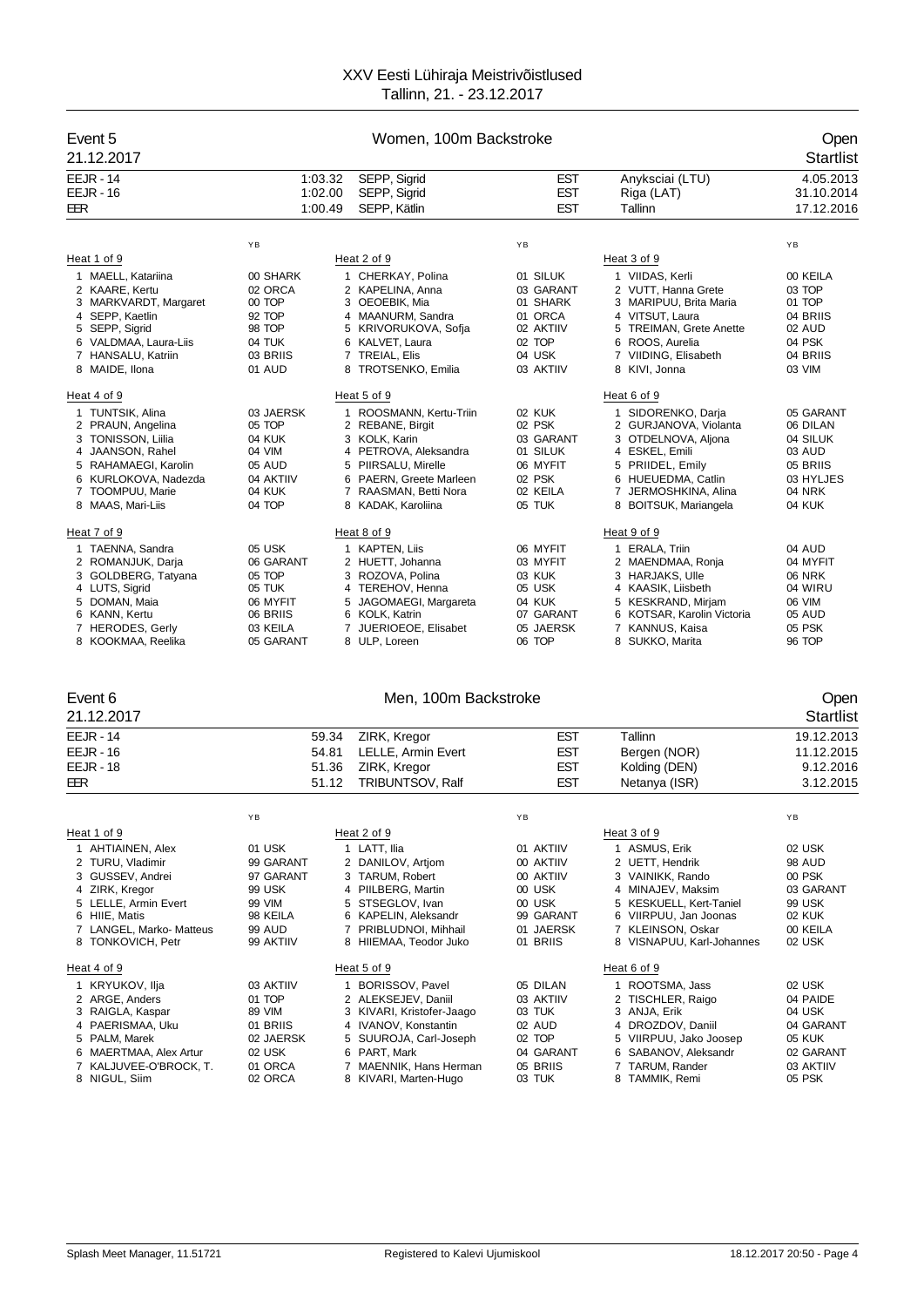## Event 6, Men, 100m Backstroke

| Heat 7 of 9                |           | Heat 8 of 9            |           | Heat 9 of 9       |           |
|----------------------------|-----------|------------------------|-----------|-------------------|-----------|
| 1 NOPPONEN, Jorven         | 05 VIM    | KUZNETSOV, Maksim      | 04 GARANT |                   |           |
| 2 VIHERPUU, Rihard         | 03 VIM    | 2 KUTERGIN, Julius     | 02 GARANT | 2                 |           |
| 3 MARTSUK, Nikita          | 03 NRK    | 3 SMOK, Alan           | 05 GARANT | 3 KALMU, Villem   | 05 BRIIS  |
| 4 JAAS, Nikita             | 03 AQUA   | 4 FEDOTENKOV, Maksim   | 04 NRK    | 4 EINBERG, Endrik | 04 BRIIS  |
| 5 KAEGO. Trevor            | 06 KUK    | 5 RUOTSALAINEN, Patrik | 02 USK    | 5 LIIV. Armin     | 04 AUD    |
| 6 TSEREPANOV, Ilja         | 04 AUD    | 6 SUMKIN, Maksim       | 03 GARANT | 6 VELMAR, Denis   | 04 AKTIIV |
| 7 BEDITSKI, Aleksandr      | 02 GARANT | 7 TSOPP. Tristan       | 04 AUD    |                   |           |
| 8 VOMPA, Mark Tomi Wilhelm | 03 KUK    | 8 SMOK, Edvin          | 05 GARANT | 8                 |           |

## Event 7 Women, 200m Medley Open

| 21.12.2017                                                                                                                                                                  |                                                                                             |                                    |                                                                                                                                                                                          |                                                                               |                                                                                                                                                                  | Startlist                                                                           |
|-----------------------------------------------------------------------------------------------------------------------------------------------------------------------------|---------------------------------------------------------------------------------------------|------------------------------------|------------------------------------------------------------------------------------------------------------------------------------------------------------------------------------------|-------------------------------------------------------------------------------|------------------------------------------------------------------------------------------------------------------------------------------------------------------|-------------------------------------------------------------------------------------|
| <b>EEJR - 14</b>                                                                                                                                                            |                                                                                             | 2:18.85                            | ROMANJUK, Maria                                                                                                                                                                          | <b>EST</b>                                                                    | Tallinn                                                                                                                                                          | 4.03.2011                                                                           |
| $EEJR - 16$                                                                                                                                                                 | 2:15.21                                                                                     |                                    | MARKVARDT, Margaret                                                                                                                                                                      | <b>EST</b>                                                                    | Kolding (DEN)                                                                                                                                                    | 9.12.2016                                                                           |
| EER                                                                                                                                                                         |                                                                                             | 2:14.55                            | ROMANJUK, Maria                                                                                                                                                                          | <b>EST</b>                                                                    | Tallinn                                                                                                                                                          | 17.12.2016                                                                          |
|                                                                                                                                                                             | YB                                                                                          |                                    |                                                                                                                                                                                          | YB                                                                            |                                                                                                                                                                  | YB                                                                                  |
| Heat 1 of 5                                                                                                                                                                 |                                                                                             |                                    | Heat 2 of 5                                                                                                                                                                              |                                                                               | Heat 3 of 5                                                                                                                                                      |                                                                                     |
| 1 HEINLO, Helena<br>2 HANSALU, Katriin<br>3 ZAITSEVA, Katrin<br>4 ROMANJUK, Maria<br>5 MARKVARDT, Margaret<br>6 VEDEHHOVA, Alina<br>7 TOMAK, Kaia Liis<br>8 VAINIKK, Annika | 03 USK<br>03 BRIIS<br><b>96 TUK</b><br>96 GARANT<br>00 TOP<br>99 AKTIIV<br>02 AUD<br>00 PSK |                                    | 1 POGODINA, Jekaterina<br>2 VUTT, Hanna Grete<br>3 GUDOVSKAJA, Anita<br>4 SAAR, Meribel<br>5 RANNAMETS, Brita<br>6 KUEBAR, Kirke<br>7 RADVILAVICIUS, Merilin<br>8 LESSING, Getriin Marii | 04 ARGO<br>03 TOP<br>05 TOP<br>00 TOP<br>04 USK<br>05 TUK<br>01 VIM<br>03 USK | 1 TIMOFEJEVA, Polina<br>2 SOKK, Laura<br>3 KORNET, Diana<br>4 ANDLA, Laura<br>5 HALJASORG, Hanna<br>6 PALU, Kirke<br>7 KUEBAR, Johanna<br>8 MALKOVA, Anastassija | 05 VIM<br>05 TUK<br>02 MYFIT<br>01 BRIIS<br>03 TUK<br>04 USK<br>06 TUK<br>04 SKENER |
| Heat 4 of 5                                                                                                                                                                 |                                                                                             |                                    | Heat 5 of 5                                                                                                                                                                              |                                                                               |                                                                                                                                                                  |                                                                                     |
| 1 MAJOROVA, Milana<br>2 GVOZDEVA, Alisa<br>3 GURJANOVA, Violanta<br>4 VEDEHHOVA, Arina<br>5 KRUUS, Katriin<br>6 TAMMIK, Laura<br>7 VILLEMS, Mariette<br>8                   | 06 JOHVI<br>06 ARGO<br>06 DILAN<br>04 AKTIIV<br>05 AUD<br>05 PSK<br>05 USK                  | 1<br>$\overline{2}$<br>6<br>7<br>8 | 3 OLESK, Kaisa<br>4 ROMANJUK, Darja<br>5 PAJO, Erika                                                                                                                                     | 06 TUK<br>06 GARANT<br>06 BRIIS                                               |                                                                                                                                                                  |                                                                                     |

## Event 8 Communication of Men, 200m Medley Communication of the Communication of Men, 200m Medley

### 21.12.2017 Startlist EEJR - 14 2:10.78 ZIRK, Kregor EST Tallinn 19.12.2013 EEJR - 16 2:02.36 ZIRK, Kregor EST Tallinn 19.12.2015 EEJR - 18 2:01.62 ZIRK, Kregor EST Tallinn 17.12.2016 EER 1:55.64 LIIVAMÄGI, Martin EST Tallinn 17.12.2016

|                                                                                                                                                                                   | YB                                                                                          |                                                                                                                                                                       | YB                                                                                                        |                                                                                                                                                                     | YB                                                                                   |
|-----------------------------------------------------------------------------------------------------------------------------------------------------------------------------------|---------------------------------------------------------------------------------------------|-----------------------------------------------------------------------------------------------------------------------------------------------------------------------|-----------------------------------------------------------------------------------------------------------|---------------------------------------------------------------------------------------------------------------------------------------------------------------------|--------------------------------------------------------------------------------------|
| Heat 1 of 5                                                                                                                                                                       |                                                                                             | Heat 2 of 5                                                                                                                                                           |                                                                                                           | Heat 3 of 5                                                                                                                                                         |                                                                                      |
| 1 GUMENJUK, Maksim<br>2 NIINE, Joonas<br>3 ZIRK, Kregor<br>4 LIIVAMAEGI, Martin<br>5 HEIN, Silver<br>6 SIIM. Cevin Anders<br>7 LELLE, Armin Evert<br>8 AHTIAINEN, Alex            | 00 GARANT<br>00 AKTIIV<br>99 USK<br><b>88 KUK</b><br>97 BRIIS<br>97 AUD<br>99 VIM<br>01 USK | 1 MIILPALU, Matteus<br>2 STSEGLOV, Ivan<br>3 SOVTSA, Mark<br>4 TONKOVICH, Petr<br>5 PIUS, Rinel<br>6 AMOSENKOV, Aleksandr<br>7 GRITSOK, Alan<br>8 VIIRPUU, Jan Joonas | 02 USK<br>00 USK<br><b>TOP</b><br>01<br>99 AKTIIV<br>99<br><b>VIM</b><br>01 JAERSK<br>03 GARANT<br>02 KUK | 1 KESKUELL, Kert-Taniel<br>2 FORSEL, Marcus<br>3 TATAR, Robin<br>4 REIU, Sven<br>5 HELDE, Kaspar<br>6 MAERTMAA, Alex Artur<br>7 ARM, Markus<br>8 LISSOVENKO, Patrik | 99 USK<br>03 KEILA<br>02 ORCA<br>00 USK<br>02 TOP<br>02 USK<br>01 MYFIT<br>01 JAERSK |
| Heat 4 of 5                                                                                                                                                                       |                                                                                             | Heat 5 of 5                                                                                                                                                           |                                                                                                           |                                                                                                                                                                     |                                                                                      |
| 1 SEPP, Konrad Aleksander<br>2 VALKRUSMAN, Andreas<br>3 LOBOSSOK, Maksim<br>4 DENISSOV, Dmitri<br>5 VARKKI, Konstantin<br>6 JAASKA, Ronald<br>7 TOBLER, Artur<br>8 PASKOV, Philip | 05 VIM<br>03 ARGO<br>04 AKTIIV<br>02 GARANT<br>02 AKTIIV<br>03 JAERSK<br>04 TOP<br>02 ORCA  | 1 FILIPPOV, Georg<br>2 LILL. Robin<br>3 KUULPAK, Hans-Mikk<br>4 ROHULA REIS, Miquel<br>5 KARATSEVSKI, Nikita<br>6 ANJA, Erik<br>7 NOMM, Mirko<br>8                    | 04 KUK<br>05 TOP<br>04 TOP<br>01 KUK<br>03 ORCA<br>04 USK<br>04 VIM                                       |                                                                                                                                                                     |                                                                                      |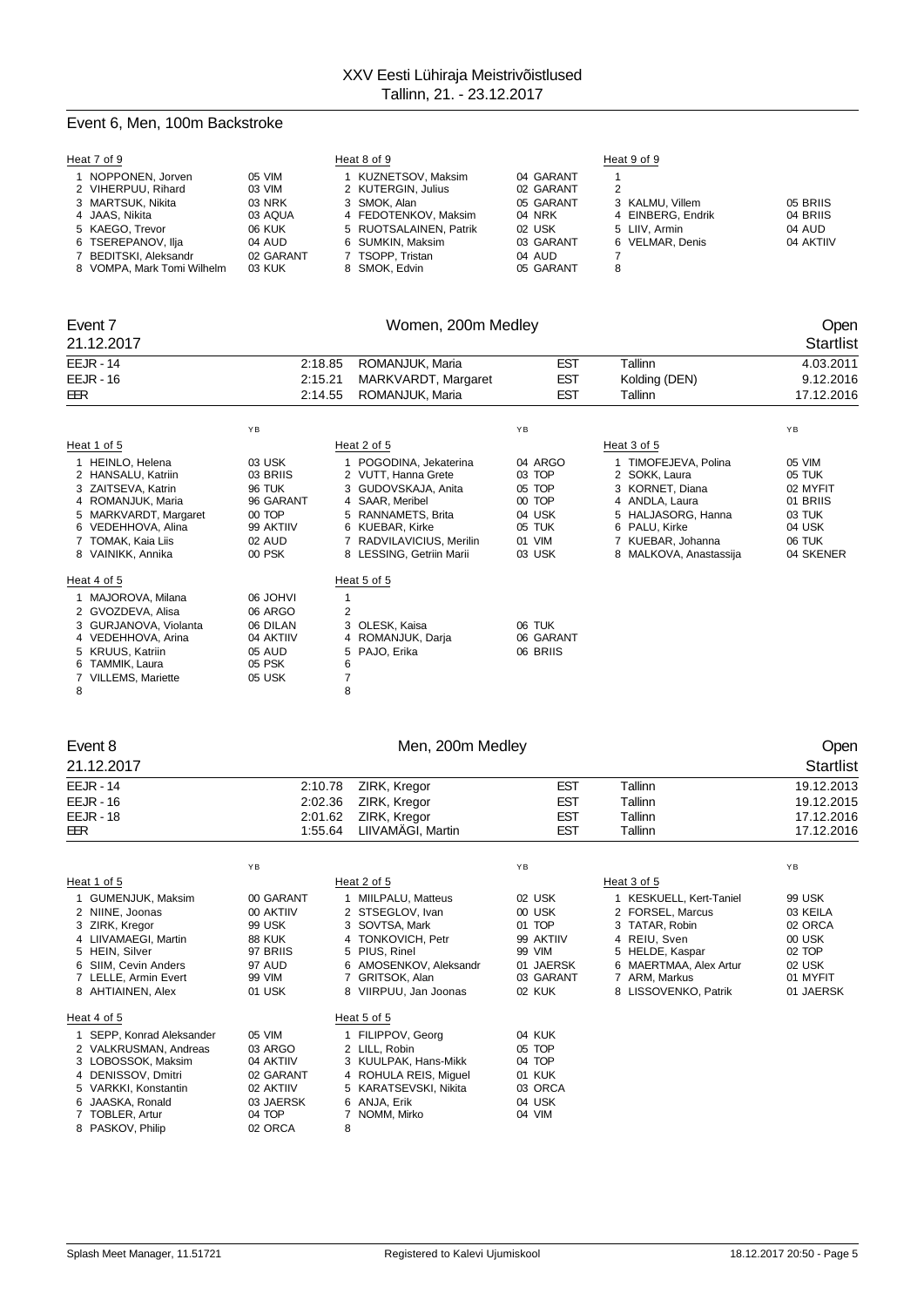| Event 9<br>21.12.2017                                                                                                                                                       |                                                                                                     | Open<br><b>Startlist</b>                                                                                                                                          |                                                                                                          |                                                                                                                                                                                |                                                                                                       |
|-----------------------------------------------------------------------------------------------------------------------------------------------------------------------------|-----------------------------------------------------------------------------------------------------|-------------------------------------------------------------------------------------------------------------------------------------------------------------------|----------------------------------------------------------------------------------------------------------|--------------------------------------------------------------------------------------------------------------------------------------------------------------------------------|-------------------------------------------------------------------------------------------------------|
| <b>EEJR</b><br>EER                                                                                                                                                          | 1:48.30<br>1:41.64                                                                                  | Orca Swim Club<br>TOPi Ujumisklubi                                                                                                                                | EST<br><b>EST</b>                                                                                        | Riga (LAT)<br>Tallinn                                                                                                                                                          | 3.11.2017<br>20.12.2012                                                                               |
| Heat 1 of 3<br>1 SK Shark 1<br>2 Top Uk 2<br>3 Tartu UK 1<br>4 Top Uk 1<br>5 Orca Swim Club 1<br>6 Audentese SK 2<br>7 Ujumisklubi Briis 3<br>8 Ujumise SK 3                | <b>SHARK</b><br><b>TOP</b><br>TUK<br><b>TOP</b><br><b>ORCA</b><br>AUD<br><b>BRIIS</b><br><b>USK</b> | Heat 2 of 3<br>1 SK Garant 3<br>2 Jaerveotsa SK 1<br>3 Tartu UK 3<br>4 Top Uk 3<br>5 Audentese SK 3<br>6 MyFitness 3<br>7 Sillamaee UK Kalev 3<br>8 Vim 3         | <b>GARANT</b><br><b>JAERSK</b><br>TUK<br><b>TOP</b><br>AUD<br><b>MYFIT</b><br><b>SILUK</b><br><b>VIM</b> | Heat 3 of 3<br>$\mathbf{1}$<br>$\overline{\mathbf{c}}$<br>3 MyFitness 1<br>4 Kalevi Ujumiskool 3<br>5<br>ARGO Ujumisklubi 3<br>6<br>$\overline{7}$<br>8                        | <b>MYFIT</b><br><b>KUK</b><br>ARGO                                                                    |
| Event 10<br>21.12.2017                                                                                                                                                      |                                                                                                     | Men, 4 x 50m Freestyle                                                                                                                                            |                                                                                                          |                                                                                                                                                                                | Open<br><b>Startlist</b>                                                                              |
| <b>EEJR - 16</b><br><b>EEJR - 18</b><br>EER                                                                                                                                 | 1:32.96<br>1:32.75<br>1:27.06                                                                       | Klubide koondis<br>Estonia<br>Estonia                                                                                                                             | EST<br><b>EST</b><br><b>EST</b>                                                                          | Tallinn<br>Kalev<br>Rijeka (CRO)                                                                                                                                               | 25.11.2009<br>11.11.2011<br>14.12.2008                                                                |
| Heat 1 of 4<br>1 UK Aktiiv 2<br>2 Vim 1<br>3 Tartu UK 1<br>4 Audentese SK 1<br>5 SK Garant 1<br>6 Ujumise SK 1<br>7 Top Uk 2<br>8 Keila Swimclub 1<br>Heat 4 of 4<br>1<br>2 | <b>AKTIIV</b><br><b>VIM</b><br>TUK<br>AUD<br><b>GARANT</b><br>USK<br><b>TOP</b><br><b>KEILA</b>     | Heat 2 of 4<br>1 UK Aktiiv 3<br>2 Top Uk 3<br>3 Ujumisklubi Briis 2<br>4 Ujumise SK 2<br>5 Ujumise SK 3<br>6 SK Garant 2<br>7 Tartu UK 3<br>8 Kalevi Ujumiskool 2 | <b>AKTIIV</b><br><b>TOP</b><br><b>BRIIS</b><br><b>USK</b><br><b>USK</b><br>GARANT<br><b>TUK</b><br>KUK   | Heat 3 of 4<br>1 SK Garant 3<br>2 Kalevi Ujumiskool 3<br>Audentese SK 3<br>3<br>4 Jaerveotsa SK 2<br>Audentese SK 2<br>5<br>6 Orca Swim Club 3<br>7<br>Ujumise SK 3<br>8 Vim 3 | <b>GARANT</b><br><b>KUK</b><br>AUD<br><b>JAERSK</b><br>AUD<br><b>ORCA</b><br><b>USK</b><br><b>VIM</b> |
| 3 Paernu Spordikool 1<br>SK Shark 2<br>4<br>5 SK Energia 3<br>6<br>ARGO Ujumisklubi 3<br>7<br>8                                                                             | <b>PSK</b><br><b>SHARK</b><br><b>SKENER</b><br>ARGO                                                 |                                                                                                                                                                   |                                                                                                          |                                                                                                                                                                                |                                                                                                       |
| Event 11<br>21.12.2017                                                                                                                                                      |                                                                                                     | Women, 200m Butterfly                                                                                                                                             |                                                                                                          |                                                                                                                                                                                | Open<br><b>Startlist</b>                                                                              |
| <b>EEJR - 14</b><br><b>EEJR - 16</b><br>EER                                                                                                                                 | 2:23.00<br>2:18.04<br>2:15.81                                                                       | MARKVARDT, Margaret<br>STEINMILLER, Anastassia<br>PAK, Gerda                                                                                                      | <b>EST</b><br><b>EST</b><br>EST                                                                          | Tallinn<br>Stockholm (SWE)<br>Ostia (ITA)                                                                                                                                      | 18.12.2014<br>18.01.2006<br>5.11.2017                                                                 |
| Heat 1 of 3<br>1 TIMOFEJEVA, Polina<br>2 HANSALU, Katriin<br>3 VEDEHHOVA, Alina<br>4 PAK. Gerda<br>5 MARKVARDT, Margaret                                                    | ΥB<br>05 VIM<br>03 BRIIS<br>99 AKTIIV<br>93 KEILA<br>00 TOP                                         | Heat 2 of 3<br>1 VEDEHHOVA, Arina<br>2 KURLOKOVA, Nadezda<br>3 KUEBAR, Johanna<br>4 SARANA, Smaragda-Luchia<br>5 MEIER, Helen                                     | YB<br>04 AKTIIV<br>04 AKTIIV<br>06 TUK<br>04 AUD<br>01 VSK                                               | Heat 3 of 3<br>$\mathbf{1}$<br>$\overline{2}$<br>3 KAABEL, Mia Marleen<br>4 POLLISINSKI, Kaisa<br>5 TONISSON, Liilia                                                           | ΥB<br>05 TOP<br><b>02 KUK</b><br>04 KUK                                                               |

8 MALKOVA, Anastassija

4 PAK, Gerda 93 KEILA 4 SARANA, Smaragda-Luchia 04 AUD 4 POLLISINSKI, Kaisa 02 KUK 5 MARKVARDT, Margaret 00 TOP 5 MEIER, Helen 01 VSK 5 TONISSON, Liilia 04 KUK 97 USK 6 VUTT, Hanna Grete 03 TOP 6<br>04 USK 7 SOKK, Laura 05 TUK 7<br>04 SKENER 8

6 SIIMAR, Paula-Britannic Computer of the contract of the contract of the contract of the contract of the contract of the contract of the contract of the contract of the contract of the contract of the contract of the cont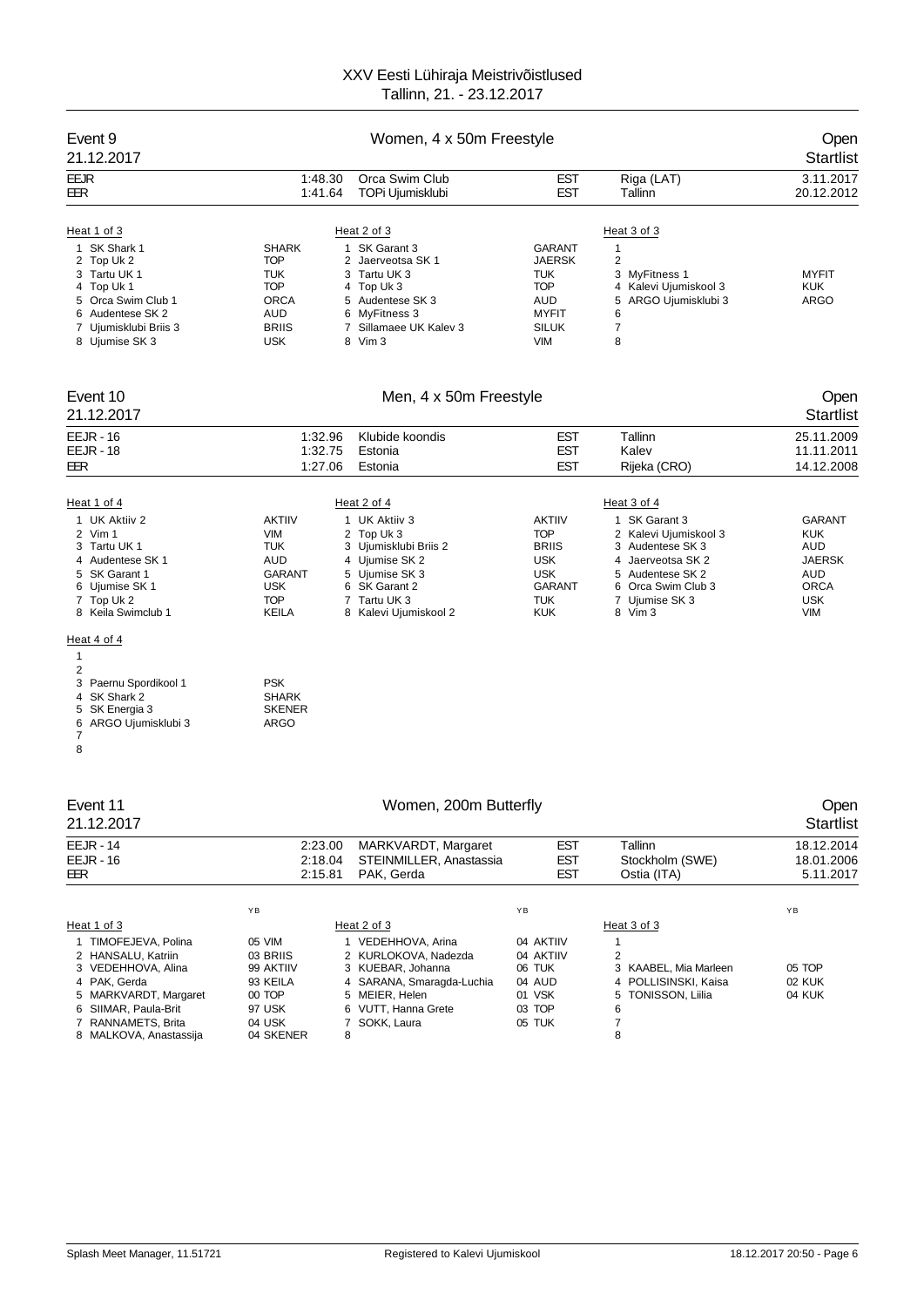| Event 12<br>21.12.2017                                                                                |                                                                                                          |                                                                                                | Men, 200m Butterfly                                  |                                                           |                                                      |
|-------------------------------------------------------------------------------------------------------|----------------------------------------------------------------------------------------------------------|------------------------------------------------------------------------------------------------|------------------------------------------------------|-----------------------------------------------------------|------------------------------------------------------|
| $EEJR - 14$<br>$EEJR - 16$<br>$EEJR - 18$<br>EER                                                      | ZIRK, Kregor<br>2:09.48<br>1:58.24<br>ZIRK, Kregor<br>1:55.30<br>ZIRK, Kregor<br>1:55.30<br>ZIRK, Kregor |                                                                                                | <b>EST</b><br><b>EST</b><br><b>EST</b><br><b>EST</b> | Tallinn<br>Bergen (NOR)<br>Kolding (DEN)<br>Kolding (DEN) | 20.12.2013<br>13.12.2015<br>11.12.2016<br>11.12.2016 |
| Heat 1 of 3<br>1 AMOSENKOV, Aleksandr<br>2 GUMENJUK, Maksim<br>3 LELLE, Armin Evert<br>4 ZIRK, Kregor | YB<br>01 JAERSK<br>00 GARANT<br>99 VIM<br>99 USK                                                         | Heat 2 of 3<br>1 VARKKI, Konstantin<br>2 HELDE, Kaspar<br>3 KANNUS, Rasmus<br>4 VOLKOV, Sergei | YB<br>02 AKTIIV<br>02 TOP<br>00 BRIIS<br>01 GARANT   | Heat 3 of 3<br>2<br>3 SALA, Erik<br>4 PRIBOSLAVSKI, Jegor | YB<br>01 VSK<br>03 SKENER                            |
| 5 SIIM. Cevin Anders<br>6 PAAVO, Sander<br>7 LILLEORG, Miko<br>8 PIUS, Rinel                          | 97 AUD<br><b>98 AUD</b><br>98 TOP<br>99 VIM                                                              | 5 ROOSE, Robert<br>6 APPEL, Daniil<br>7 UEHTIGI, Markus<br>TATAR, Robin<br>8                   | <b>96 TUK</b><br>03 SKENER<br>$00$ TUK<br>02 ORCA    | 5 SHUVALOV, Igor<br>6 LILL, Robin<br>7<br>8               | 03 GARANT<br>05 TOP                                  |

## Event 13 Communication of the UV Women, 100m Breaststroke Communication of the UV Open

| 21.12.2017                                                                                                                                                                     |                                                                                                   |                                                                                                                                                                                      |                                                                                       |                                                                                                                                                                            | <b>Startlist</b>                                                                       |
|--------------------------------------------------------------------------------------------------------------------------------------------------------------------------------|---------------------------------------------------------------------------------------------------|--------------------------------------------------------------------------------------------------------------------------------------------------------------------------------------|---------------------------------------------------------------------------------------|----------------------------------------------------------------------------------------------------------------------------------------------------------------------------|----------------------------------------------------------------------------------------|
| $EEJR - 14$<br><b>EEJR - 16</b><br>EER                                                                                                                                         |                                                                                                   | 1:10.71<br>TREPP, Jane<br>1:10.71<br>TREPP, Jane<br>1:07.29<br>ROMANJUK, Maria                                                                                                       | <b>EST</b><br><b>EST</b><br><b>EST</b>                                                | Malmoe (SWE)<br>Malmoe (SWE)<br>Tallinn                                                                                                                                    | 7.12.2002<br>7.12.2002<br>20.12.2014                                                   |
|                                                                                                                                                                                | YB                                                                                                |                                                                                                                                                                                      | YB                                                                                    |                                                                                                                                                                            | YB                                                                                     |
| Heat 1 of 6                                                                                                                                                                    |                                                                                                   | Heat 2 of 6                                                                                                                                                                          |                                                                                       | Heat 3 of 6                                                                                                                                                                |                                                                                        |
| 1 KALVET, Laura<br>2 ARNDT, Meril<br>3 UUSKUELA, Emma<br>4 ROMANJUK, Maria<br>5 KERSA, Karleen<br>6 JAAMUL, Kristina Maria<br>7 JEFIMOVA, Eneli<br>8 PENTER, Kirke             | 02 TOP<br>02 MYFIT<br>02 KUK<br>96 GARANT<br>96 TOP<br><b>00 KUK</b><br>06 SILUK<br><b>01 KUK</b> | 1 MAETLIK, Elisabet<br>2 PAJU, Katrin<br>3 JAASKA, Kristiina<br>4 GUDOVSKAJA, Anita<br>5 PUUSEPP, Garita-Beth<br>6 KNJAZEVA, Jelizaveta<br>JOGI, Ida Tuule<br>7<br>8 LINDEPUU, Marie | 02 TOP<br>01 ORCA<br>00 JAERSK<br>05 TOP<br>03 ORCA<br>04 SILUK<br>03 TUK<br>02 KEILA | 1 HANVERE, Hanne Grete<br>2 VIIK, Jette<br>3 KORNET, Diana<br>4 RADVILAVICIUS, Merilin<br>5 RASMANN, Simona<br>6 HAVI, Janely<br>7 TOKOVENKO, Lisett<br>8 TOMAK, Kaia Liis | 03 BRIIS<br>02 KUK<br>02 MYFIT<br>01 VIM<br>04 MYFIT<br>02 JAERSK<br>05 WIRU<br>02 AUD |
| Heat 4 of 6                                                                                                                                                                    |                                                                                                   | Heat 5 of 6                                                                                                                                                                          |                                                                                       | Heat 6 of 6                                                                                                                                                                |                                                                                        |
| 1 VAIN, Jenny<br>2 VILLEMS, Mariette<br>3 ERM. Mona-Lisette<br>4 ROOS, Aurelia<br>5 VORONTSOVA, Jekaterina<br>6 REBANE, Birgit<br>7 TALAMANOV, Felicia<br>8 SUMENKOVA, Adelina | 04 TOP<br>05 USK<br>04 TOP<br>04 PSK<br>05 GARANT<br>02 PSK<br>04 KUK<br>03 VSK                   | 1 KALAVUS, Mette-Marit<br>2 VITSUT, Laura<br>3 KORPENKOV, Jana<br>4 REINSALU, Rebecca<br>5 NAZAROVA, Sofia<br>6 PILLER, Anna<br>7 VILSAR, Charlotta<br>8 KOLK, Katrin                | 04 KEILA<br>04 BRIIS<br>04 USK<br>04 KEILA<br>03 VSK<br>06 TOP<br>05 KUK<br>07 GARANT | 1 PAJO, Erika<br>2 MARRAN, Mari Ann<br>3 KAASIK. Liisbeth<br>4 MARGNA, Martine<br>5 SIKK, Aliise<br>6 KANNUS, Kaisa<br>7 JAGOMAEGI, Margareta<br>8 MOTSNIK, Hanna-Marleen  | 06 BRIIS<br>05 BRIIS<br>04 WIRU<br>03 TOP<br>03 KEILA<br>05 PSK<br>04 KUK<br>06 TOP    |

| Event 14             |           |                           | Open       |                       |                  |
|----------------------|-----------|---------------------------|------------|-----------------------|------------------|
| 21.12.2017           |           |                           |            |                       | <b>Startlist</b> |
| <b>EEJR - 14</b>     | 1:05.68   | SOVTSA, Mark              | <b>EST</b> | Anyksciai (LTU)       | 7.05.2016        |
| <b>EEJR - 16</b>     | 1:02.48   | NIINE, Joonas             | <b>EST</b> | Anyksciai (LTU)       | 6.05.2017        |
| <b>EEJR - 18</b>     |           | ALLIKVEE, Martin<br>59.32 | <b>EST</b> | Herning (DEN)         | 12.12.2013       |
| EER                  |           | ALJAND, Martti<br>57.51   | <b>EST</b> | Szczecin (POL)        | 9.12.2011        |
|                      | YB        |                           | YB         |                       | YB               |
| Heat 1 of 9          |           | Heat 2 of 9               |            | Heat 3 of 9           |                  |
| 1 AEDMA, Andri       | 95 AUD    | 1 KUNDLA, Johannes        | 01 ORCA    | JAASKA, Ronald        | 03 JAERSK        |
| 2 SOVTSA, Mark       | 01 TOP    | 2 FORSEL, Marcus          | 03 KEILA   | 2 ASTRELIN, Dmitri    | 03 GARANT        |
| 3 NIINE, Joonas      | 00 AKTIIV | 3 ROOSIMAA, Aleksander    | 01 AUD     | 3 OPER, Georg         | 02 TUK           |
| 4 ALLIKVEE, Martin   | 95 GARANT | 4 GRITSOK, Alan           | 03 GARANT  | 4 MILK, Karl Mattias  | 04 USK           |
| 5 HEIN, Silver       | 97 BRIIS  | 5 VIIRPUU, Jan Joonas     | 02 KUK     | 5 SVISTUNOV, Daniil   | <b>99 KUK</b>    |
| 6 MATVEJEV, Tiit     | 99 USK    | 6 PALVADRE, Christopher   | 03 TOP     | 6 SABENIN, Igor       | 98 VSK           |
| 7 AKAVANTSEV, Maksim | 98 AKTIIV | 7 ROZENKOV, Ilja          | 02 AKTIIV  | 7 PRIBLUDNOI, Mihhail | 01 JAERSK        |
| 8 PROVORKOV, Filipp  | 88 VIM    | 8 MARRAN, Mihkel Melker   | 03 BRIIS   | 8 KAALIK, Artiom      | 04 SKENER        |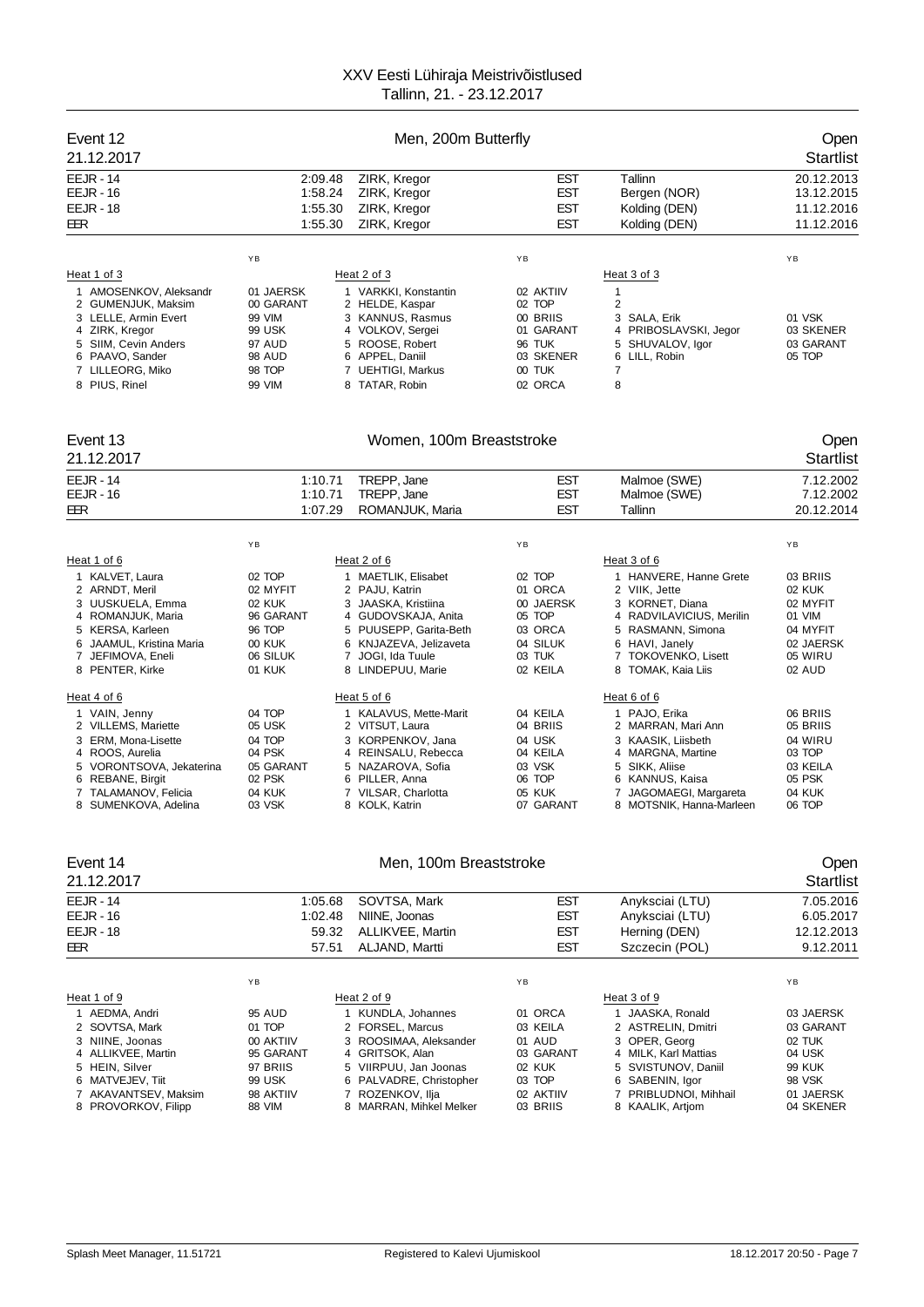## Event 14, Men, 100m Breaststroke

| Heat 4 of 9               |           | Heat 5 of 9                |           | Heat 6 of 9               |           |
|---------------------------|-----------|----------------------------|-----------|---------------------------|-----------|
| 1 NIKOLTSUK, Aleksei      | 02 NRK    | 1 ALOE, Robin              | 00 KEILA  | 1 KOVASK, Rasmus          | 02 KUK    |
| 2 JUHANSON, Maksim        | 02 AKTIIV | 2 PRITS, Ralf Erik         | 04 MYFIT  | 2 SEPP, Konrad Aleksander | 05 VIM    |
| 3 ROOSE, Ralf             | 04 TUK    | 3 HANKO, Oskar             | 02 PAIDE  | 3 BARINOV. Robert         | 03 GARANT |
| 4 REIU, Sven              | 00 USK    | 4 AAVIK, Sander            | 04 USK    | 4 KUTERGIN, Julius        | 02 GARANT |
| 5 STEPANOV, Ragnar        | 03 AKTIIV | 5 KASSIHIN, Kevin          | 01 VIM    | 5 TULTS, Carlos           | 04 KUK    |
| 6 MAEKIMAA, S.            | 02 PSK    | 6 REIMAA, Erik             | 02 USK    | 6 ERDMAN, Daniel          | 00 VSK    |
| 7 BABURIN, Ilja           | 01 JAERSK | 7 TAMMER, Toomas Tanel     | 03 TUK    | 7 NOPPONEN, Jorven        | 05 VIM    |
| 8 TIIMUS, Siim Hindrik    | 00 WIRU   | 8 HORENZENKO, Denis        | 01 USK    | 8 ZGURO, Maksim           | 02 NRK    |
| Heat 7 of 9               |           | Heat 8 of 9                |           | Heat 9 of 9               |           |
| 1 SUMKIN, Maksim          | 03 GARANT |                            |           |                           |           |
| 2 VIHERPUU, Rihard        | 03 VIM    | 2 NOMM. Mirko              | 04 VIM    | 2                         |           |
| 3 PRANK, Ervin Otto       | 03 TUK    | 3 KRYLOV, Matvei           | 04 SILUK  | 3 VELMAR, Denis           | 04 AKTIIV |
| 4 VILLEMS, Glen Marcus    | 04 ORCA   | 4 KUULPAK, Hans-Mikk       | 04 TOP    | 4 ALTEBERG, Artiom        | 06 NRK    |
| 5 TOBLER, Artur           | 04 TOP    | 5 LUMI, Lennart Joosep     | 04 MYFIT  | 5 SAHPAZOV, Artiom        | 04 AUD    |
| 6 TEDER, Karl Christopher | 04 BRIIS  | 6 ANSON, Artur             | 03 GARANT | 6                         |           |
| 7 STRASSOV, Alan          | 03 GARANT | 7 ANTONIAK, Lars Sebastian | 05 KUK    |                           |           |
| 8 MOSKALENKO, Denis       | 05 PSK    | 8                          |           |                           |           |

# Event 15 Communication of the UV Communication of the UV Communication of the UV Communication of the UV Communication of the Open Communication of the UV Communication of the Open Communication of the UV Communication of

## 21.12.2017 Startlist EEJR - 14 4:22.09 PETROVA, Jelena EST Moscow (RUS) 22.01.2004<br>EEJR - 16 4:17.50 PETROVA, Jelena EST Keila 23.11.2005 PETROVA, Jelena EST Keila EER 4:14.40 LIIV-KULLA, Aivi EST Bonn (GER) 11.02.1984

|                       | YB        |                          | YB        |                              | YB       |
|-----------------------|-----------|--------------------------|-----------|------------------------------|----------|
| Heat 1 of 4           |           | Heat 2 of 4              |           | Heat 3 of 4                  |          |
| 1 CHERKAY, Polina     | 01 SILUK  | 1 HUERDEN, Sarah         | 01 TOP    | 1 OTDELNOVA, Aljona          | 04 SILUK |
| 2 MAIDE, Ilona        | 01 AUD    | 2 BOKOVSKAJA, Elina      | 01 AKTIIV | 2 PALU, Kirke                | 04 USK   |
| 3 LINT. Laurika       | 02 AUD    | 3 TREIAL, Elis           | 04 USK    | 3 AABRAMS, Evalotta Victoria | 05 SHARK |
| 4 SAAR, Meribel       | 00 TOP    | 4 HEINLO, Helena         | 03 USK    | 4 MAAS, Mari-Liis            | 04 TOP   |
| 5 KAARE, Kertu        | 02 ORCA   | 5 SARAP. Isabel          | 03 AUD    | 5 VIIDING, Elisabeth         | 04 BRIIS |
| 6 TOMAK, Kaia Liis    | 02 AUD    | 6 KAPELINA, Anna         | 03 GARANT | 6 KUEBAR, Kirke              | 05 TUK   |
| 7 HALLIK, Anette      | 00 AUD    | 7 LESSING, Getriin Marii | 03 USK    | 7 IGNATJEVA, Karina          | 03 SILUK |
| 8 SALUMAA, Mai Riin   | 00 TOP    | 8 VITSUT, Laura          | 04 BRIIS  | 8 TIHHONOVA, Nikol           | 06 SILUK |
| Heat 4 of 4           |           |                          |           |                              |          |
| 1 KOOKMAA, Reelika    | 05 GARANT |                          |           |                              |          |
| 2 JUERIOEOE, Elisabet | 05 JAERSK |                          |           |                              |          |
| 3 PRIIDEL, Emily      | 05 BRIIS  |                          |           |                              |          |
| 4 TUNTSIK, Alina      | 03 JAERSK |                          |           |                              |          |

|   | 2 JUERIOEOE, Elisabet   | 05 JAER  |
|---|-------------------------|----------|
|   | 3 PRIIDEL, Emily        | 05 BRIIS |
|   | 4 TUNTSIK, Alina        | 03 JAER  |
|   | 5 ROOSMANN, Kertu-Triin | 02 KUK   |
|   | 6 RAHAMAEGI, Karolin    | 05 AUD   |
|   | 7 SAARLEHT, Saskia      | 03 KUK   |
| 8 |                         |          |

## Event 16 Communication of the Men, 400m Freestyle Communication of the Open

| 21.12.2017             |           |                      |               |                     | Startlist  |
|------------------------|-----------|----------------------|---------------|---------------------|------------|
| <b>EEJR - 14</b>       | 4:00.75   | ZIRK, Kregor         | <b>EST</b>    | Keila               | 7.06.2014  |
| $EEJR - 16$            | 3:48.34   | ZIRK, Kregor         | <b>EST</b>    | Tallinn             | 20.12.2015 |
| $EEJR - 18$            | 3:47.51   | ZIRK, Kregor         | <b>EST</b>    | Tallinn             | 18.12.2016 |
| EER                    | 3:47.51   | ZIRK, Kregor         | <b>EST</b>    | Tallinn             | 18.12.2016 |
|                        | YB        |                      | YB            |                     | YB         |
| Heat 1 of 6            |           | Heat 2 of 6          |               | Heat 3 of 6         |            |
| 1 UETT, Hendrik        | 98 AUD    | 1 KAPELIN, Aleksandr | 99 GARANT     | 1 PISARENKO, Nikita | 02 KUK     |
| 2 TONKOVICH, Petr      | 99 AKTIIV | 2 PIUS, Rinel        | 99 VIM        | 2 KOEOEK, Mark      | 01 AUD     |
| 3 OJARAND, Frank Johan | 96 KUK    | 3 VABAORG, Kevin     | 98 USK        | 3 TAMM, Johan       | 02 USK     |
| 4 ZIRK, Kregor         | 99 USK    | 4 KASK, Gregory      | $02$ AUD      | 4 KUZMIN, Sergei    | 02 ARGO    |
| 5 STSEGLOV, Mihhail    | 97 USK    | 5 SELI, Karel        | <b>98 TUK</b> | 5 MINAJEV, Maksim   | 03 GARANT  |
| 6 TURU. Vladimir       | 99 GARANT | 6 MIILPALU, Matteus  | 02 USK        | 6 POIKLIK, Edvin    | 00 AUD     |
| 7 SUUN, Janter         | 00 TOP    | 7 PAERISMAA, Uku     | 01 BRIIS      | 7 DENISSOV, Dmitri  | 02 GARANT  |
| 8 NIINE, Joonas        | 00 AKTIIV | 8 SOLODOV, Demid     | 03 SKENER     | 8 KRYUKOV. Ilia     | 03 AKTIIV  |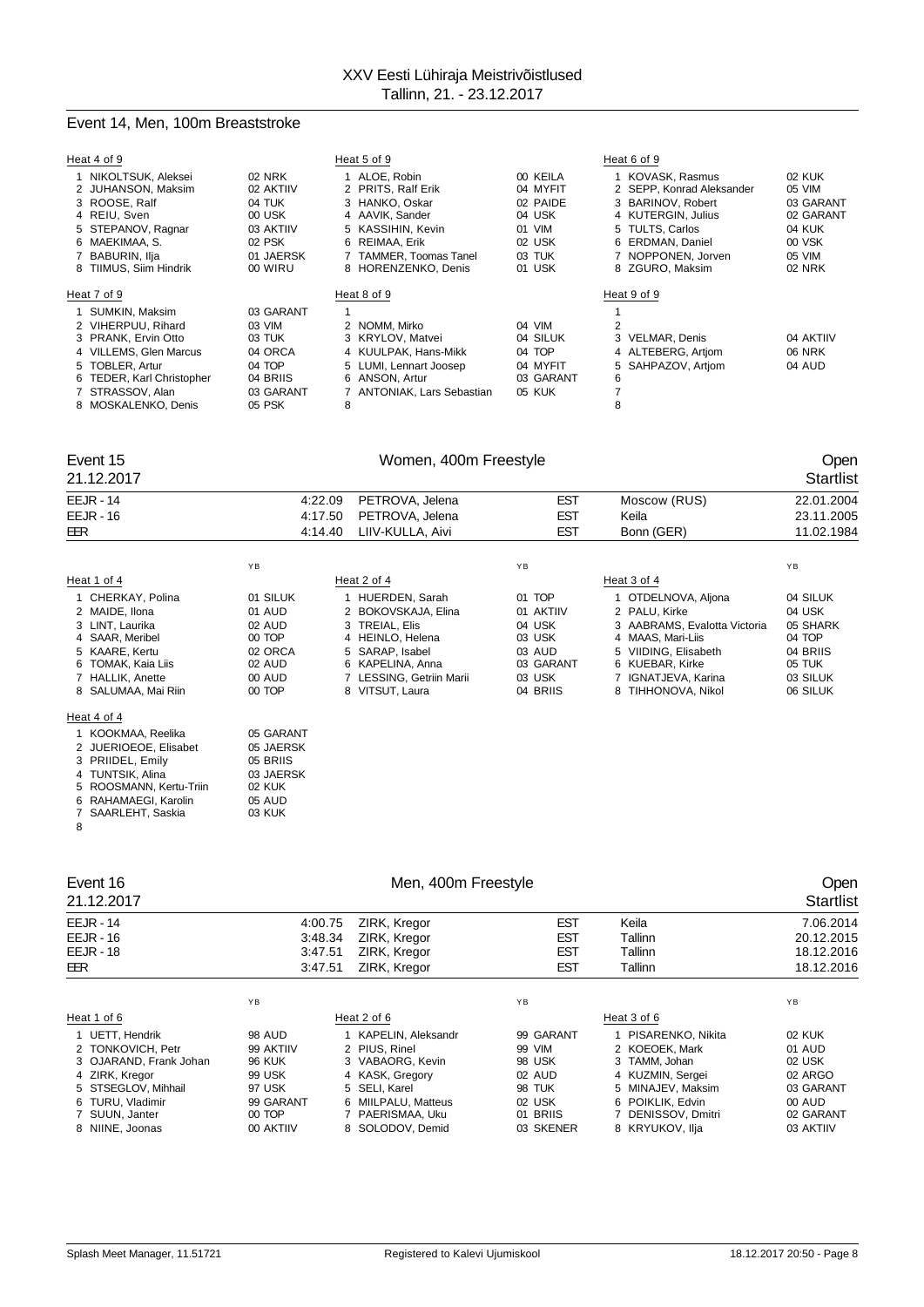## Event 16, Men, 400m Freestyle

|                | Heat 4 of 6                                                                                                                                                                                                                                   |                                                                                                                                |                         | Heat 5 of 6                                                                                                                                                                                                                           |                                                                                                                      | Heat 6 of 6                                                                                                                                                                                                                                                             |                                                                                                                      |
|----------------|-----------------------------------------------------------------------------------------------------------------------------------------------------------------------------------------------------------------------------------------------|--------------------------------------------------------------------------------------------------------------------------------|-------------------------|---------------------------------------------------------------------------------------------------------------------------------------------------------------------------------------------------------------------------------------|----------------------------------------------------------------------------------------------------------------------|-------------------------------------------------------------------------------------------------------------------------------------------------------------------------------------------------------------------------------------------------------------------------|----------------------------------------------------------------------------------------------------------------------|
|                | 1 TREPP, Kaarel<br>2 TRETJAKOV, Mark<br>3 ORAV, Patrick<br>4 VALKRUSMAN, Andreas<br>5 VARES, Kaarup<br>6 VALDNER, Danila<br>7 ANDREEV, Ruslan<br>8 KAABEL, Jan Markus                                                                         | 00 WIRU<br>01 JAERSK<br>04 AUD<br>03 ARGO<br>01 TUK<br>02 AKTIIV<br>01 SILUK<br>02 TOP                                         |                         | 1 VILMS-JAMSA, Henri<br>2 ALEKSEJEV, Daniil<br>3 FILIPPOV, Georg<br>4 PART, Mark<br>5 KOLLI, Karl Aleksander<br>6 ANJA, Erik<br>7 DROZDOV, Daniil<br>8 MAKAROV, Sergei                                                                | 02 KEILA<br>03 AKTIIV<br>04 KUK<br>04 GARANT<br>01 WIRU<br>04 USK<br>04 GARANT<br>02 GARANT                          | $\mathbf{1}$<br>2 RASVA, Gregor<br>3 BORISSOV, Pavel<br>4 KONOVALOV, Aleksander<br>5 LOBOSSOK, Maksim<br>6 PALM, Marek<br>7 PETROV, Ilja<br>8                                                                                                                           | 05 AUD<br>05 DILAN<br>02 TOP<br>04 AKTIIV<br>02 JAERSK<br>03 GARANT                                                  |
|                | Event 17                                                                                                                                                                                                                                      |                                                                                                                                |                         | Women, 50m Backstroke                                                                                                                                                                                                                 |                                                                                                                      |                                                                                                                                                                                                                                                                         | Open                                                                                                                 |
|                | 21.12.2017                                                                                                                                                                                                                                    |                                                                                                                                |                         |                                                                                                                                                                                                                                       |                                                                                                                      |                                                                                                                                                                                                                                                                         | <b>Startlist Prelim</b>                                                                                              |
| EER            | <b>EEJR - 14</b><br><b>EEJR - 16</b>                                                                                                                                                                                                          |                                                                                                                                | 29.28<br>28.63<br>28.20 | MARKVARDT, Margaret<br>SEPP, Sigrid<br>ALJAND, Triin                                                                                                                                                                                  | <b>EST</b><br><b>EST</b><br><b>EST</b>                                                                               | Tallinn<br>Anyksciai (LTU)<br>Trieste (ITA)                                                                                                                                                                                                                             | 20.12.2014<br>7.05.2015<br>10.12.2005                                                                                |
|                |                                                                                                                                                                                                                                               | YB                                                                                                                             |                         |                                                                                                                                                                                                                                       | YB                                                                                                                   |                                                                                                                                                                                                                                                                         | YB                                                                                                                   |
|                | Heat 1 of 10                                                                                                                                                                                                                                  |                                                                                                                                |                         | Heat 2 of 10                                                                                                                                                                                                                          |                                                                                                                      | Heat 3 of 10                                                                                                                                                                                                                                                            |                                                                                                                      |
| $\overline{7}$ | 1 ROMANJUK, Darja<br>2 KAASIK, Liisbeth<br>3 RANDMAA, Marleene<br>4 KAPTEN, Liis<br>5 JERMOSHKINA, Alina<br>6 KOOKMAA, Reelika<br>ERALA, Triin<br>8 PAJO, Erika<br>Heat 4 of 10<br>1 HUETT, Johanna<br>2 MARRAN, Mari Ann<br>3 MILSINA, Arina | 06 GARANT<br>04 WIRU<br>06 PAIDE<br>06 MYFIT<br>04 NRK<br>05 GARANT<br>04 AUD<br>06 BRIIS<br>03 MYFIT<br>05 BRIIS<br>06 GARANT |                         | 1 TEREHOV, Henna<br>2 KRUUS, Katriin<br>3 ROZOVA, Polina<br>4 TAMMIK, Laura<br>5 DOMAN, Maia<br>6 AFONINA, Diana<br>7 JAGOMAEGI, Margareta<br>8 KOLK, Katrin<br>Heat 5 of 10<br>1 ESKEL, Emili<br>2 KUEBAR, Johanna<br>3 MOORO, Anete | 05 USK<br>05 AUD<br>03 KUK<br>05 PSK<br>06 MYFIT<br>05 MAARDU<br>04 KUK<br>07 GARANT<br>03 AUD<br>06 TUK<br>03 KEILA | 1 BOITSUK, Mariangela<br>2 TSAERO, Grete<br>3 KOTSAR, Karolin Victoria<br>4 MAAS, Mari-Liis<br>5 GURJANOVA, Violanta<br>6 LUTS, Sigrid<br>7 HUEUEDMA, Catlin<br>8 SIDORENKO, Darja<br>Heat 6 of 10<br>1 KADAK, Karoliina<br>2 MARDI, Martina<br>3 PAERN, Greete Marleen | 04 KUK<br>06 USK<br>05 AUD<br>04 TOP<br>06 DILAN<br>05 TUK<br>03 HYLJES<br>05 GARANT<br>05 TUK<br>05 MYFIT<br>02 PSK |
| 7              | 4 GUDOVSKAJA, Alisa<br>5 MAJOROVA, Milana<br>6 SIKK, Aliise<br>KANN, Kertu                                                                                                                                                                    | 03 TOP<br><b>IVHOL 80</b><br>03 KEILA<br>06 BRIIS                                                                              | 4<br>6                  | TAMMISTE, Sandra<br>5 SISAS, Rahel<br>RAASMAN, Betti Nora<br>7 ROOSMANN, Kertu-Triin                                                                                                                                                  | 03 MYFIT<br>03 KUK<br>02 KEILA<br>02 KUK                                                                             | 4 KAUL, Susannah<br>5 SARAPUU, Saara Mia<br>GUDOVSKAJA, Anita<br>6<br>7 KOLK, Karin                                                                                                                                                                                     | <b>99 KUK</b><br>04 AUD<br>05 TOP<br>03 GARANT                                                                       |
|                | 8 TAENNA, Sandra                                                                                                                                                                                                                              | 05 USK                                                                                                                         |                         | 8 GOLDBERG, Tatyana                                                                                                                                                                                                                   | 05 TOP                                                                                                               | 8 GVOZDEVA, Alisa                                                                                                                                                                                                                                                       | 06 ARGO                                                                                                              |
| 7              | Heat 7 of 10<br>1 TOOMPUU, Marie<br>2 ROOS, Aurelia<br>3 TONISSON, Liilia<br>4 KALJUVALD, Tiina-Britt<br>5 ARNDT, Meril<br>6 PIIRSALU, Mirelle<br>JOHANSON, Jane<br>8 PRAUN, Angelina<br>Heat 10 of 10                                        | 04 KUK<br>04 PSK<br>04 KUK<br>03 BRIIS<br>02 MYFIT<br>06 MYFIT<br>03 KEILA<br>05 TOP                                           |                         | Heat 8 of 10<br>1 KIVI, Jonna<br>2 VUTT, Hanna Grete<br>3 HANSALU, Katriin<br>4 SEPP, Kaetlin<br>5 KALVET, Laura<br>6 SAAREP, Hanna-Kristiina<br>7 PAESLANE, Diana<br>8 REBANE, Birgit                                                | 03 VIM<br>03 TOP<br>03 BRIIS<br>92 TOP<br>02 TOP<br>02 MYFIT<br>97 TUK<br>02 PSK                                     | Heat 9 of 10<br>1 MARIPUU, Brita Maria<br>2 KORNET, Diana<br>3 CHERKAY, Polina<br>4 MARKVARDT, Margaret<br>5 MAANURM, Sandra<br>6 KRIVORUKOVA, Sofja<br>7 PETROVA, Aleksandra<br>8 JAANSON, Rahel                                                                       | 01 TOP<br>02 MYFIT<br>01 SILUK<br>00 TOP<br>01 ORCA<br>02 AKTIIV<br>01 SILUK<br>04 VIM                               |
|                | 1 VIIDING, Elisabeth                                                                                                                                                                                                                          | 04 BRIIS                                                                                                                       |                         |                                                                                                                                                                                                                                       |                                                                                                                      |                                                                                                                                                                                                                                                                         |                                                                                                                      |

| 2 TREIMAN, Grete Anette | 02 AUD    |
|-------------------------|-----------|
| 3 VALDMAA, Laura-Liis   | 04 TUK    |
| 4 SEPP, Sigrid          | 98 TOP    |
| 5 MAELL, Katariina      | 00 SHARK  |
| 6 OEOEBIK, Mia          | 01 SHARK  |
| 7 PAJU, Angelina        | 04 AUD    |
| 8 TROTSENKO, Emilia     | 03 AKTIIV |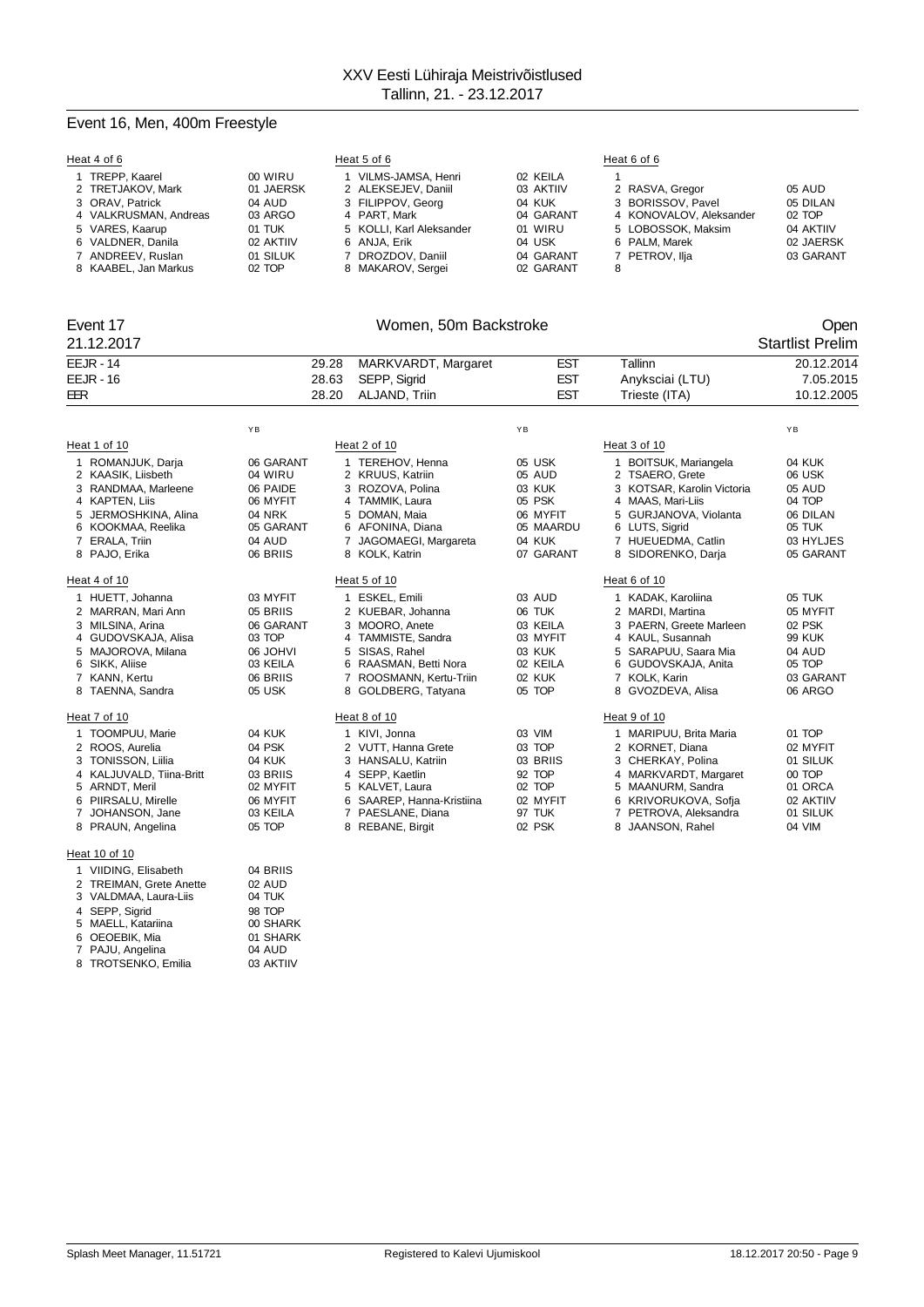| Event 18<br>21.12.2017                                                                                                                                                                        |                                                                                                | Men, 50m Backstroke                                                                                                                                                                 |                                                                                       |                                                                                                                                                                                                  | Open<br><b>Startlist Prelim</b>                                                          |
|-----------------------------------------------------------------------------------------------------------------------------------------------------------------------------------------------|------------------------------------------------------------------------------------------------|-------------------------------------------------------------------------------------------------------------------------------------------------------------------------------------|---------------------------------------------------------------------------------------|--------------------------------------------------------------------------------------------------------------------------------------------------------------------------------------------------|------------------------------------------------------------------------------------------|
| <b>EEJR - 14</b><br><b>EEJR - 16</b><br><b>EEJR - 18</b><br>EER                                                                                                                               | 27.24<br>25.64<br>24.30<br>23.59                                                               | ZIRK, Kregor<br>ZIRK, Kregor<br>ZIRK, Kregor<br>TRIBUNTSOV, Ralf                                                                                                                    | <b>EST</b><br><b>EST</b><br><b>EST</b><br><b>EST</b>                                  | Tallinn<br>Tallinn<br>Kolding (DEN)<br>Netanya (ISR)                                                                                                                                             | 20.12.2013<br>20.12.2015<br>10.12.2016<br>6.12.2015                                      |
|                                                                                                                                                                                               | YB                                                                                             |                                                                                                                                                                                     | ΥB                                                                                    |                                                                                                                                                                                                  | YB                                                                                       |
| Heat 1 of 11                                                                                                                                                                                  |                                                                                                | Heat 2 of 11                                                                                                                                                                        |                                                                                       | Heat 3 of 11                                                                                                                                                                                     |                                                                                          |
| 1<br>2<br>KALMU, Villem<br>3<br>4 KOKKOTA, Hans Joonas<br>KUZNETSOV, Maksim<br>5<br>6<br>7<br>8                                                                                               | 05 BRIIS<br>05 AUD<br>04 GARANT                                                                | $\mathbf{1}$<br>2 FEDOTENKOV, Maksim<br>3 SUMKIN, Maksim<br>4 GOLDBERG, Georgi<br>5 TSEREPANOV, Ilja<br>6 TAMMENIIT, Karl Mattias<br>7 ALTEBERG, Artiom<br>8                        | 04 NRK<br>03 GARANT<br>04 TOP<br>04 AUD<br>02 PSK<br><b>06 NRK</b>                    | 1 LIIV, Armin<br>2 URIKO, Kristjan Erik<br>3 LAMP, Ralf<br>4 MARTSUK, Nikita<br>5 JAAS, Nikita<br>6 EINBERG, Endrik<br>7 VOMPA, Mark Tomi Wilhelm<br>8 ALIMOV, Ilja                              | 04 AUD<br>03 AUD<br>04 KEILA<br>03 NRK<br>03 AQUA<br>04 BRIIS<br>03 KUK<br>06 GARANT     |
| Heat 4 of 11                                                                                                                                                                                  |                                                                                                | Heat 5 of 11                                                                                                                                                                        |                                                                                       | Heat 6 of 11                                                                                                                                                                                     |                                                                                          |
| 1 TAMMIK, Remi<br>2 PRITS, Ralf Erik<br>3 FABER, Aron<br>4 SMOK, Alan<br>5 SMOK, Edvin<br>6 KAEGO, Trevor<br>7 BEDITSKI, Aleksandr<br>8 TSOPP, Tristan                                        | 05 PSK<br>04 MYFIT<br>02 TUK<br>05 GARANT<br>05 GARANT<br><b>06 KUK</b><br>02 GARANT<br>04 AUD | 1 ILTSISIN, Mark<br>2 KIVARI, Marten-Hugo<br>3 VIIRPUU, Jako Joosep<br>4 TOBLER, Artur<br>5 TISCHLER, Raigo<br>6 KARATSEVSKI, Nikita<br>7 ROOTSMA, Jass<br>8 KROLOV, Mattias Kaspar | 06 KUK<br>03 TUK<br>05 KUK<br>04 TOP<br>04 PAIDE<br>03 ORCA<br>02 USK<br>01 KUK       | 1 ANNUS, Uku Joost<br>2 PASKOV, Philip<br>3 PILLE, Sken-Sander<br>4 LILIENBERG, Kaurit<br>5 ALOE, Robin<br>6 RAADIK, Jorke Patrick<br>7 RUOTSALAINEN, Patrik<br>8 MAENNIK, Hans Herman           | 01 SHARK<br>02 ORCA<br>02 TUK<br>02 AUD<br>00 KEILA<br>03 ORCA<br>02 USK<br>05 BRIIS     |
| Heat 7 of 11                                                                                                                                                                                  |                                                                                                | Heat 8 of 11                                                                                                                                                                        |                                                                                       | Heat 9 of 11                                                                                                                                                                                     |                                                                                          |
| 1 HANKO, Oskar<br>2 FILIPPOV, Aleksandr<br>3 KIVARI, Kristofer-Jaago<br>4 REINLO, Karl Marten<br>5 FORSEL, Marcus<br>6 IVANOV, Konstantin<br>7 KALJUVEE-O'BROCK, T.<br>8 LOOKENE, Rain Rasmus | 02 PAIDE<br>02 ARGO<br>03 TUK<br>99 USK<br>03 KEILA<br>02 AUD<br>01 ORCA<br>01 MYFIT           | 1 SUUROJA, Carl-Joseph<br>2 PALM, Marek<br>3 PAERISMAA, Uku<br>4 MAERTMAA, Alex Artur<br>5 MIILPALU, Matteus<br>6 ARGE, Anders<br>7 SABANOV, Aleksandr<br>8 NIGUL, Siim             | 02 TOP<br>02 JAERSK<br>01 BRIIS<br>02 USK<br>02 USK<br>01 TOP<br>02 GARANT<br>02 ORCA | 1 HIIEMAA, Teodor Juko<br>2 RAIGLA, Kaspar<br>3 PIILBERG, Martin<br>4 LELLE, Armin Evert<br>5 GUSSEV, Andrei<br>6 SANDRIGAILO, Aleksander<br>7 VIIRPUU, Jan Joonas<br>8 KARGIN, Adrian Alexander | 01 BRIIS<br>89 VIM<br>00 USK<br>99 VIM<br>97 GARANT<br>99 USK<br>02 KUK<br><b>98 KUK</b> |
| Heat 10 of 11                                                                                                                                                                                 |                                                                                                | Heat 11 of 11                                                                                                                                                                       |                                                                                       |                                                                                                                                                                                                  |                                                                                          |
| 1 VISNAPUU, Karl-Johannes<br>2 TARUM, Robert<br>3 AHTIAINEN, Alex<br>4 ZIRK, Kregor<br>5 HIIE, Matis<br>6 DANILOV, Artjom<br>7 PRIBLUDNOI, Mihhail<br>8 ASMUS, Erik                           | 02 USK<br>00 AKTIIV<br>01 USK<br>99 USK<br>98 KEILA<br>00 AKTIIV<br>01 JAERSK<br>02 USK        | 1 KLEINSON, Oskar<br>2 VAINIKK, Rando<br>3 LILLEORG, Miko<br>4 KHLOPTSOV, Andriv<br>5 LANGEL, Marko- Matteus<br>6 LATT, Ilia<br>7 STSEGLOV, Ivan<br>8 KESKUELL, Kert-Taniel         | 00 KEILA<br>00 PSK<br>98 TOP<br>98 KYI<br>99 AUD<br>01 AKTIIV<br>00 USK<br>99 USK     |                                                                                                                                                                                                  |                                                                                          |

## Event 19 Communication of the UV Women, 4 x 100m Freestyle Communication of the Open 21.12.2017 Startlist EEJR 3:51.14 Estonia EST Bergen (NOR) 11.12.2015<br>EER 3:51.14 Estonia EST Bergen (NOR) 11.12.2015 3:51.14 Estonia Heat 1 of 2 Heat 2 of 2 1 SK Shark 1 SHARK 1

| 2 Top Uk 2            | TOP          | 2 Vim 3                | VIM           |
|-----------------------|--------------|------------------------|---------------|
| 3 Tartu UK 1          | TUK          | 3 SK Garant 3          | <b>GARANT</b> |
| 4 Top Uk 1            | TOP          | 4 Top Uk 3             | TOP           |
| 5 Audentese SK 2      | AUD          | 5 Sillamaee UK Kaley 3 | <b>SILUK</b>  |
| 6 Ujumise SK 3        | USK          | 6 Kalevi Ujumiskool 3  | <b>KUK</b>    |
| 7 Ujumisklubi Briis 3 | <b>BRIIS</b> |                        |               |
| 8 Audentese SK 3      | AUD.         |                        |               |
|                       |              |                        |               |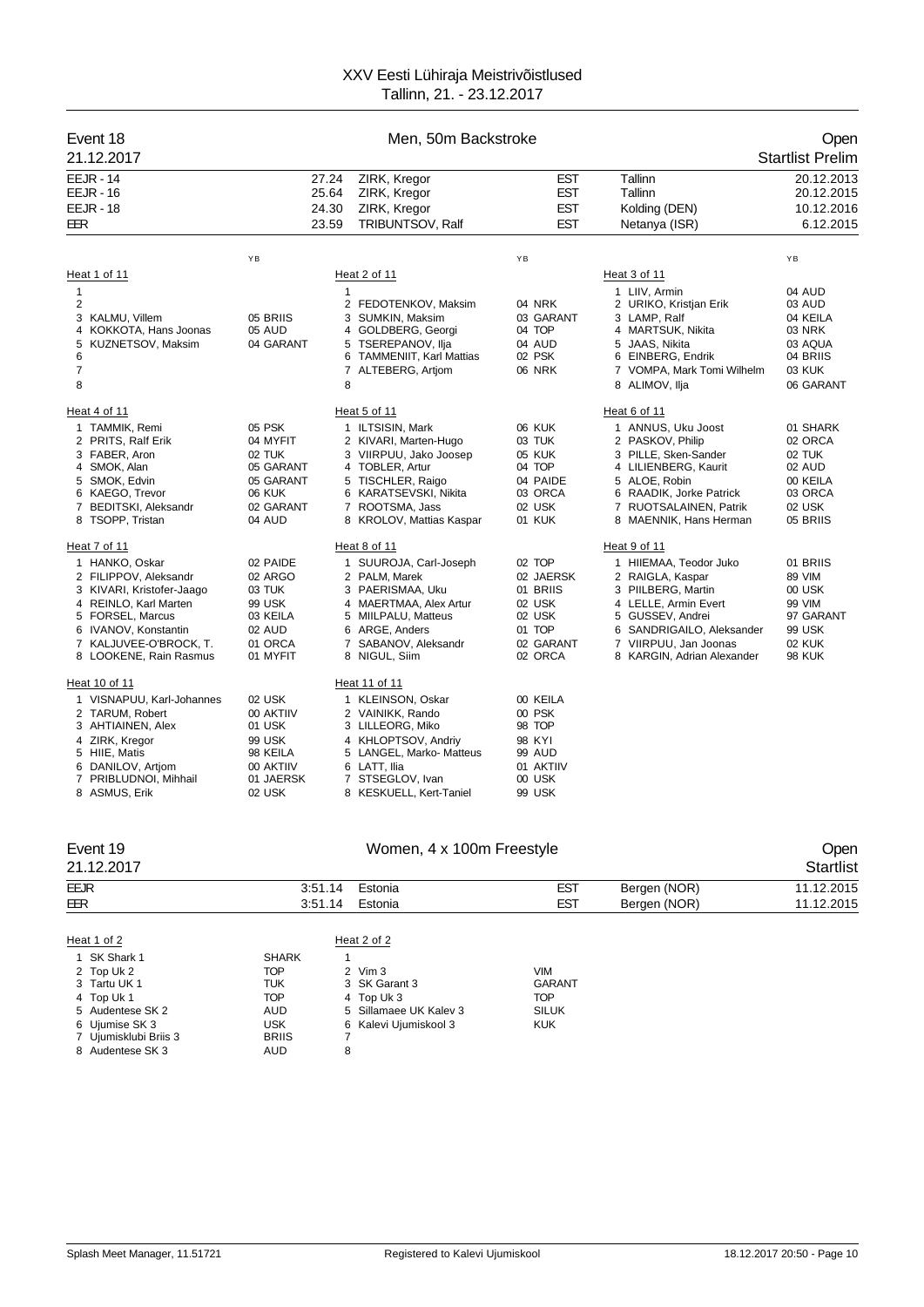| Event 20<br>Men, 4 x 100m Freestyle<br>21.12.2017                                                                                                                                                                                                                                       |                                                                                                                         |                                                                                                                                                                                                          |                                                                                                                   |                                                                                                                                                                                         | Open<br><b>Startlist</b>                                                                         |
|-----------------------------------------------------------------------------------------------------------------------------------------------------------------------------------------------------------------------------------------------------------------------------------------|-------------------------------------------------------------------------------------------------------------------------|----------------------------------------------------------------------------------------------------------------------------------------------------------------------------------------------------------|-------------------------------------------------------------------------------------------------------------------|-----------------------------------------------------------------------------------------------------------------------------------------------------------------------------------------|--------------------------------------------------------------------------------------------------|
| <b>EEJR - 16</b><br><b>EEJR - 18</b><br>EER                                                                                                                                                                                                                                             | 3:28.51<br>3:20.92<br>3:15.70                                                                                           | Estonia<br>Estonia<br>Audentese Spordiklubi                                                                                                                                                              | <b>EST</b><br><b>EST</b><br>EST                                                                                   | Tallinn<br>Bergen (NOR)<br>Tallinn                                                                                                                                                      | 10.11.2016<br>11.12.2015<br>20.12.2015                                                           |
| Heat 1 of 4<br>1 Top Uk 2<br>2 Ujumise SK 3<br>3 Tartu UK 1<br>4 Audentese SK 1<br>5 Ujumise SK 1<br>6 SK Garant 1<br>7 SK Garant 2<br>8 UK Aktiiv 2                                                                                                                                    | <b>TOP</b><br><b>USK</b><br><b>TUK</b><br>AUD<br><b>USK</b><br><b>GARANT</b><br><b>GARANT</b><br><b>AKTIIV</b>          | Heat 2 of 4<br>1 Kalevi Ujumiskool 2<br>2 Vim 1<br>3 Tartu UK 3<br>4 Ujumise SK 2<br>5 Ujumisklubi Briis 2<br>6 Top Uk 3<br>7 Audentese SK 2<br>8 UK Aktiiv 3                                            | <b>KUK</b><br><b>VIM</b><br><b>TUK</b><br><b>USK</b><br><b>BRIIS</b><br><b>TOP</b><br><b>AUD</b><br><b>AKTIIV</b> | Heat 3 of 4<br>1<br>2 Orca Swim Club 3<br>3 Audentese SK 3<br>4 Kalevi Ujumiskool 3<br>5 Jaerveotsa SK 2<br>6<br>SK Garant 3<br>Paernu Spordikool 1<br>7<br>8                           | <b>ORCA</b><br>AUD<br><b>KUK</b><br><b>JAERSK</b><br><b>GARANT</b><br><b>PSK</b>                 |
| Heat 4 of 4<br>1<br>2<br>3<br>SK Energia 3<br>4 Vim 3<br>5<br>SK Shark 2<br>6<br>7<br>8                                                                                                                                                                                                 | <b>SKENER</b><br><b>VIM</b><br><b>SHARK</b>                                                                             |                                                                                                                                                                                                          |                                                                                                                   |                                                                                                                                                                                         |                                                                                                  |
| Event 21<br>22.12.2017                                                                                                                                                                                                                                                                  |                                                                                                                         | Women, 200m Freestyle                                                                                                                                                                                    |                                                                                                                   |                                                                                                                                                                                         | Open<br><b>Startlist</b>                                                                         |
| <b>EEJR - 14</b><br><b>EEJR - 16</b><br>EER                                                                                                                                                                                                                                             | 2:06.45<br>2:02.56<br>1:59.68                                                                                           | SAAR, Meribel<br>PARTÕKA, Elina<br>PARTÕKA, Elina                                                                                                                                                        | <b>EST</b><br><b>EST</b><br><b>EST</b>                                                                            | Riga (LAT)<br>Kohtla-Järve<br>Dublin (IRL)                                                                                                                                              | 1.11.2014<br>22.05.1999<br>14.12.2003                                                            |
| Heat 1 of 7<br>1 HEINLO, Helena<br>2 SALUMAA, Mai Riin<br>3 SAAR, Meribel<br>4 ALNEK, Kertu Ly<br>5 MAIDE, Ilona<br>6 KAARE, Kertu<br>7 LINT, Laurika<br>8 CHERKAY, Polina                                                                                                              | YB<br>03 USK<br>00 TOP<br>00 TOP<br>99 USK<br>01 AUD<br>02 ORCA<br>02 AUD<br>01 SILUK                                   | Heat 2 of 7<br>1 KAPELINA, Anna<br>2 MALAHHOVSKAJA, Kristina<br>3 MARIPUU, Brita Maria<br>4 TOMAK, Kaia Liis<br>5 VAINIKK, Annika<br>6 VIIDAS, Kerli<br>7 SIIMAR, Paula-Brit<br>8 LESSING, Getriin Marii | ΥB<br>03 GARANT<br>00 ARGO<br>01 TOP<br>02 AUD<br>00 PSK<br>00 KEILA<br>97 USK<br>03 USK                          | Heat 3 of 7<br>1 KALJUVALD, Tiina-Britt<br>2 KAUL, Susannah<br>3 ANDLA, Laura<br>4 BOKOVSKAJA, Elina<br>5 RADVILAVICIUS, Merilin<br>6 KUEBAR, Kirke<br>7 SOKK, Laura<br>8 SARAP, Isabel | YB<br>03 BRIIS<br><b>99 KUK</b><br>01 BRIIS<br>01 AKTIIV<br>01 VIM<br>05 TUK<br>05 TUK<br>03 AUD |
| Heat 4 of 7<br>1 PILLER, Anna<br>2 HANVERE, Hanne Grete<br>3 POGODINA, Jekaterina<br>4 IGNATJEVA, Karina<br>5 AABRAMS, Evalotta Victoria<br>6 TREIAL, Elis<br>7 MAENNIK, Laura Marleen<br>8 MAAS, Mari-Liis<br>Heat 7 of 7<br>1<br>2 SUKKO, Marita<br>3 DOMAN, Maia<br>4 PRIIDEL, Emily | 06 TOP<br>03 BRIIS<br>04 ARGO<br>03 SILUK<br>05 SHARK<br>04 USK<br>01 SHARK<br>04 TOP<br>96 TOP<br>06 MYFIT<br>05 BRIIS | Heat 5 of 7<br>1 TIHHONOVA, Nikol<br>2 HALJASORG, Hanna<br>3 VITSUT, Laura<br>4 VIIDING, Elisabeth<br>5 TUNTSIK, Alina<br>6 OTDELNOVA, Aljona<br>7 VAIN, Jenny<br>8 SAARLEHT, Saskia                     | 06 SILUK<br>03 TUK<br>04 BRIIS<br>04 BRIIS<br>03 JAERSK<br>04 SILUK<br>04 TOP<br>03 KUK                           | Heat 6 of 7<br>1 TAENNA, Sandra<br>2 KUEBAR, Johanna<br>3 KUZMINA, Alina<br>4 MAJOROVA, Milana<br>5 TSAERO, Grete<br>6 GVOZDEVA, Alisa<br>7 PRAUN, Angelina<br>8 PALU, Kirke            | 05 USK<br>06 TUK<br>04 ARGO<br><b>IVHOL 90</b><br>06 USK<br>06 ARGO<br>05 TOP<br>04 USK          |

 

 GOLDBERG, Tatyana 05 TOP LUTS, Sigrid 05 TUK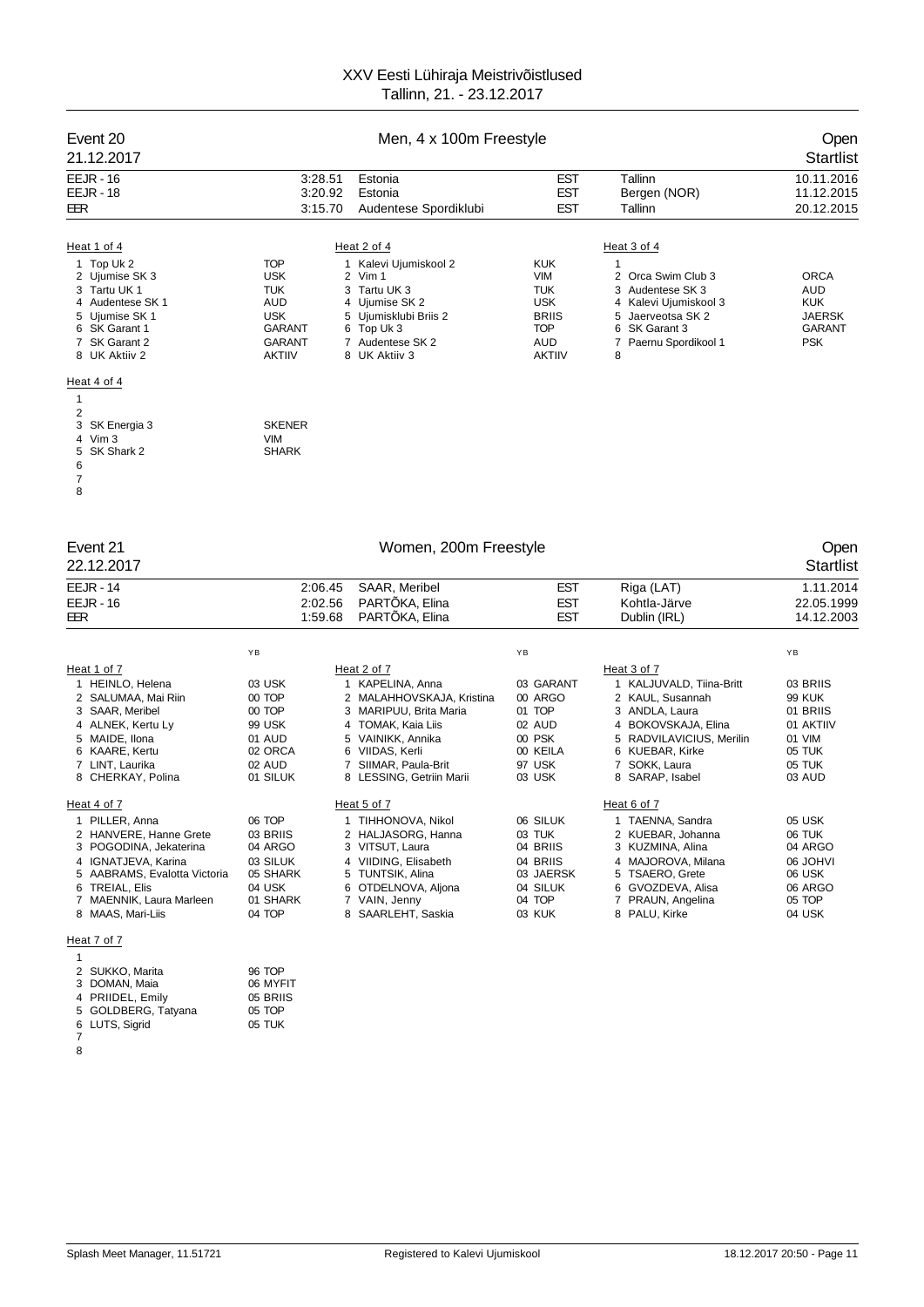| Event 22<br>22.12.2017                                                                                                                                                                           |                                                                                           |                                                      | Men, 200m Freestyle                                                                                                                                                                             | Open<br><b>Startlist</b>                                                                      |                                                                                                                                                                                     |                                                                                              |
|--------------------------------------------------------------------------------------------------------------------------------------------------------------------------------------------------|-------------------------------------------------------------------------------------------|------------------------------------------------------|-------------------------------------------------------------------------------------------------------------------------------------------------------------------------------------------------|-----------------------------------------------------------------------------------------------|-------------------------------------------------------------------------------------------------------------------------------------------------------------------------------------|----------------------------------------------------------------------------------------------|
| <b>EEJR - 14</b><br><b>EEJR - 16</b><br><b>EEJR - 18</b><br>EER                                                                                                                                  | 1:55.25<br>1:46.48<br>1:44.05<br>1:44.05                                                  |                                                      | ZIRK, Kregor<br>ZIRK, Kregor<br>ZIRK, Kregor<br>ZIRK, Kregor                                                                                                                                    | <b>EST</b><br><b>EST</b><br><b>EST</b><br><b>EST</b>                                          | Tallinn<br>Bergen (NOR)<br>Kolding (DEN)<br>Kolding (DEN)                                                                                                                           | 9.11.2013<br>11.12.2015<br>9.12.2016<br>9.12.2016                                            |
|                                                                                                                                                                                                  | YB                                                                                        |                                                      |                                                                                                                                                                                                 | YB                                                                                            |                                                                                                                                                                                     | YB                                                                                           |
| Heat 1 of 11                                                                                                                                                                                     |                                                                                           |                                                      | Heat 2 of 11                                                                                                                                                                                    |                                                                                               | Heat 3 of 11                                                                                                                                                                        |                                                                                              |
| 1 SELI, Karel<br>2 AEDMA, Andri<br>3 UETT, Hendrik<br>4 ZIRK, Kregor<br>5 SIIM, Cevin Anders<br>6 SUUN, Janter<br>$\overline{7}$<br><b>TSERNOSEV, Nikita</b><br>8 TURU, Vladimir<br>Heat 4 of 11 | 98 TUK<br>95 AUD<br><b>98 AUD</b><br>99 USK<br>97 AUD<br>00 TOP<br>97 GARANT<br>99 GARANT |                                                      | 1 KAPELIN, Aleksandr<br>2 NIINE, Joonas<br>3 OJARAND, Frank Johan<br>4 STSEGLOV, Mihhail<br>5 GUMENJUK, Maksim<br>6 PAERISMAA, Uku<br>7 PIILBERG, Martin<br>8 MIILPALU, Matteus<br>Heat 5 of 11 | 99 GARANT<br>00 AKTIIV<br>96 KUK<br>97 USK<br>00 GARANT<br>01 BRIIS<br>00 USK<br>02 USK       | 1 ASMUS, Erik<br>2 VABAORG, Kevin<br>3 VARES, Kaarup<br>4 GUSSEV, Andrei<br>5 KESKUELL, Kert-Taniel<br>6 DANILOV, Artjom<br>7 SOLODOV, Demid<br>8 PISARENKO, Nikita<br>Heat 6 of 11 | 02 USK<br>98 USK<br>01 TUK<br>97 GARANT<br>99 USK<br>00 AKTIIV<br>03 SKENER<br><b>02 KUK</b> |
| 1 TAMM, Johan<br>2 MILK, Markus<br>3 REEDE, Rasmus<br>4 KIRS, Aleksander<br>5 HELDE, Kaspar<br>6 KUZMIN, Sergei<br>PIUS, Rinel<br>$\overline{7}$<br>8 PRIBLUDNOI, Mihhail                        | 02 USK<br>99 TUK<br><b>99 AUD</b><br>01 KUK<br>02 TOP<br>02 ARGO<br>99 VIM<br>01 JAERSK   |                                                      | 1 MARRAN, Mihkel Melker<br>2 POIKLIK, Edvin<br>3 ROZENKOV, Ilja<br>4 KANNUS, Rasmus<br>5 HIIEMAA, Teodor Juko<br>6 GRITSOK, Alan<br>7 TATAR, Robin<br>8 MILK, Karl Mattias                      | 03 BRIIS<br>00 AUD<br>02 AKTIIV<br>00 BRIIS<br>01 BRIIS<br>03 GARANT<br>02 ORCA<br>04 USK     | 1 ROHULA REIS, Miquel<br>2 LIHHATS, Erik<br>3 KOEOEK, Mark<br>4 DENISSOV, Dmitri<br>5 KAMPUS, Aleksander<br>6 SHUVALOV, Igor<br>7 MINAJEV, Maksim<br>8 VALKRUSMAN, Andreas          | 01 KUK<br>03 GARANT<br>01 AUD<br>02 GARANT<br>01 TOP<br>03 GARANT<br>03 GARANT<br>03 ARGO    |
| Heat 7 of 11                                                                                                                                                                                     |                                                                                           |                                                      | Heat 8 of 11                                                                                                                                                                                    |                                                                                               | Heat 9 of 11                                                                                                                                                                        |                                                                                              |
| 1 SEPP, Konrad Aleksander<br>2 TRETJAKOV, Mark<br>3 KRYUKOV, Ilja<br>4 TREPP, Kaarel<br>5 REINLO, Karl Marten<br>6 ANDREEV, Ruslan<br>7 ARM. Markus<br>8 KOLLI, Karl Aleksander                  | 05 VIM<br>01 JAERSK<br>03 AKTIIV<br>00 WIRU<br>99 USK<br>01 SILUK<br>01 MYFIT<br>01 WIRU  |                                                      | 1 MAKAROV, Sergei<br>2 VALDNER, Danila<br>3 LOOKENE, Rain Rasmus<br>4 MAERTMAA, Alex Artur<br>5 LISSOVENKO, Patrik<br>6 KIVARI, Kristofer-Jaago<br>7 LOBOSSOK, Maksim<br>8 LASIMER, Artur       | 02 GARANT<br>02 AKTIIV<br>01 MYFIT<br>02 USK<br>01 JAERSK<br>03 TUK<br>04 AKTIIV<br>04 SKENER | 1 KAEGO, Trevor<br>2 TOBLER, Artur<br>3 PRIBOSLAVSKI, Jegor<br>4 LAASPERE, Reimo Gert<br>5 ANJA, Erik<br>6 PASKOV, Philip<br>7 PART, Mark<br>8 SEPP, Guenter                        | <b>06 KUK</b><br>04 TOP<br>03 SKENER<br>03 SHARK<br>04 USK<br>02 ORCA<br>04 GARANT<br>03 PSK |
| Heat 10 of 11<br>1 TAMMENIIT, Karl Mattias<br>2 PETROV, Ilja<br>3 TISCHLER, Raigo<br>4 KUTERGIN, Julius<br>5 ALEKSEJEV, Daniil<br>6 FILIPPOV, Georg<br>7 TAMMIK, Remi<br>8 BORISSOV, Pavel       | 02 PSK<br>03 GARANT<br>04 PAIDE<br>02 GARANT<br>03 AKTIIV<br>04 KUK<br>05 PSK<br>05 DILAN | 1<br>$\overline{2}$<br>5<br>6<br>$\overline{7}$<br>8 | Heat 11 of 11<br>3 KALLASTE, Carl Robert<br>4 RASVA, Gregor<br>KIVARI, Marten-Hugo                                                                                                              | 02 ORCA<br>05 AUD<br>03 TUK                                                                   |                                                                                                                                                                                     |                                                                                              |

| Event 23<br>22.12.2017                                                                                |                                      | Women, 50m Breaststroke                                                                                                                                          | Open<br><b>Startlist Prelim</b>                                                      |                                                                                                                                                                              |                                                                                    |  |
|-------------------------------------------------------------------------------------------------------|--------------------------------------|------------------------------------------------------------------------------------------------------------------------------------------------------------------|--------------------------------------------------------------------------------------|------------------------------------------------------------------------------------------------------------------------------------------------------------------------------|------------------------------------------------------------------------------------|--|
| <b>EEJR - 14</b><br><b>EEJR - 16</b><br>EER                                                           |                                      | 32.06<br>TREPP, Jane<br>31.24<br>TREPP. Jane<br>TREPP. Jane<br>29.82                                                                                             | <b>EST</b><br><b>EST</b><br><b>EST</b>                                               | Malmoe (SWE)<br>Dublin (IRL)<br>Istanbul (TUR)                                                                                                                               | 7.12.2002<br>11.12.2003<br>10.12.2009                                              |  |
| Heat 1 of 7                                                                                           | YB                                   | Heat 2 of 7                                                                                                                                                      | YB                                                                                   | Heat 3 of 7                                                                                                                                                                  | YB                                                                                 |  |
| 2<br>3 KANNUS, Kaisa<br>4 KOTSAR, Karolin Victoria<br>5 MOTSNIK, Hanna-Marleen<br>6 ERALA, Triin<br>8 | 05 PSK<br>05 AUD<br>06 TOP<br>04 AUD | 1 TOOMPUU, Marie<br>2 BOITSUK, Mariangela<br>3 KRUUS, Katriin<br>4 HUETT, Johanna<br>5 SUMENKOVA, Adelina<br>6 SIDORENKO, Darja<br>PAE, Laura<br>NAZAROVA, Sofia | 04 KUK<br>04 KUK<br>05 AUD<br>03 MYFIT<br>03 VSK<br>05 GARANT<br>07 PALUSK<br>03 VSK | 1 MARGNA, Martine<br>2 SIKK, Aliise<br>3 VILSAR, Charlotta<br>4 KORPENKOV, Jana<br>5 ERM, Mona-Lisette<br>6 TALAMANOV, Felicia<br>7 KALAVUS, Mette-Marit<br>8 MARDI, Martina | 03 TOP<br>03 KEILA<br>05 KUK<br>04 USK<br>04 TOP<br>04 KUK<br>04 KEILA<br>05 MYFIT |  |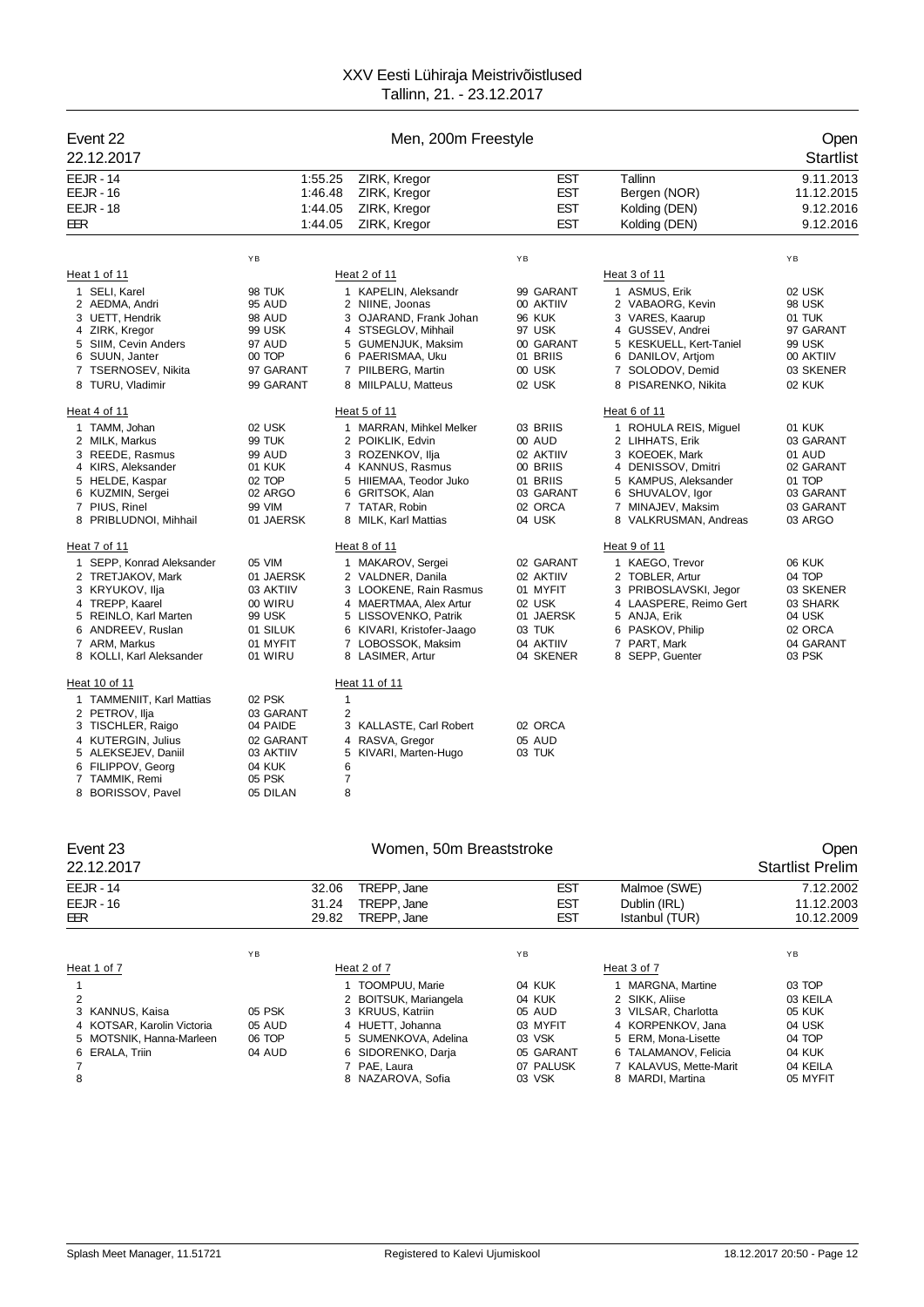## Event 23, Women, 50m Breaststroke, Prelim

 PENTER, Kirke 01 KUK RANNAMETS, Brita 04 USK ROMANJUK, Maria 96 GARANT 5 ARNDT, Meril 02 MYFIT<br>6 PAJU, Katrin 01 ORCA PAJU, Katrin 01 ORCA JOGI, Ida Tuule 03 TUK 8 TOKOVENKO, Lisett 05 WIRU

| Heat 4 of 7                                                 |                              | Heat 5 of 7                                                      |                              | Heat 6 of 7                                                       |                               |
|-------------------------------------------------------------|------------------------------|------------------------------------------------------------------|------------------------------|-------------------------------------------------------------------|-------------------------------|
| 1 KUETT, Camilla<br>2 HANVERE, Hanne Grete<br>3 VIIK. Jette | 07 VIM<br>03 BRIIS<br>02 KUK | 1 TAMMISTE, Sandra<br>2 TREIMAN, Grete Anette<br>3 KALVET, Laura | 03 MYFIT<br>02 AUD<br>02 TOP | KUEBAR, Kirke<br>2 KNJAZEVA, Jelizaveta<br>3 PUUSEPP. Garita-Beth | 05 TUK<br>04 SILUK<br>03 ORCA |
| 4 MAETLIK, Elisabet                                         | 02 TOP                       | 4 UUSKUELA, Emma                                                 | 02 KUK                       | 4 KERSA, Karleen                                                  | 96 TOP                        |
| 5 VILLEMS, Mariette<br>6 REBANE, Birgit                     | 05 USK<br>02 PSK             | 5 JEFIMOVA, Eneli<br>6 GUDOVSKAJA, Anita                         | 06 SILUK<br>05 TOP           | 5 JAAMUL, Kristina Maria<br>6 JAASKA, Kristiina                   | 00 KUK<br>00 JAERSK           |
| 7 ROOS, Aurelia                                             | 04 PSK                       | 7 VORONTSOVA, Jekaterina                                         | 05 GARANT                    | 7 RADVILAVICIUS, Merilin                                          | 01 VIM                        |
| 8 KOLK, Katrin                                              | 07 GARANT                    | 8 RASMANN, Simona                                                | 04 MYFIT                     | 8 HAVI, Janely                                                    | 02 JAERSK                     |
| Heat 7 of 7                                                 |                              |                                                                  |                              |                                                                   |                               |
| 1 LINDEPUU, Marie                                           | 02 KEILA                     |                                                                  |                              |                                                                   |                               |

| Event 24 |  |
|----------|--|
|----------|--|

Event 24 Communication of the Men, 50m Breaststroke Communication of the Open Communication of the Men, 50m Breaststroke Communication of the Communication of the Communication of the Open 22.12.2017 Startlist Prelim

| EEJR - 14                                                                                                                                                         | 30.38                                                                                    | SELI, Karel                                                                                                                                                                    | <b>EST</b>                                                                                 | Kalevi Veekeskus                                                                                                                                                              | 21.12.2012                                                                                      |
|-------------------------------------------------------------------------------------------------------------------------------------------------------------------|------------------------------------------------------------------------------------------|--------------------------------------------------------------------------------------------------------------------------------------------------------------------------------|--------------------------------------------------------------------------------------------|-------------------------------------------------------------------------------------------------------------------------------------------------------------------------------|-------------------------------------------------------------------------------------------------|
| <b>EEJR - 16</b>                                                                                                                                                  | 28.45                                                                                    | KULLA, Werner-Erich                                                                                                                                                            | <b>EST</b>                                                                                 | Tallinn                                                                                                                                                                       | 20.12.2013                                                                                      |
| <b>EEJR - 18</b>                                                                                                                                                  | 27.79                                                                                    | ALLIKVEE, Martin                                                                                                                                                               | EST                                                                                        | Tallinn                                                                                                                                                                       | 21.12.2013                                                                                      |
| EER                                                                                                                                                               | 26.86                                                                                    | ALJAND, Martti                                                                                                                                                                 | <b>EST</b>                                                                                 | Chartres (FRA)                                                                                                                                                                | 24.11.2012                                                                                      |
| EER                                                                                                                                                               | 26.86                                                                                    | LIIVAMÄGI, Martin                                                                                                                                                              | <b>EST</b>                                                                                 | Netanya (ISR)                                                                                                                                                                 | 2.12.2015                                                                                       |
|                                                                                                                                                                   | YB                                                                                       |                                                                                                                                                                                | YB                                                                                         |                                                                                                                                                                               | YB                                                                                              |
| Heat 1 of 7                                                                                                                                                       |                                                                                          | Heat 2 of 7                                                                                                                                                                    |                                                                                            | Heat 3 of 7                                                                                                                                                                   |                                                                                                 |
| 2<br>3 KUULPAK, Hans-Mikk<br>4 ANTONIAK, Lars Sebastian<br>5 ALTEBERG, Artjom<br>6<br>$\overline{7}$<br>8                                                         | 04 TOP<br><b>05 KUK</b><br><b>06 NRK</b>                                                 | 1 NOPPONEN, Jorven<br>2 TAMMER, Toomas Tanel<br>3 STRASSOV, Alan<br>4 ZGURO. Maksim<br>5 MOSKALENKO, Denis<br>6 TULTS, Carlos<br>7 VILLEMS, Glen Marcus<br>8 PRANK, Ervin Otto | 05 VIM<br>03 TUK<br>03 GARANT<br>02 NRK<br>05 PSK<br>04 KUK<br>04 ORCA<br>03 TUK           | 1 JAASKA, Ronald<br>2 BARINOV, Robert<br>3 KASSIHIN, Kevin<br><b>ERDMAN, Daniel</b><br>4<br>5 LISSOVENKO, Patrik<br>6 JUHANSON, Maksim<br>7 KOVASK, Rasmus<br>8 ORAV, Patrick | 03 JAERSK<br>03 GARANT<br>01 VIM<br>00 VSK<br>01 JAERSK<br>02 AKTIIV<br><b>02 KUK</b><br>04 AUD |
| Heat 4 of 7                                                                                                                                                       |                                                                                          | Heat 5 of 7                                                                                                                                                                    |                                                                                            | Heat 6 of 7                                                                                                                                                                   |                                                                                                 |
| 1 KAALIK, Artiom<br>2 AAVIK, Sander<br>3 NIKOLTSUK, Aleksei<br>4 TIIMUS, Siim Hindrik<br>5 BABURIN, Ilja<br>6 ROOSE, Ralf<br>7 STEPANOV, Ragnar<br>8 HANKO, Oskar | 04 SKENER<br>04 USK<br>02 NRK<br>00 WIRU<br>01 JAERSK<br>04 TUK<br>03 AKTIIV<br>02 PAIDE | 1 VISNAPUU, Karl-Johannes<br>2 KUNDLA, Johannes<br>3 LILLEORG. Miko<br>4 SELI, Karel<br>5 NIINE, Joonas<br>6 SVISTUNOV, Daniil<br>7 ROZENKOV, Ilja<br>8 MAEKIMAA, S.           | 02 USK<br>01 ORCA<br>98 TOP<br>98 TUK<br>00 AKTIIV<br><b>99 KUK</b><br>02 AKTIIV<br>02 PSK | 1 KASK, Gregory<br>2 PALVADRE, Christopher<br>3 SOVTSA, Mark<br>4 ALJAND, Martti<br>5 MATVEJEV, Tiit<br>ROOSIMAA, Aleksander<br>SABENIN, Igor<br>8 ASTRELIN, Dmitri           | 02 AUD<br>03 TOP<br>01 TOP<br>87 AUD<br>99 USK<br>01 AUD<br><b>98 VSK</b><br>03 GARANT          |

| 1 GELLER, Mark          | 99 TOP    |
|-------------------------|-----------|
| 2 VIIRPUU, Jan Joonas   | 02 KUK    |
| 3 HEIN, Silver          | 97 BRIIS  |
| 4 ALLIKVEE, Martin      | 95 GARANT |
| 5 PROVORKOV, Filipp     | 88 VIM    |
| 6 AKAVANTSEV, Maksim    | 98 AKTIIV |
| 7 MARRAN, Mihkel Melker | 03 BRIIS  |
| 8 OPER, Georg           | 02 TUK    |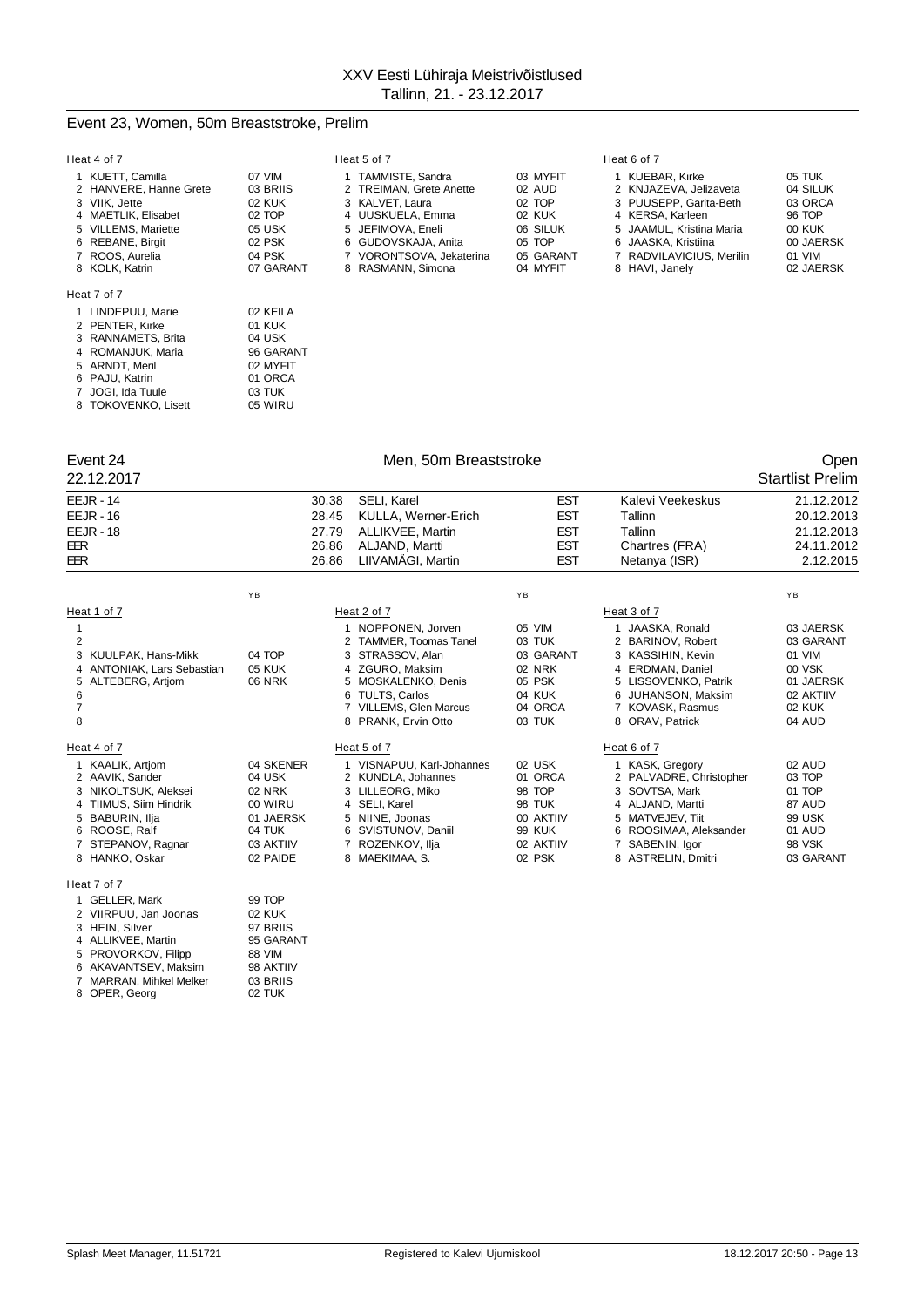| Event 25<br>22.12.2017                   | Women, 100m Butterfly |       |                                          |                    |                                                |                          |
|------------------------------------------|-----------------------|-------|------------------------------------------|--------------------|------------------------------------------------|--------------------------|
| <b>EEJR - 14</b>                         | 1:02.81               |       | MARKVARDT, Margaret                      | EST                | Tallinn                                        | 19.12.2014               |
| <b>EEJR - 16</b>                         |                       | 59.98 | MARKVARDT, Margaret                      | EST                | Anyksciai (LTU)                                | 6.05.2016                |
| EER                                      |                       | 58.13 | ALJAND, Triin                            | <b>EST</b>         | Rijeka (CRO)                                   | 13.12.2008               |
|                                          | ΥB                    |       |                                          | ΥB                 |                                                | YB                       |
| Heat 1 of 5                              |                       |       | Heat 2 of 5                              |                    | Heat 3 of 5                                    |                          |
| 1 VALDMAA, Laura-Liis                    | 04 TUK                |       | 1 TIMOFEJEVA, Polina                     | 05 VIM             | 1 TONISSON, Liilia                             | 04 KUK                   |
| 2 VEDEHHOVA, Alina                       | 99 AKTIIV             |       | 2 KUEBAR, Kirke                          | 05 TUK             | 2 MOORO, Anete                                 | 03 KEILA                 |
| 3 PAK, Gerda                             | 93 KEILA              |       | 3 HANSALU, Katriin                       | 03 BRIIS           | 3 SARANA, Smaragda-Luchia                      | 04 AUD                   |
| 4 MARKVARDT, Margaret                    | 00 TOP                |       | 4 SALUMAA, Mai Riin                      | 00 TOP<br>97 USK   | 4 TROTSENKO, Emilia                            | 03 AKTIIV<br>04 SKENER   |
| 5 ALNEK, Kertu Ly<br>6 ZAITSEVA, Katrin  | 99 USK<br>96 TUK      |       | 5 SIIMAR, Paula-Brit<br>6 MEIER, Helen   | 01 VSK             | 5 MALKOVA, Anastassija<br>6 KURLOKOVA, Nadezda | 04 AKTIIV                |
| 7 MAELL, Katariina                       | 00 SHARK              |       | 7 PAESLANE, Diana                        | 97 TUK             | 7 SUMENKOVA, Adelina                           | 03 VSK                   |
| 8 RANNAMETS, Brita                       | 04 USK                |       | 8 VUTT, Hanna Grete                      | 03 TOP             | 8 KUEBAR, Johanna                              | 06 TUK                   |
| Heat 4 of 5                              |                       |       | Heat $5$ of $5$                          |                    |                                                |                          |
| 1 JERMOSHKINA, Alina                     | 04 NRK                |       | 1 SUKKO, Marita                          | 96 TOP             |                                                |                          |
| 2 NAZAROVA, Sofia                        | 03 VSK<br>04 BRIIS    |       | 2 MARRAN, Mari Ann                       | 05 BRIIS<br>05 TOP |                                                |                          |
| 3 VITSUT, Laura<br>4 SOKK, Laura         | 05 TUK                |       | 3 KAABEL, Mia Marleen<br>4 TREIAL, Elis  | 04 USK             |                                                |                          |
| 5 VEDEHHOVA, Arina                       | 04 AKTIIV             |       | 5 ROMANJUK, Darja                        | 06 GARANT          |                                                |                          |
| 6 HERODES, Gerly                         | 03 KEILA              |       | 6 ROZOVA, Polina                         | 03 KUK             |                                                |                          |
| 7 POLLISINSKI, Kaisa                     | 02 KUK                |       | 7 KANN, Kertu                            | 06 BRIIS           |                                                |                          |
| 8 PALU, Kirke                            | 04 USK                | 8     |                                          |                    |                                                |                          |
| Event 26<br>22.12.2017                   |                       |       | Men, 100m Butterfly                      |                    |                                                | Open<br><b>Startlist</b> |
| <b>EEJR - 14</b>                         |                       | 56.60 | ZIRK, Kregor                             | <b>EST</b>         | Keila                                          | 7.06.2014                |
| <b>EEJR - 16</b>                         |                       | 51.60 | ZIRK, Kregor                             | <b>EST</b>         | Bergen (NOR)                                   | 12.12.2015               |
| <b>EEJR - 18</b>                         |                       | 51.44 | ZIRK, Kregor                             | <b>EST</b>         | Kolding (DEN)                                  | 10.12.2016               |
| EER                                      |                       | 51.44 | ZIRK, Kregor                             | <b>EST</b>         | Kolding (DEN)                                  | 10.12.2016               |
|                                          | YB                    |       |                                          | ΥB                 |                                                | YB                       |
| Heat 1 of 9                              |                       |       | Heat 2 of 9                              |                    | Heat 3 of 9                                    |                          |
| 1 VOLKOV, Sergei                         | 01 GARANT             |       | 1 AHTIAINEN, Alex                        | 01 USK             | 1 KAESPER, Janek                               | 99 ARGO                  |
| 2 PAAVO, Sander                          | 98 AUD                |       | 2 GUMENJUK, Maksim                       | 00 GARANT          | 2 VISNAPUU, Karl-Johannes                      | 02 USK                   |
| 3 ZAITSEV, Daniel                        | 97 GARANT<br>99 USK   |       | 3 PANCHENKO-PROKOPIEV, G. 99 SILUK       | 01 JAERSK          | 3 GRITSOK, Alan                                | 03 GARANT<br>00 TOP      |
| 4 ZIRK, Kregor<br>5 KHLOPTSOV, Andriy    | 98 KYI                |       | 4 AMOSENKOV, Aleksandr<br>5 SOVTSA, Mark | 01 TOP             | 4 SUUN, Janter<br>5 TARUM, Robert              | 00 AKTIIV                |
| 6 LELLE, Armin Evert                     | 99 VIM                |       | 6 ADAMSON, Kristjan                      | 00 KUK             | 6 ASMUS, Erik                                  | 02 USK                   |
| 7 MURAVJOV, Maksim                       | 98 GARANT             |       | 7 UEHTIGI, Markus                        | 00 TUK             | 7 KANNUS, Rasmus                               | 00 BRIIS                 |
| ROOSE, Robert<br>8                       | 96 TUK                |       | 8 PIUS, Rinel                            | 99 VIM             | 8 VAINIKK, Rando                               | 00 PSK                   |
| Heat 4 of 9                              |                       |       | Heat 5 of 9                              |                    | Heat 6 of 9                                    |                          |
| 1 KLEINSON, Oskar                        | 00 KEILA              |       | 1 SALA, Erik                             | 01 VSK             | 1 SEPP, Konrad Aleksander                      | 05 VIM                   |
| 2 SALOMON, Georg                         | <b>02 KUK</b>         |       | 2 REIMAA, Erik                           | 02 USK             | 2 DROZDOV, Daniil                              | 04 GARANT                |
| 3 SANDRIGAILO, Aleksander                | 99 USK                |       | 3 VARKKI, Konstantin                     | 02 AKTIIV          | 3 FILIPPOV, Aleksandr                          | 02 ARGO                  |
| 4 MIILPALU, Matteus<br>5 TONKOVICH, Petr | 02 USK<br>99 AKTIIV   |       | 4 FORSEL, Marcus<br>5 REIU, Sven         | 03 KEILA<br>00 USK | 4 PAERISMAA, Uku<br>5 ROHULA REIS, Miguel      | 01 BRIIS<br>01 KUK       |
| 6 HELDE, Kaspar                          | 02 TOP                |       | 6 SHUVALOV, Igor                         | 03 GARANT          | 6 KAABEL, Jan Markus                           | 02 TOP                   |
| 7 LOOKENE, Rain Rasmus                   | 01 MYFIT              |       | 7 PILLE, Sken-Sander                     | 02 TUK             | 7 TOBLER, Artur                                | 04 TOP                   |
| 8 APPEL, Daniil                          | 03 SKENER             |       | 8 KARATSEVSKI, Nikita                    | 03 ORCA            | 8 BABURIN, Ilja                                | 01 JAERSK                |
| Heat 7 of 9                              |                       |       | Heat 8 of 9                              |                    | Heat 9 of 9                                    |                          |
| 1 SABANOV, Aleksandr                     | 02 GARANT             |       | 1 KRYLOV, Matvei                         | 04 SILUK           | 1                                              |                          |
| 2 IVANOV, Konstantin                     | 02 AUD                |       | 2 MAEEKIVI, Sander                       | 02 KUK             | $\overline{c}$                                 |                          |
| 3 LILL, Robin<br>4 NOMM, Mirko           | 05 TOP<br>04 VIM      |       | 3 SEPP, Guenter<br>4 FILIPPOV, Georg     | 03 PSK<br>04 KUK   | 3 RAIGLA, Kaspar<br>4 ALTEBERG, Artiom         | 89 VIM<br><b>06 NRK</b>  |
| 5 SUUROJA, Carl-Joseph                   | 02 TOP                |       | 5 PALM, Marek                            | 02 JAERSK          | 5 VIIRPUU, Jako Joosep                         | <b>05 KUK</b>            |
| 6 LAASPERE, Reimo Gert                   | 03 SHARK              |       | 6 ROOSE, Ralf                            | 04 TUK             | 6                                              |                          |
| 7 VIHERPUU, Rihard                       | 03 VIM                |       | 7 METSA, Aap Valter                      | 05 USK             | 7<br>8                                         |                          |
| 8 SHUVALOV, Daniil                       | 06 GARANT             |       | 8 EINBERG, Endrik                        | 04 BRIIS           |                                                |                          |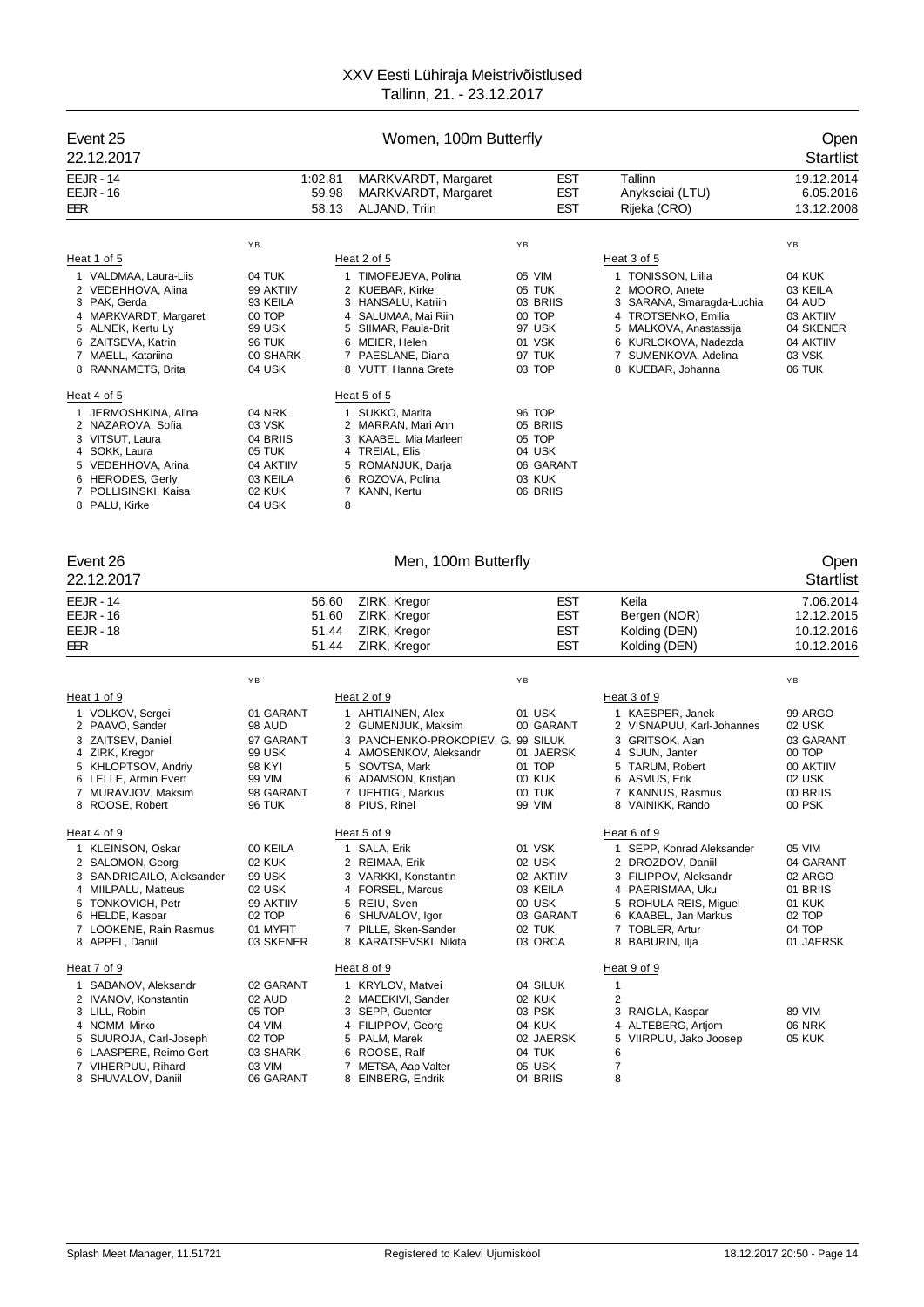| Event 27<br>22.12.2017 | Mixed, 4 x 50m Freestyle |                        |               |                       |               |
|------------------------|--------------------------|------------------------|---------------|-----------------------|---------------|
| Heat 1 of 4            |                          | Heat 2 of 4            |               | Heat 3 of 4           |               |
| 1 Keila Swimclub 1     | <b>KEILA</b>             | 1 Ujumise SK 3         | <b>USK</b>    | 1 Ujumisklubi Briis 3 | <b>BRIIS</b>  |
| 2 Top Uk 2             | <b>TOP</b>               | 2 Tartu UK 3           | <b>TUK</b>    | 2 Jaerveotsa SK 3     | <b>JAERSK</b> |
| 3 Tartu UK 1           | <b>TUK</b>               | 3 SK Garant 3          | <b>GARANT</b> | 3 Vim 3               | <b>VIM</b>    |
| 4 Ujumise SK 1         | <b>USK</b>               | 4 MyFitness 2          | <b>MYFIT</b>  | 4 Top Uk 3            | <b>TOP</b>    |
| 5 Audentese SK 1       | <b>AUD</b>               | 5 Sillamaee UK Kalev 1 | <b>SILUK</b>  | 5 Jaerveotsa SK 2     | <b>JAERSK</b> |
| 6 Top Uk 1             | <b>TOP</b>               | 6 Audentese SK 2       | <b>AUD</b>    | 6 MyFitness 3         | <b>MYFIT</b>  |
| 7 Ujumise SK 3         | <b>USK</b>               | 7 UK Aktiiv 2          | <b>AKTIIV</b> | 7 Paernu Spordikool 1 | <b>PSK</b>    |
| 8 Orca Swim Club 2     | <b>ORCA</b>              | 8 Orca Swim Club 3     | <b>ORCA</b>   | 8 Vim 1               | <b>VIM</b>    |
| Heat 4 of 4            |                          |                        |               |                       |               |

### $H\epsilon$  $\overline{1}$

| 3 ARGO Ujumisklubi 3  | ARGO |
|-----------------------|------|
| 4 Kalevi Ujumiskool 3 | KUK  |
| 5 Audentese SK 3      | AUD  |
|                       |      |
|                       |      |
|                       |      |
|                       |      |

| Event 28           |    | Women, 200m Backstroke |                 |    |            |               | Open             |
|--------------------|----|------------------------|-----------------|----|------------|---------------|------------------|
| 22.12.2017 - 17:32 |    |                        |                 |    |            |               | <b>Startlist</b> |
| $EEJR - 14$        |    | 2:15.27                | ROMANJUK, Maria |    | <b>EST</b> | Tallinn       | 4.03.2011        |
| $EEJR - 16$        |    | 2:13.27                | GOLD, Aleksa    |    | <b>EST</b> | Toronto (CAN) | 18.12.2016       |
| EER                |    | 2:11.66                | SEPP. Kätlin    |    | <b>EST</b> | Tallinn       | 19.12.2016       |
|                    | YB |                        |                 | YB |            |               | YB               |
| Heat 1 of 4        |    |                        | Heat 2 of 4     |    |            | Heat 3 of 4   |                  |

### VALDMAA, Laura-Liis 04 TUK 1 JAANSON, Rahel 04 VIM 1 RAHAMAEGI, Karolin 05 AUD

| 2 HANSALU, Katriin    | 03 BRIIS  | 2 TUNTSIK, Alina    | 03 JAERSK | 2 MAAS, Mari-Liis     | 04 TOP    |
|-----------------------|-----------|---------------------|-----------|-----------------------|-----------|
| 3 MARKVARDT, Margaret | 00 TOP    | 3 VUTT. Hanna Grete | 03 TOP    | 3 GURJANOVA, Violanta | 06 DILAN  |
| 4 SEPP. Kaetlin       | 92 TOP    | 4 TROTSENKO, Emilia | 03 AKTIIV | 4 ROOS, Aurelia       | 04 PSK    |
| 5 SEPP, Sigrid        | 98 TOP    | 5 KAPELINA, Anna    | 03 GARANT | 5 PRAUN, Angelina     | 05 TOP    |
| 6 KRIVORUKOVA, Sofja  | 02 AKTIIV | 6 KIVI, Jonna       | 03 VIM    | 6 KURLOKOVA, Nadezda  | 04 AKTIIV |
| 7 OEOEBIK, Mia        | 01 SHARK  | 7 VITSUT, Laura     | 04 BRIIS  | 7 OTDELNOVA, Aliona   | 04 SILUK  |
| 8 TREIAL, Elis        | 04 USK    | 8 TONISSON, Liilia  | 04 KUK    | 8 PAJU, Angelina      | 04 AUD    |
| Heat 4 of 4           |           |                     |           |                       |           |
|                       |           |                     |           |                       |           |
| 2 LUTS, Sigrid        | 05 TUK    |                     |           |                       |           |
| 3 KADAK, Karoliina    | 05 TUK    |                     |           |                       |           |
| 4 ROMANJUK, Darja     | 06 GARANT |                     |           |                       |           |
| 5 SIDORENKO, Daria    | 05 GARANT |                     |           |                       |           |
| 6 KOOKMAA, Reelika    | 05 GARANT |                     |           |                       |           |
|                       |           |                     |           |                       |           |

| Event 29<br>22.12.2017 - 17:45                                                                                                                                                |                                                                                                                  | Men. 200m Backstroke                                                                                                                                                           |                                                                                                |                                                                                                                                                            | Open<br><b>Startlist</b>                                                                     |
|-------------------------------------------------------------------------------------------------------------------------------------------------------------------------------|------------------------------------------------------------------------------------------------------------------|--------------------------------------------------------------------------------------------------------------------------------------------------------------------------------|------------------------------------------------------------------------------------------------|------------------------------------------------------------------------------------------------------------------------------------------------------------|----------------------------------------------------------------------------------------------|
| <b>EEJR - 14</b><br>$EEJR - 16$<br><b>EEJR - 18</b><br>EER                                                                                                                    | 2:07.68<br>STSEGLOV, Ivan<br>2:00.76<br>LELLE, Armin Evert<br>1:54.20<br>ZIRK, Kregor<br>ZIRK, Kregor<br>1:54.20 |                                                                                                                                                                                | <b>EST</b><br><b>EST</b><br><b>EST</b><br><b>EST</b>                                           | Narva<br>Bergen (NOR)<br>Kolding (DEN)<br>Kolding (DEN)                                                                                                    | 21.11.2014<br>13.12.2015<br>11.12.2016<br>11.12.2016                                         |
| Heat 1 of 4                                                                                                                                                                   | YB                                                                                                               | Heat 2 of 4                                                                                                                                                                    | YB                                                                                             | Heat 3 of 4                                                                                                                                                | YB                                                                                           |
| 1 TURU, Vladimir<br>2 KESKUELL, Kert-Taniel<br>3 GUSSEV, Andrei<br>4 LELLE, Armin Evert<br>5 STSEGLOV, Ivan<br>6 HIIE, Matis<br>7 KAPELIN, Aleksandr<br>8 VIIRPUU, Jan Joonas | 99 GARANT<br>99 USK<br>97 GARANT<br>99 VIM<br>00 USK<br>98 KEILA<br>99 GARANT<br>02 KUK                          | 1 KALJUVEE-O'BROCK, T.<br>2 MAERTMAA, Alex Artur<br>3 LATT. Ilia<br>4 TARUM, Robert<br>5 DANILOV, Artiom<br>6 PRIBLUDNOI, Mihhail<br>7 HIIEMAA, Teodor Juko<br>8 KRYUKOV, Ilja | 01 ORCA<br>02 USK<br>01 AKTIIV<br>00 AKTIIV<br>00 AKTIIV<br>01 JAERSK<br>01 BRIIS<br>03 AKTIIV | 1 ROOTSMA, Jass<br>2 PART, Mark<br>3 IVANOV, Konstantin<br>4 MINAJEV, Maksim<br>5 ARM, Markus<br>6 BORISSOV, Pavel<br>7 PALM, Marek<br>8 ALEKSEJEV, Daniil | 02 USK<br>04 GARANT<br>02 AUD<br>03 GARANT<br>01 MYFIT<br>05 DILAN<br>02 JAERSK<br>03 AKTIIV |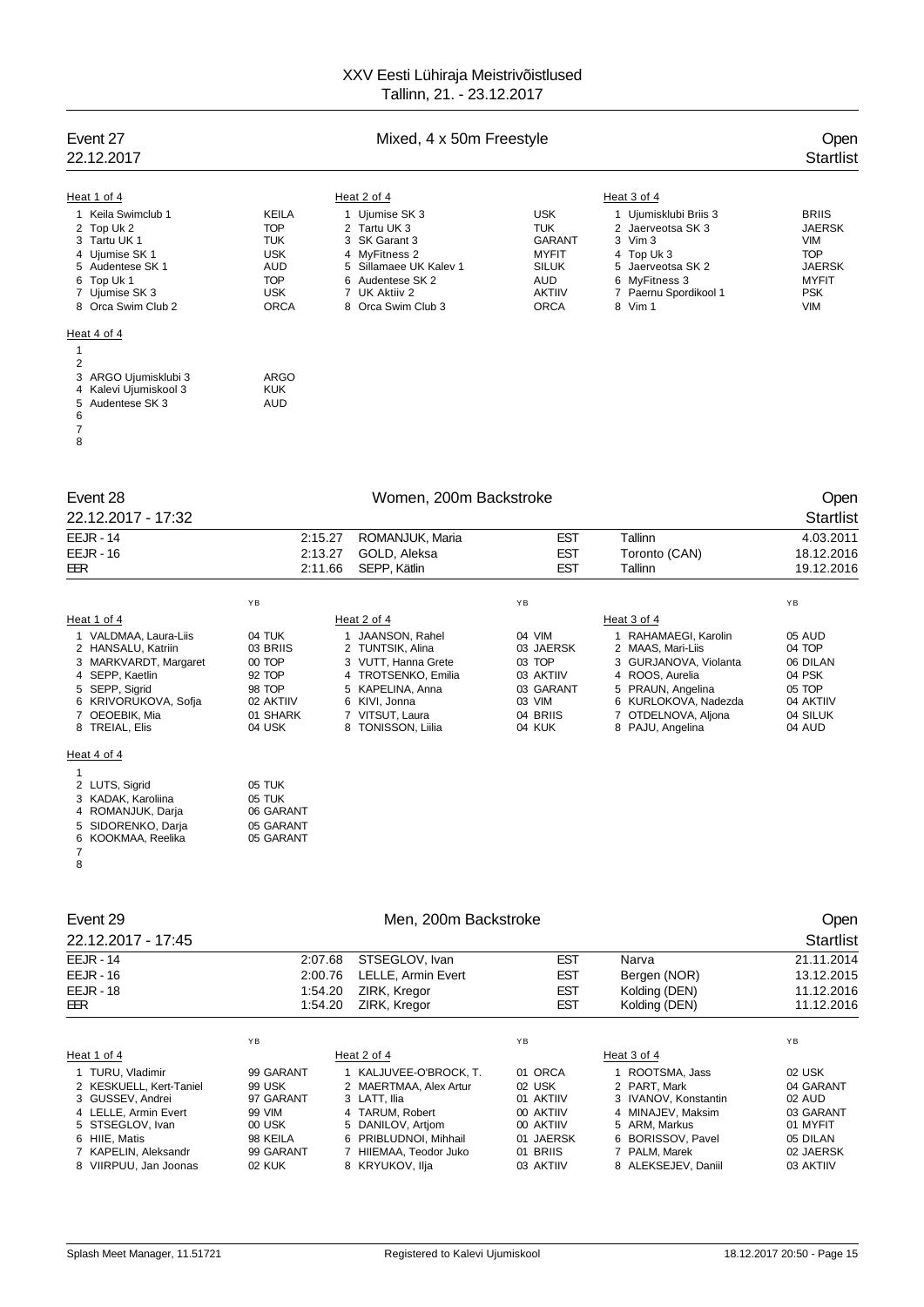## Event 29, Men, 200m Backstroke

## Heat 4 of 4

| 1 LOBOSSOK, Maksim     | 04 AKTIIV |
|------------------------|-----------|
| 2 TAMMIK. Remi         | 05 PSK    |
| 3 BARINOV. Robert      | 03 GARANT |
| 4 ANJA, Erik           | 04 USK    |
| 5 TARUM. Rander        | 03 AKTIIV |
| 6 SUMKIN, Maksim       | 03 GARANT |
| 7 NOPPONEN, Jorven     | 05 VIM    |
| 8 VIIRPUU, Jako Joosep | 05 KUK    |
|                        |           |

| Event 30           | Women, 100m Freestyle | <b>Open</b> |
|--------------------|-----------------------|-------------|
| 22.12.2017 - 18:05 |                       | Startlist   |

| WUITCH, TUUTT LICCOLYIC |  |
|-------------------------|--|
|                         |  |

|     | <b>EEJR - 14</b>         |          | 57.44 | ALNEK, Kertu Ly              | <b>EST</b>      | Anyksciai (LTU)           | 9.05.2014  |
|-----|--------------------------|----------|-------|------------------------------|-----------------|---------------------------|------------|
|     | <b>EEJR - 16</b>         |          | 55.94 | ALNEK, Kertu Ly              | <b>EST</b>      | Bergen (NOR)              | 12.12.2015 |
| EER |                          |          | 54.68 | ALJAND, Triin                | <b>EST</b>      | Kalevi Veekeskus          | 21.12.2012 |
|     |                          |          |       |                              |                 |                           |            |
|     |                          | YB       |       |                              | YB              |                           | YB         |
|     | Heat 1 of 10             |          |       | Heat 2 of 10                 |                 | Heat 3 of 10              |            |
|     | 1 KRUUSE, Grete Lucia    | 00 TUK   |       | 1 VIIDAS, Kerli              | 00 KEILA        | 1 LESSING, Getriin Marii  | 03 USK     |
|     | 2 KALVET, Laura          | 02 TOP   |       | 2 VIIDING, Elisabeth         | 04 BRIIS        | 2 SARAP, Isabel           | 03 AUD     |
|     | 3 MAIDE. Ilona           | 01 AUD   |       | 3 KALJUVALD, Tiina-Britt     | 03 BRIIS        | 3 MAETLIK. Elisabet       | 02 TOP     |
|     | 4 ALNEK, Kertu Ly        | 99 USK   |       | 4 SALUMAA, Mai Riin          | 00 TOP          | 4 MALAHHOVSKAJA, Kristina | 00 ARGO    |
|     | 5 KAARE, Kertu           | 02 ORCA  |       | 5 HEINLO. Helena             | 03 USK          | 5 CHERKAY, Polina         | 01 SILUK   |
|     | 6 VAINIKK, Annika        | 00 PSK   |       | 6 MARIPUU, Brita Maria       | 01 TOP          | 6 ARNDT, Meril            | 02 MYFIT   |
|     | 7 TOMAK, Kaia Liis       | 02 AUD   |       | 7 SAAR, Meribel              | 00 TOP          | 7 KORNET, Diana           | 02 MYFIT   |
|     | 8 LINT, Laurika          | 02 AUD   |       | 8 PAESLANE, Diana            | 97 TUK          | 8 TREIMAN, Grete Anette   | 02 AUD     |
|     | Heat 4 of 10             |          |       | Heat 5 of 10                 |                 | Heat 6 of 10              |            |
|     | 1 IGNATJEVA, Karina      | 03 SILUK |       | 1 AABRAMS, Evalotta Victoria | 05 SHARK        | 1 GUDOVSKAJA, Alisa       | 03 TOP     |
|     | 2 HANVERE, Hanne Grete   | 03 BRIIS |       | 2 MOORO, Anete               | 03 KEILA        | 2 PILLER, Anna            | 06 TOP     |
|     | 3 POGODINA, Jekaterina   | 04 ARGO  |       | 3 PALU, Kirke                | 04 USK          | 3 SAAR, Greete            | 01 JAERSK  |
|     | 4 HUERDEN, Sarah         | 01 TOP   |       | 4 BOKOVSKAJA, Elina          | 01 AKTIIV       | 4 VAIN, Jenny             | 04 TOP     |
|     | 5 RADVILAVICIUS, Merilin | 01 VIM   |       | 5 PUUSEPP, Garita-Beth       | 03 ORCA         | 5 LINDEPUU. Marie         | 02 KEILA   |
|     | 6 KUEBAR, Kirke          | 05 TUK   |       | 6 JOHANSON, Jane             | 03 KEILA        | 6 JERMOSHKINA, Alina      | 04 NRK     |
|     | 7 TOKOVENKO, Lisett      | 05 WIRU  |       | 7 TOOMPUU, Marie             | 04 KUK          | 7 TIHHONOVA, Nikol        | 06 SILUK   |
|     | 8 PETROVA, Aleksandra    | 01 SILUK |       | 8 MAENNIK, Laura Marleen     | 01 SHARK        | 8 ESKEL, Emili            | 03 AUD     |
|     | Heat 7 of 10             |          |       | Heat 8 of 10                 |                 | Heat 9 of 10              |            |
|     | 1 MARDI, Martina         | 05 MYFIT |       | 1 PRIIDEL, Emily             | 05 BRIIS        | 1 SISAS, Rahel            | 03 KUK     |
|     | 2 SAARLEHT, Saskia       | 03 KUK   |       | 2 MAAS, Mari-Liis            | 04 TOP          | 2 KNJAZEVA, Jelizaveta    | 04 SILUK   |
|     | 3 KUZMINA, Alina         | 04 ARGO  |       | 3 VITSUT, Laura              | 04 BRIIS        | 3 TAMMIK, Laura           | 05 PSK     |
|     | 4 GVOZDEVA, Alisa        | 06 ARGO  |       | 4 JOGI, Ida Tuule            | 03 TUK          | 4 BOITSUK, Mariangela     | 04 KUK     |
|     | 5 SARAPUU, Saara Mia     | 04 AUD   |       | 5 MAJOROVA, Milana           | <b>06 JOHVI</b> | 5 KOOKLA, Dionne Rette    | 05 AUD     |
|     | 6 SUMENKOVA, Adelina     | 03 VSK   |       | 6 KORPENKOV, Jana            | 04 USK          | 6 TSAERO, Grete           | 06 USK     |
|     | 7 KADAK, Karoliina       | 05 TUK   | 7     | ERM, Mona-Lisette            | 04 TOP          | 7 ROZOVA, Polina          | 03 KUK     |
|     | 8 GOLDBERG, Tatyana      | 05 TOP   |       | 8 TALAMANOV, Felicia         | 04 KUK          | 8 SIKK, Aliise            | 03 KEILA   |

**Heat 10 of 10** 

| 1 |                    |          |
|---|--------------------|----------|
| 2 |                    |          |
|   | 3 SUKKO, Marita    | 96 TOP   |
|   | 4 KANN, Kertu      | 06 BRIIS |
|   | 5 KAASIK, Liisbeth | 04 WIRU  |
| 6 |                    |          |
|   |                    |          |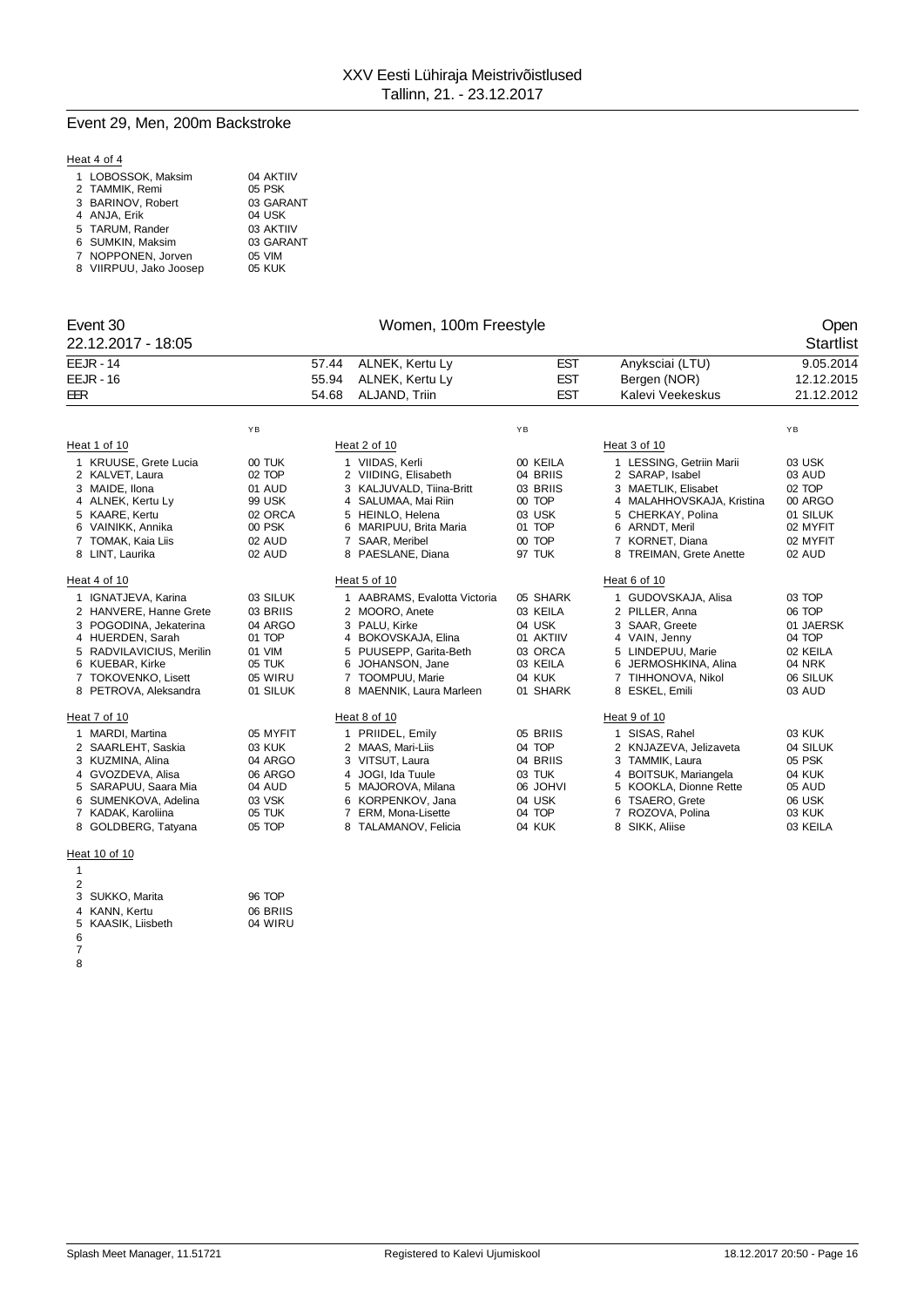| Event 31<br>22.12.2017 - 18:21                                                                                                                                                                |                                                                                           | Men, 100m Freestyle              |                                                                                                                                                                                                    |                                                                                             |                                                                                                                                                                                    | Open<br><b>Startlist</b>                                                                       |  |
|-----------------------------------------------------------------------------------------------------------------------------------------------------------------------------------------------|-------------------------------------------------------------------------------------------|----------------------------------|----------------------------------------------------------------------------------------------------------------------------------------------------------------------------------------------------|---------------------------------------------------------------------------------------------|------------------------------------------------------------------------------------------------------------------------------------------------------------------------------------|------------------------------------------------------------------------------------------------|--|
| <b>EEJR - 14</b><br><b>EEJR - 16</b><br><b>EEJR - 18</b><br>EER                                                                                                                               |                                                                                           | 52.15<br>49.07<br>47.57<br>47.57 | ZIRK, Kregor<br>ZIRK, Kregor<br>ZIRK, Kregor<br>ZIRK, Kregor                                                                                                                                       | <b>EST</b><br>EST<br><b>EST</b><br><b>EST</b>                                               | Anyksciai (LTU)<br>Bergen (NOR)<br>Kolding (DEN)<br>Kolding (DEN)                                                                                                                  | 9.05.2014<br>11.12.2015<br>9.12.2016<br>9.12.2016                                              |  |
|                                                                                                                                                                                               | YB                                                                                        |                                  |                                                                                                                                                                                                    | YB                                                                                          |                                                                                                                                                                                    | YB                                                                                             |  |
| Heat 1 of 18                                                                                                                                                                                  |                                                                                           |                                  | Heat 2 of 18                                                                                                                                                                                       |                                                                                             | Heat 3 of 18                                                                                                                                                                       |                                                                                                |  |
| 1 UETT, Hendrik<br>2 SIIM, Cevin Anders<br>3 TSERNOSEV, Nikita<br>4 ZIRK, Kregor<br>5 AEDMA, Andri<br>6 LANGEL, Marko- Matteus<br>7 ZAITSEV, Daniel<br>8 SUUN, Janter<br>Heat 4 of 18         | 98 AUD<br>97 AUD<br>97 GARANT<br>99 USK<br><b>95 AUD</b><br>99 AUD<br>97 GARANT<br>00 TOP |                                  | 1 MARANDI, Markus<br>2 NIINE, Joonas<br>3 TONKOVICH, Petr<br>4 PANCHENKO-PROKOPIEV, G. 99 SILUK<br>5 GUMENJUK, Maksim<br>6 PIILBERG, Martin<br>7 PAERISMAA, Uku<br>8 KASK, Gregory<br>Heat 5 of 18 | 00 KUK<br>00 AKTIIV<br>99 AKTIIV<br>00 GARANT<br>00 USK<br>01 BRIIS<br>02 AUD               | 1 AKAVANTSEV, Maksim<br>2 VAINIKK, Rando<br>3 SOLODOV, Demid<br>4 MILK, Markus<br>5 MIILPALU, Matteus<br>6 VARES, Kaarup<br>7 KANNUS, Rasmus<br>8 ROOSE, Robert<br>Heat 6 of 18    | 98 AKTIIV<br>00 PSK<br>03 SKENER<br>99 TUK<br>02 USK<br>01 TUK<br>00 BRIIS<br><b>96 TUK</b>    |  |
| 1 KIRS, Aleksander                                                                                                                                                                            | 01 KUK                                                                                    |                                  | 1 TAMM, Johan                                                                                                                                                                                      | 02 USK                                                                                      | 1 FORSEL, Marcus                                                                                                                                                                   | 03 KEILA                                                                                       |  |
| 2 VIIRPUU, Jan Joonas<br>3 GRITSOK, Alan<br>4 VISNAPUU, Karl-Johannes<br>5 GELLER, Mark<br>6 MARIN, Dmitri<br>7 ASMUS, Erik<br>8 KUZMIN, Sergei                                               | 02 KUK<br>03 GARANT<br>02 USK<br>99 TOP<br>01 ARGO<br>02 USK<br>02 ARGO                   |                                  | 2 REINLO, Karl Marten<br>3 REEDE, Rasmus<br>4 VOLKOV, Sergei<br>5 REIU, Sven<br>6 LOOKENE, Rain Rasmus<br>7 SALA, Erik<br>8 PILLE, Sken-Sander                                                     | 99 USK<br>99 AUD<br>01 GARANT<br>00 USK<br>01 MYFIT<br>01 VSK<br>02 TUK                     | 2 KAESPER, Janek<br>3 KOEOEK, Mark<br>4 KAMPUS, Aleksander<br>5 ANDREEV, Ruslan<br>6 OPER, Georg<br>7 MARRAN, Mihkel Melker<br>8 VALLISTE, Ragmar                                  | 99 ARGO<br>01 AUD<br>01 TOP<br>01 SILUK<br>02 TUK<br>03 BRIIS<br><b>99 KUK</b>                 |  |
| Heat 7 of 18                                                                                                                                                                                  |                                                                                           |                                  | Heat 8 of 18                                                                                                                                                                                       |                                                                                             | Heat 9 of 18                                                                                                                                                                       |                                                                                                |  |
| 1 HIIEMAA, Teodor Juko<br>2 VALDNER, Danila<br>3 TAMMER, Toomas Tanel<br>4 LIHHATS, Erik<br>5 URIKO, Roland Erich<br>6 POIKLIK, Edvin<br>7 MILK, Karl Mattias<br>8 ASTRELIN, Dmitri           | 01 BRIIS<br>02 AKTIIV<br>03 TUK<br>03 GARANT<br>01 AUD<br>00 AUD<br>04 USK<br>03 GARANT   |                                  | 1 HORENZENKO, Denis<br>2 TSALOV, Kirill<br>3 ARGE, Anders<br>4 NIGUL, Siim<br>5 TRETJAKOV, Mark<br>6 MAEKIMAA, S.<br>7 KAABEL, Jan Markus<br>8 HANKO, Oskar                                        | 01 USK<br>03 KUK<br>01 TOP<br>02 ORCA<br>01 JAERSK<br>02 PSK<br>02 TOP<br>02 PAIDE          | 1 VIHERPUU, Rihard<br>2 IVANOV, Konstantin<br>3 LASIMER, Artur<br>4 DENISSOV, Dmitri<br>5 ALOE, Robin<br>6 RAADIK, Jorke Patrick<br>7 ROHULA REIS, Miguel<br>8 ORAV, Patrick       | 03 VIM<br>02 AUD<br>04 SKENER<br>02 GARANT<br>00 KEILA<br>03 ORCA<br>01 KUK<br>04 AUD          |  |
| Heat 10 of 18                                                                                                                                                                                 |                                                                                           |                                  | Heat 11 of 18                                                                                                                                                                                      |                                                                                             | Heat 12 of 18                                                                                                                                                                      |                                                                                                |  |
| 1 KOLLI, Karl Aleksander<br>2 SVISTUNOV, Daniil<br>3 MAKAROV, Sergei<br>4 SUUROJA, Carl-Joseph<br>5 KIVARI, Kristofer-Jaago<br>6 URIKO, Kristjan Erik<br>7 TREPP, Kaarel<br>8 KOBOSHEV, Vadim | 01 WIRU<br>99 KUK<br>02 GARANT<br>02 TOP<br>03 TUK<br>03 AUD<br>00 WIRU<br>03 MAARDU      |                                  | 1 KLEINSON, Oskar<br>2 REIMAA, Erik<br>3 DROZDOV, Daniil<br>4 VALKRUSMAN, Andreas<br>5 LAASPERE, Reimo Gert<br>6 PASKOV, Philip<br>7 SABANOV, Aleksandr<br>8 LISSOVENKO, Patrik                    | 00 KEILA<br>02 USK<br>04 GARANT<br>03 ARGO<br>03 SHARK<br>02 ORCA<br>02 GARANT<br>01 JAERSK | 1 NIKOLTSUK, Aleksei<br>2 FILIPPOV, Georg<br>3 SALOMON, Georg<br>4 LILIENBERG, Kaurit<br>5 KARATSEVSKI, Nikita<br>6 GIRLIN, Anton-Theo<br>7 NOMMERGA, Silver<br>8 MAEEKIVI, Sander | 02 NRK<br>04 KUK<br><b>02 KUK</b><br>02 AUD<br>03 ORCA<br>01 BRIIS<br>01 ORCA<br><b>02 KUK</b> |  |
| Heat 13 of 18                                                                                                                                                                                 |                                                                                           |                                  | Heat 14 of 18                                                                                                                                                                                      |                                                                                             | Heat 15 of 18                                                                                                                                                                      |                                                                                                |  |
| 1 KUTERGIN, Julius<br>2 VILMS-JAMSA, Henri<br>3 BEDITSKI, Aleksandr<br>4 KUULPAK, Hans-Mikk<br>5 KALLASTE, Carl Robert<br>6 TIIMUS, Siim Hindrik<br>7 RUOTSALAINEN, Patrik<br>8 LIIV, Aron    | 02 GARANT<br>02 KEILA<br>02 GARANT<br>04 TOP<br>02 ORCA<br>00 WIRU<br>02 USK<br>02 AUD    |                                  | 1 GOLUBEV, Aleksei<br>2 TISCHLER, Raigo<br>3 FABER, Aron<br>4 MARTSUK, Nikita<br>5 SEPP, Guenter<br>6 SEPP, Konrad Aleksander<br>7 ILTSISIN, Mark<br>8 STRASSOV, Alan                              | 02 VIM<br>04 PAIDE<br>02 TUK<br>03 NRK<br>03 PSK<br>05 VIM<br>06 KUK<br>03 GARANT           | 1 MOSKALENKO, Denis<br>2 LILL, Robin<br>3 VELMAR, Denis<br>4 PETROV, Ilja<br>5 KRYLOV, Matvei<br>6 NOMM, Mirko<br>7 KIVARI, Marten-Hugo<br>8 SAHPAZOV, Artiom                      | 05 PSK<br>05 TOP<br>04 AKTIIV<br>03 GARANT<br>04 SILUK<br>04 VIM<br>03 TUK<br>04 AUD           |  |
| <u>Heat 16 of 18</u>                                                                                                                                                                          |                                                                                           |                                  | Heat 17 of 18                                                                                                                                                                                      |                                                                                             | Heat 18 of 18                                                                                                                                                                      |                                                                                                |  |
| 1 PAAL, Rasmus<br>2 MAENNIK, Hans Herman<br>3 GOLDBERG, Georgi<br>4 TEDER, Karl Christopher<br>5 STEPANOV, Ragnar<br>6 TAMMENIIT, Karl Mattias<br>7 ALTEBERG, Artjom<br>8 KONEV, Arsenii      | 03 AUD<br>05 BRIIS<br>04 TOP<br>04 BRIIS<br>03 AKTIIV<br>02 PSK<br>06 NRK<br>03 GARANT    | 6                                | 1 RANNIK, Ranel<br>2 IVANOV, Nikita<br>3 FEDOTENKOV, Maksim<br>4 ROOSE, Ralf<br>5 VOMPA, Mark Tomi Wilhelm<br>ALIHODZIN, Artjom<br>7 TULTS, Carlos<br>8 RASVA, Gregor                              | 03 KUK<br>05 ARGO<br>04 NRK<br>04 TUK<br>03 KUK<br>02 GARANT<br>04 KUK<br>05 AUD            | $\mathbf{1}$<br>2 VAINIKK, Raido<br>PRANK, Ervin Otto<br>3<br>4 KOVASK, Rasmus<br>5 IDRISSOV, Artur<br>6 LAMP, Ralf<br>7<br>8                                                      | 05 PSK<br>03 TUK<br>02 KUK<br>02 ORCA<br>04 KEILA                                              |  |
|                                                                                                                                                                                               |                                                                                           |                                  |                                                                                                                                                                                                    |                                                                                             |                                                                                                                                                                                    |                                                                                                |  |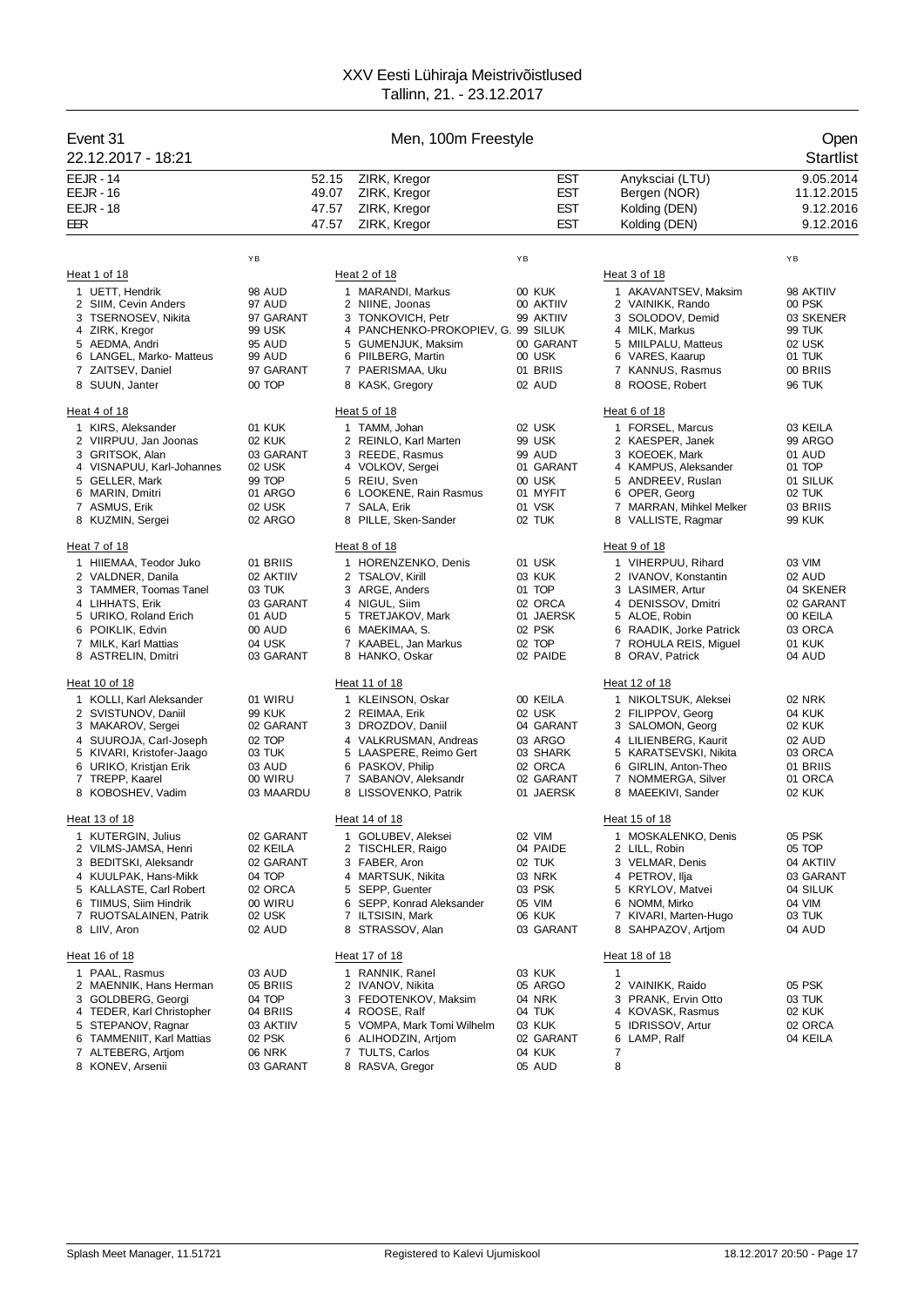| Event 32<br>22.12.2017 - 18:55                                                                                                                                                      |                                                                                         | Women, 400m Medley                       |                                                                                                                                                                                       |                                                                                         |                                                                                                                                                                                          | Open<br><b>Startlist</b>                                                                        |  |
|-------------------------------------------------------------------------------------------------------------------------------------------------------------------------------------|-----------------------------------------------------------------------------------------|------------------------------------------|---------------------------------------------------------------------------------------------------------------------------------------------------------------------------------------|-----------------------------------------------------------------------------------------|------------------------------------------------------------------------------------------------------------------------------------------------------------------------------------------|-------------------------------------------------------------------------------------------------|--|
| <b>EEJR - 14</b><br><b>EEJR - 16</b><br>EER                                                                                                                                         |                                                                                         | 4:54.92<br>4:52.42<br>4:48.88            | ROMANJUK, Maria<br>MARKVARDT, Margaret<br>HISSAMUTDINOVA, Natalia                                                                                                                     | EST<br><b>EST</b><br><b>EST</b>                                                         | Tallinn<br>Bergen (NOR)<br>Oulu (FIN)                                                                                                                                                    | 4.03.2011<br>12.12.2015<br>29.06.2006                                                           |  |
| Heat 1 of 3                                                                                                                                                                         | YB                                                                                      |                                          | Heat 2 of 3                                                                                                                                                                           | YB                                                                                      | Heat 3 of 3                                                                                                                                                                              | YB                                                                                              |  |
| 1 HANVERE, Hanne Grete<br>2 HALJASORG, Hanna<br>3 HALLIK, Anette<br>4 MARKVARDT, Margaret<br>5 VEDEHHOVA, Alina<br>6 HANSALU, Katriin<br>7 VUTT, Hanna Grete<br>8 ANDLA, Laura      | 03 BRIIS<br>03 TUK<br>00 AUD<br>00 TOP<br>99 AKTIIV<br>03 BRIIS<br>03 TOP<br>01 BRIIS   | 1<br>8                                   | 2 GURJANOVA, Violanta<br>3 POLLISINSKI, Kaisa<br>4 LESSING, Getriin Marii<br>5 GUDOVSKAJA, Anita<br>6 VIIK, Jette<br>7 MARRAN, Mari Ann                                               | 06 DILAN<br>02 KUK<br>03 USK<br>05 TOP<br>02 KUK<br>05 BRIIS                            | 1<br>2<br>3 MALKOVA, Anastassija<br>4 KUEBAR, Johanna<br>5 VEDEHHOVA, Arina<br>6<br>$\overline{7}$<br>8                                                                                  | 04 SKENER<br>06 TUK<br>04 AKTIIV                                                                |  |
| Event 33<br>22.12.2017 - 19:15                                                                                                                                                      |                                                                                         |                                          | Men, 400m Medley                                                                                                                                                                      |                                                                                         |                                                                                                                                                                                          | Open<br><b>Startlist</b>                                                                        |  |
| <b>EEJR - 14</b><br><b>EEJR - 16</b><br><b>EEJR - 18</b><br>EER                                                                                                                     |                                                                                         | 4.44.44<br>4:21.47<br>4:19.83<br>4:12.15 | ZIRK, Kregor<br>ZIRK, Kregor<br>ZIRK, Kregor<br>LIIVAMÄGI, Martin                                                                                                                     | EST<br><b>EST</b><br>EST<br><b>EST</b>                                                  | Kohtla-Järve<br>Tallinn<br>Tallinn<br>Istanbul (TUR)                                                                                                                                     | 2.02.2013<br>21.12.2015<br>19.12.2016<br>11.12.2009                                             |  |
|                                                                                                                                                                                     | YB                                                                                      |                                          |                                                                                                                                                                                       | YB                                                                                      |                                                                                                                                                                                          | YB                                                                                              |  |
| Heat 1 of 3<br>1 AMOSENKOV, Aleksandr<br>2 SOVTSA, Mark<br>3 NIINE, Joonas<br>4 HEIN, Silver<br>5 LELLE, Armin Evert<br>6 PIUS, Rinel<br>7 PISARENKO, Nikita<br>8 ROZENKOV, Ilja    | 01 JAERSK<br>01 TOP<br>00 AKTIIV<br>97 BRIIS<br>99 VIM<br>99 VIM<br>02 KUK<br>02 AKTIIV | $\mathbf{1}$<br>7<br>8                   | Heat 2 of 3<br>2 TAMM, Johan<br>3 SHUVALOV, Igor<br>4 HELDE, Kaspar<br>5 TATAR, Robin<br>6 MAERTMAA, Alex Artur<br>APPEL, Daniil                                                      | 02 USK<br>03 GARANT<br>02 TOP<br>02 ORCA<br>02 USK<br>03 SKENER                         | Heat 3 of 3<br>$\mathbf{1}$<br>2<br>3<br>JAASKA, Ronald<br>VARKKI, Konstantin<br>4<br>5 ANJA, Erik<br>6<br>7<br>8                                                                        | 03 JAERSK<br>02 AKTIIV<br>04 USK                                                                |  |
| Event 34<br>22.12.2017 - 19:40                                                                                                                                                      |                                                                                         |                                          | Women, 50m Butterfly                                                                                                                                                                  |                                                                                         |                                                                                                                                                                                          | Open<br><b>Startlist Prelim</b>                                                                 |  |
| <b>EEJR - 14</b><br><b>EEJR - 16</b><br>EER                                                                                                                                         |                                                                                         | 28.56<br>27.29<br>25.44                  | ALNEK, Kertu Ly<br>STEPANENKO, Anita<br>ALJAND, Triin                                                                                                                                 | <b>EST</b><br><b>EST</b><br><b>EST</b>                                                  | Anyksciai (LTU)<br>Kalevi Veekeskus<br>Istanbul (TUR)                                                                                                                                    | 10.05.2014<br>20.12.2012<br>11.12.2009                                                          |  |
| Heat 1 of 9<br>1<br>2<br>SUKKO, Marita<br>3<br>OLESK, Kaisa<br>4<br>5<br>DOMAN, Maia<br>6<br>7<br>8                                                                                 | ΥB<br>96 TOP<br>06 TUK<br>06 MYFIT                                                      | 8                                        | Heat 2 of 9<br>1 KOTSAR, Karolin Victoria<br>2 ROZOVA, Polina<br>3 LESSING, Getriin Marii<br>4 KANN, Kertu<br>5 KAABEL, Mia Marleen<br>6 KADAK, Karoliina<br>7 VORONTSOVA, Jekaterina | YB<br>05 AUD<br>03 KUK<br>03 USK<br>06 BRIIS<br>05 TOP<br>05 TUK<br>05 GARANT           | Heat 3 of 9<br>1 ROMANJUK, Darja<br>2 HERODES, Gerly<br>3 TAMMISTE, Sandra<br>4 PIIRSALU, Mirelle<br>5<br>SUMENKOVA, Adelina<br>6 SIKK, Aliise<br>7 RASMANN, Simona<br>8 NAZAROVA, Sofia | ΥB<br>06 GARANT<br>03 KEILA<br>03 MYFIT<br>06 MYFIT<br>03 VSK<br>03 KEILA<br>04 MYFIT<br>03 VSK |  |
| Heat 4 of 9<br>1 LOODUS, Brita<br>2 MARDI, Martina<br>3 REBANE, Birgit<br>4 GVOZDEVA, Alisa<br>5 PAERN, Greete Marleen<br>6 KUZMINA, Alina<br>7 LINDEPUU, Marie<br>8 KRUUS, Katriin | 01 SHARK<br>05 MYFIT<br>02 PSK<br>06 ARGO<br>02 PSK<br>04 ARGO<br>02 KEILA<br>05 AUD    |                                          | Heat 5 of 9<br>1 IGNATJEVA, Karina<br>2 SAAR, Greete<br>3 TONISSON, Liilia<br>4 TIMOFEJEVA, Polina<br>5 KOLK, Karin<br>6 JAASKA, Kristiina<br>7 KUEBAR, Johanna<br>8 PENTER, Kirke    | 03 SILUK<br>01 JAERSK<br>04 KUK<br>05 VIM<br>03 GARANT<br>00 JAERSK<br>06 TUK<br>01 KUK | Heat 6 of 9<br>1 VAIN, Jenny<br>2 SAAREP, Hanna-Kristiina<br>3 MOORO, Anete<br>4 OEOEBIK, Mia<br>5 KALJUVALD, Tiina-Britt<br>6 ROOS, Aurelia<br>7 KOOKLA, Dionne Rette<br>8 SOKK, Laura  | 04 TOP<br>02 MYFIT<br>03 KEILA<br>01 SHARK<br>03 BRIIS<br>04 PSK<br>05 AUD<br>05 TUK            |  |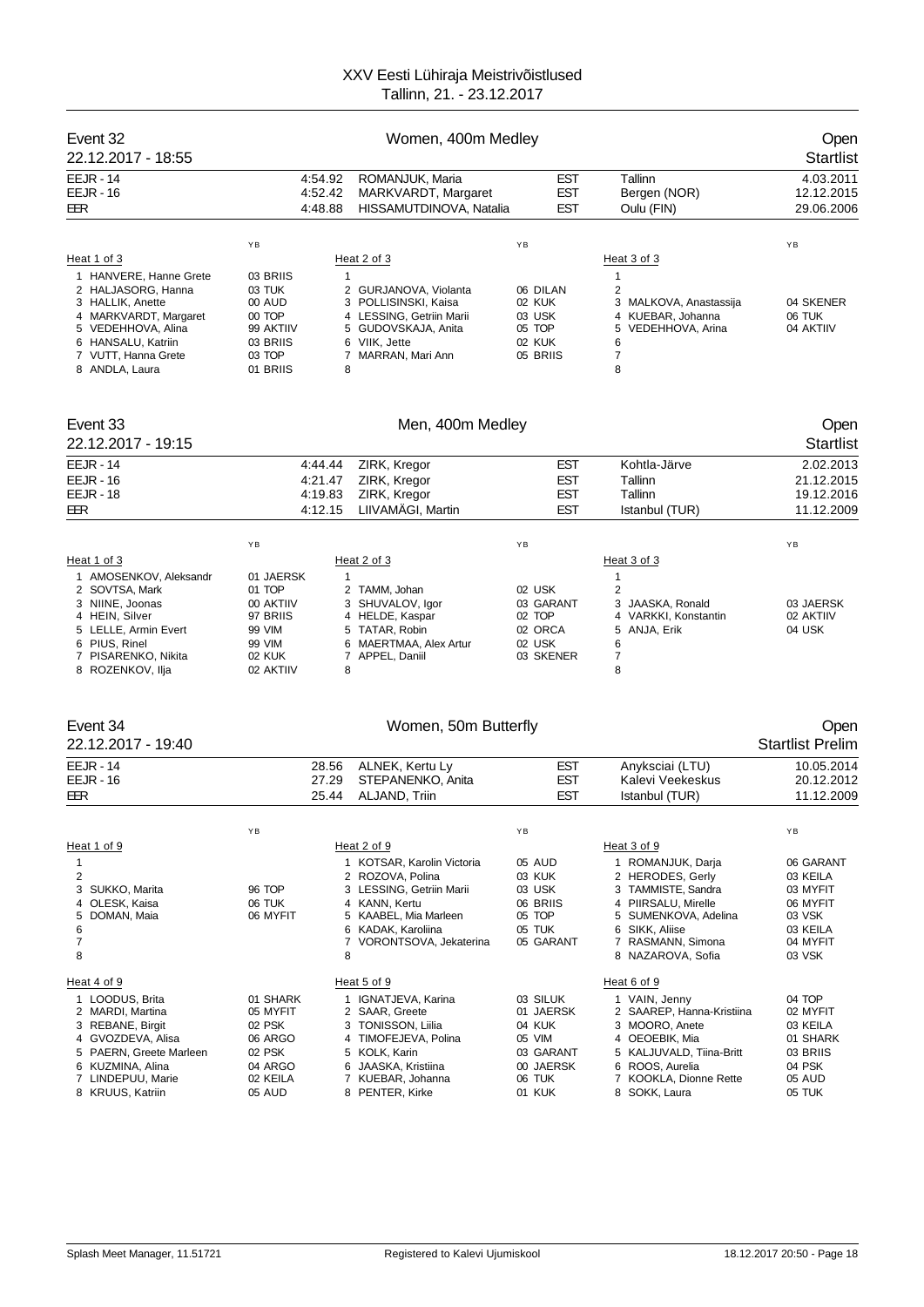## Event 34, Women, 50m Butterfly, Prelim

| Heat 7 of 9                                                                                                                                                                                |                                                                                        | Heat 8 of 9                                                                                                                                                         |                                                                                      | Heat 9 of 9                                                                                                                                                                            |                                                                                      |
|--------------------------------------------------------------------------------------------------------------------------------------------------------------------------------------------|----------------------------------------------------------------------------------------|---------------------------------------------------------------------------------------------------------------------------------------------------------------------|--------------------------------------------------------------------------------------|----------------------------------------------------------------------------------------------------------------------------------------------------------------------------------------|--------------------------------------------------------------------------------------|
| 1 HANSALU, Katriin<br>2 LINT, Laurika<br>3 KALVET, Laura<br>4 KERSA, Karleen                                                                                                               | 03 BRIIS<br>02 AUD<br>02 TOP<br>96 TOP                                                 | 1 PUUSEPP, Garita-Beth<br>2 VALDMAA, Laura-Liis<br>3 RANNAMETS, Brita<br>4 MARKVARDT, Margaret                                                                      | 03 ORCA<br>04 TUK<br>04 USK<br>00 TOP                                                | 1 ARNDT, Meril<br>2 UUSKUELA, Emma<br>3 SEPP, Kaetlin<br>4 ALNEK, Kertu Ly                                                                                                             | 02 MYFIT<br>02 KUK<br>92 TOP<br>99 USK                                               |
| 5 SALUMAA, Mai Riin<br>6 KORNET, Diana<br>7 KAPELINA, Anna<br>8 GUDOVSKAJA, Alisa                                                                                                          | 00 TOP<br>02 MYFIT<br>03 GARANT<br>03 TOP                                              | 5 MAELL, Katariina<br>6 MAANURM, Sandra<br>7 MEIER, Helen<br>8 POGODINA, Jekaterina                                                                                 | 00 SHARK<br>01 ORCA<br>01 VSK<br>04 ARGO                                             | 5 PAK, Gerda<br>6 HEINLO, Helena<br>7 KRUUSE, Grete Lucia<br>8 KUEBAR, Kirke                                                                                                           | 93 KEILA<br>03 USK<br>00 TUK<br>05 TUK                                               |
| Event 35<br>22.12.2017 - 19:49                                                                                                                                                             |                                                                                        | Men, 50m Butterfly                                                                                                                                                  |                                                                                      |                                                                                                                                                                                        | Open<br><b>Startlist Prelim</b>                                                      |
| <b>EEJR - 14</b><br><b>EEJR - 16</b><br><b>EEJR - 18</b><br>EER                                                                                                                            | 25.02<br>23.72<br>23.37<br>23.27                                                       | ZIRK, Kregor<br>ZAITSEV, Daniel<br>ZAITSEV, Daniel<br>ZAITSEV, Daniel                                                                                               | <b>EST</b><br>EST<br>EST<br><b>EST</b>                                               | Anyksciai (LTU)<br>Upplands Vaesby (SWE)<br>Netanya (ISR)<br>Tallinn                                                                                                                   | 10.05.2014<br>12.12.2014<br>5.12.2015<br>19.12.2016                                  |
|                                                                                                                                                                                            | YB                                                                                     |                                                                                                                                                                     | YB                                                                                   |                                                                                                                                                                                        | ΥB                                                                                   |
| Heat 1 of 13<br>1<br>2                                                                                                                                                                     |                                                                                        | Heat 2 of 13<br>$\mathbf{1}$<br>2 VOMPA, Mark Tomi Wilhelm                                                                                                          | 03 KUK                                                                               | Heat 3 of 13<br>1 KIVARI, Marten-Hugo<br>2 FABER, Aron                                                                                                                                 | 03 TUK<br>02 TUK                                                                     |
| 3<br>JABLOKOV, Erik<br>4 VIIRPUU, Jako Joosep<br>5 PRITS, Ralf Erik<br>6<br>7<br>8                                                                                                         | 03 PALUSK<br><b>05 KUK</b><br>04 MYFIT                                                 | 3 SMOK, Alan<br>4 TSOPP, Tristan<br>5 KAEGO. Trevor<br>6 METSA, Aap Valter<br>7 ALIMOV, Ilja<br>8                                                                   | 05 GARANT<br>04 AUD<br>06 KUK<br>05 USK<br>06 GARANT                                 | 3 RANNIK, Ranel<br>4 DROZDOV, Daniil<br>5 LIIV, Armin<br>6 BEDITSKI, Aleksandr<br>7 ALTEBERG, Artjom<br>8 PRANK, Ervin Otto                                                            | 03 KUK<br>04 GARANT<br>04 AUD<br>02 GARANT<br><b>06 NRK</b><br>03 TUK                |
| Heat 4 of 13                                                                                                                                                                               |                                                                                        | Heat 5 of 13                                                                                                                                                        |                                                                                      | Heat 6 of 13                                                                                                                                                                           |                                                                                      |
| 1 SHUVALOV, Daniil<br>2 SEPP, Konrad Aleksander<br>3 KIVARI, Kristofer-Jaago<br>4 SEPP, Guenter<br>5 RAADIK, Jorke Patrick<br>6 PALM, Marek<br>7 IVANOV, Nikita<br>8 RUOTSALAINEN, Patrik  | 06 GARANT<br>05 VIM<br>03 TUK<br>03 PSK<br>03 ORCA<br>02 JAERSK<br>05 ARGO<br>02 USK   | 1 ROOSE, Ralf<br>2 LASIMER, Artur<br>3 ALOE, Robin<br>4 TAMMENIIT, Karl Mattias<br>5 MAEEKIVI, Sander<br>6 ILTSISIN, Mark<br>7 TINNO, Jan Markus<br>8 LILL, Robin   | 04 TUK<br>04 SKENER<br>00 KEILA<br>02 PSK<br>02 KUK<br>06 KUK<br>01 MYFIT<br>05 TOP  | 1 FILIPPOV, Georg<br>2 GIRLIN, Anton-Theo<br>3 KAABEL, Jan Markus<br>4 LAASPERE, Reimo Gert<br>5 ROOTSMA, Jass<br>6 NOMM, Mirko<br>7 BABURIN, Ilja<br>8 MAEKIMAA, S.                   | 04 KUK<br>01 BRIIS<br>02 TOP<br>03 SHARK<br>02 USK<br>04 VIM<br>01 JAERSK<br>02 PSK  |
| Heat 7 of 13                                                                                                                                                                               |                                                                                        | Heat 8 of 13                                                                                                                                                        |                                                                                      | Heat 9 of 13                                                                                                                                                                           |                                                                                      |
| 1 VIHERPUU, Rihard<br>2 KUNDLA, Johannes<br>3 ROHULA REIS, Miguel<br>4 SABANOV, Aleksandr<br>5 KIRS, Aleksander<br>6 ARM, Markus<br>7 TIIMUS, Siim Hindrik<br>8 DENISSOV, Dmitri           | 03 VIM<br>01 ORCA<br>01 KUK<br>02 GARANT<br>01 KUK<br>01 MYFIT<br>00 WIRU<br>02 GARANT | 1 TRETJAKOV, Mark<br>2 SUUROJA, Carl-Joseph<br>3 URIKO, Kristjan Erik<br>4 ARGE, Anders<br>5 GELLER, Mark<br>6 LIHHATS, Erik<br>7 ANDREEV, Ruslan<br>8 REIMAA, Erik | 01 JAERSK<br>02 TOP<br>03 AUD<br>01 TOP<br>99 TOP<br>03 GARANT<br>01 SILUK<br>02 USK | 1 FILIPPOV, Aleksandr<br>2 URIKO, Roland Erich<br>3 PILLE, Sken-Sander<br>4 VISNAPUU, Karl-Johannes<br>5 UEHTIGI, Markus<br>6 ROOSIMAA, Aleksander<br>7 SALA, Erik<br>8 SALOMON, Georg | 02 ARGO<br>01 AUD<br>02 TUK<br>02 USK<br>00 TUK<br>01 AUD<br>01 VSK<br><b>02 KUK</b> |
| Heat 10 of 13                                                                                                                                                                              |                                                                                        | Heat 11 of 13                                                                                                                                                       |                                                                                      | Heat 12 of 13                                                                                                                                                                          |                                                                                      |
| 1 MARIN, Dmitri<br>2 VAINIKK, Rando<br>3 KANNUS, Rasmus<br>4 TARUM, Robert<br>5 SANDRIGAILO, Aleksander<br>6 SEI, Paul Arvid<br>7 KAESPER, Janek<br>8 MIILPALU, Matteus                    | 01 ARGO<br>00 PSK<br>00 BRIIS<br>00 AKTIIV<br>99 USK<br>00 RAMSK<br>99 ARGO<br>02 USK  | 1 ASMUS, Erik<br>2<br>TSERNOSEV, Nikita<br>3 ROOSE, Robert<br>4 ZIRK, Kregor<br>5 AEDMA, Andri<br>6 LILLEORG, Miko<br>7 MARANDI, Markus<br>8 ADAMSON, Kristjan      | 02 USK<br>97 GARANT<br>96 TUK<br>99 USK<br>95 AUD<br>98 TOP<br>00 KUK<br>00 KUK      | 1 RAIGLA, Kaspar<br>2 SOVTSA, Mark<br>3 MURAVJOV, Maksim<br>4 ZAITSEV, Daniel<br>5 SIIM, Cevin Anders<br>6 PAAVO, Sander<br>7 HIIE, Matis<br>8 AHTIAINEN, Alex                         | 89 VIM<br>01 TOP<br>98 GARANT<br>97 GARANT<br>97 AUD<br>98 AUD<br>98 KEILA<br>01 USK |
| Heat 13 of 13                                                                                                                                                                              |                                                                                        |                                                                                                                                                                     |                                                                                      |                                                                                                                                                                                        |                                                                                      |
| 1 LOOKENE, Rain Rasmus<br>2 PANCHENKO-PROKOPIEV, G. 99 SILUK<br>3 LELLE, Armin Evert<br>4 KHLOPTSOV, Andriy<br>5 ALLIKVEE, Martin<br>6 SUUN, Janter<br>7 VOLKOV, Sergei<br>8 GRITSOK, Alan | 01 MYFIT<br>99 VIM<br>98 KYI<br>95 GARANT<br>00 TOP<br>01 GARANT<br>03 GARANT          |                                                                                                                                                                     |                                                                                      |                                                                                                                                                                                        |                                                                                      |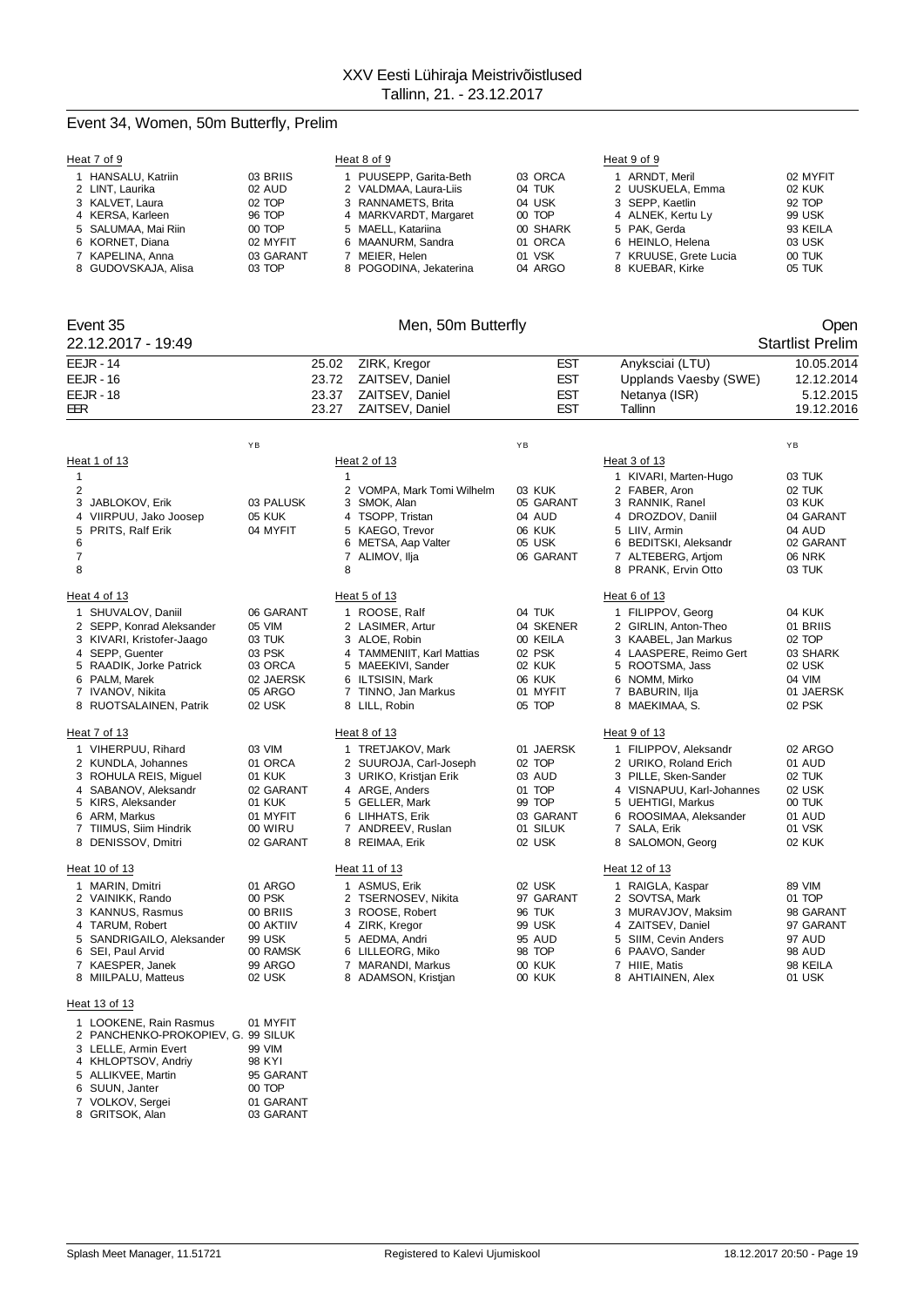| 22.12.2017 - 20:10<br>Tallinn<br><b>EEJR</b><br>1:59.13<br>TOPi Ujumisklubi<br>EST                                                                        | <b>Startlist</b><br>20.12.2012<br>12.12.2009 |
|-----------------------------------------------------------------------------------------------------------------------------------------------------------|----------------------------------------------|
|                                                                                                                                                           |                                              |
| <b>EST</b><br>1:49.62<br>Estonia<br>Istanbul (TUR)<br>EER                                                                                                 |                                              |
|                                                                                                                                                           |                                              |
| Heat 2 of 3<br>Heat 1 of 3<br>Heat 3 of 3<br>1<br>1 Ujumisklubi Briis 3<br><b>BRIIS</b><br>1 Top Uk 3<br><b>TOP</b>                                       |                                              |
| 2 Ujumise SK 3<br><b>USK</b><br>2 Jaerveotsa SK 1<br>JAERSK<br>2                                                                                          |                                              |
| 3 Top Uk 2<br><b>TOP</b><br>3 Kalevi Ujumiskool 2<br><b>KUK</b><br>3 MyFitness 1                                                                          | <b>MYFIT</b>                                 |
| 4 Top Uk 1<br><b>TOP</b><br>4 Tartu UK 3<br>TUK<br>4 MyFitness 3<br><b>TUK</b><br>AUD<br>5 Tartu UK 1<br>5 Audentese SK 3<br>5 Kalevi Ujumiskool 3        | <b>MYFIT</b><br><b>KUK</b>                   |
| ORCA<br>6 SK Garant 3<br>GARANT<br>ARGO Ujumisklubi 3<br>6 Orca Swim Club 1<br>6                                                                          | <b>ARGO</b>                                  |
| <b>AUD</b><br>Sillamaee UK Kalev 3<br>7<br>Audentese SK 2<br>7<br><b>SILUK</b><br>7                                                                       |                                              |
| 8 Vim 3<br><b>VIM</b><br>8<br>8 SK Shark 1<br><b>SHARK</b>                                                                                                |                                              |
| Event 37<br>Men, 4 x 50m Medley                                                                                                                           | Open                                         |
| 22.12.2017 - 20:18                                                                                                                                        | <b>Startlist</b>                             |
| <b>EEJR - 16</b><br>Tallinn<br>1:47.22<br>Ujumise Spordiklubi<br><b>EST</b>                                                                               | 20.12.2015                                   |
| <b>EST</b><br><b>EEJR - 18</b><br>1:41.96<br>Tallinn<br>Tartu Ujumisklubi<br><b>EST</b>                                                                   | 19.12.2014<br>6.12.2015                      |
| EER<br>1:34.72<br>Estonia<br>Netanya (ISR)                                                                                                                |                                              |
| Heat 2 of 4<br>Heat 3 of 4<br>Heat 1 of 4                                                                                                                 |                                              |
| <b>USK</b><br>1 SK Garant 2<br><b>GARANT</b><br>1 SK Shark 2<br>1 Ujumise SK 3                                                                            | <b>SHARK</b>                                 |
| <b>TUK</b><br><b>AUD</b><br>2 Tartu UK 1<br>2 Audentese SK 2<br>2 Ujumise SK 3                                                                            | <b>USK</b>                                   |
| <b>USK</b><br>3 SK Garant 3<br>GARANT<br>3 Ujumise SK 1<br>3 Orca Swim Club 3                                                                             | <b>ORCA</b>                                  |
| 4 Keila Swimclub 1<br>4 Audentese SK 1<br>AUD<br>KEILA<br>4 Tartu UK 3<br><b>TOP</b><br>5 SK Garant 1<br><b>GARANT</b><br>5 Top Uk 3<br>5<br>Ujumise SK 2 | <b>TUK</b><br><b>USK</b>                     |
| VIM<br>Jaerveotsa SK 2<br>JAERSK<br>6 UK Aktiiv 3<br>6 Vim 1<br>6                                                                                         | <b>AKTIIV</b>                                |
| <b>TOP</b><br>7 Top Uk 2<br>7 Kalevi Ujumiskool 3<br>KUK<br>7 Vim 3<br><b>AKTIIV</b><br>8 UK Aktiiv 2<br>AUD<br>8<br>8 Audentese SK 3                     | <b>VIM</b>                                   |
| Heat 4 of 4                                                                                                                                               |                                              |
| $\mathbf{1}$                                                                                                                                              |                                              |
| 2<br><b>PSK</b><br>3 Paernu Spordikool 1                                                                                                                  |                                              |
| ARGO Ujumisklubi 2<br><b>ARGO</b><br>4                                                                                                                    |                                              |
| <b>SKENER</b><br>5<br>SK Energia 3                                                                                                                        |                                              |
| 6<br>7                                                                                                                                                    |                                              |
| 8                                                                                                                                                         |                                              |
|                                                                                                                                                           |                                              |
| Event 38<br>Women, 800m Freestyle                                                                                                                         | Open                                         |
| 23.12.2017                                                                                                                                                | <b>Startlist</b>                             |
| <b>EEJR - 14</b><br>8:57.66<br>PETROVA, Jelena<br><b>EST</b><br>Moscow (RUS)                                                                              | 21.01.2004                                   |
| <b>EST</b><br>PETROVA, Jelena<br><b>EEJR - 16</b><br>8:43.45<br>Keila                                                                                     | 22.11.2005                                   |
| EST<br>8:43.45<br>PETROVA, Jelena<br>Keila<br>EER                                                                                                         | 22.11.2005                                   |
|                                                                                                                                                           |                                              |
| ΥB<br>YB<br>Heat 2 of 3<br>Heat 1 of 3<br>Heat 3 of 3                                                                                                     | YB                                           |
| $\mathbf{1}$<br>1 SIIMAR, Paula-Brit<br>97 USK<br>1 LESSING, Getriin Marii<br>03 USK                                                                      |                                              |
| 2 KAARE, Kertu<br>02 ORCA<br>2 HANVERE, Hanne Grete<br>03 BRIIS<br>2 VIIDING, Elisabeth                                                                   | 04 BRIIS                                     |
| 3 CHERKAY, Polina<br>3 HEINLO, Helena<br>03 USK<br>01 SILUK<br>3<br>GURJANOVA, Violanta<br>4 SAAR, Meribel<br>4 SARAP, Isabel<br>4 SOKK. Laura            | 06 DILAN                                     |
| 00 TOP<br>03 AUD<br>5 HALLIK, Anette<br>00 AUD<br>5 KRIVORUKOVA, Sofja<br>02 AKTIIV<br>5 KUEBAR, Johanna                                                  | 05 TUK<br>06 TUK                             |
| 6 ZAITSEVA, Katrin<br>6 AABRAMS, Evalotta Victoria<br>6 MAAS, Mari-Liis<br>96 TUK<br>05 SHARK                                                             | 04 TOP                                       |
| 7 TUNTSIK, Alina<br>03 JAERSK<br>$\overline{7}$<br>7 VEDEHHOVA, Alina<br>99 AKTIIV<br>8 TREIAL, Elis<br>04 USK<br>8 KUEBAR, Kirke<br>05 TUK<br>8          |                                              |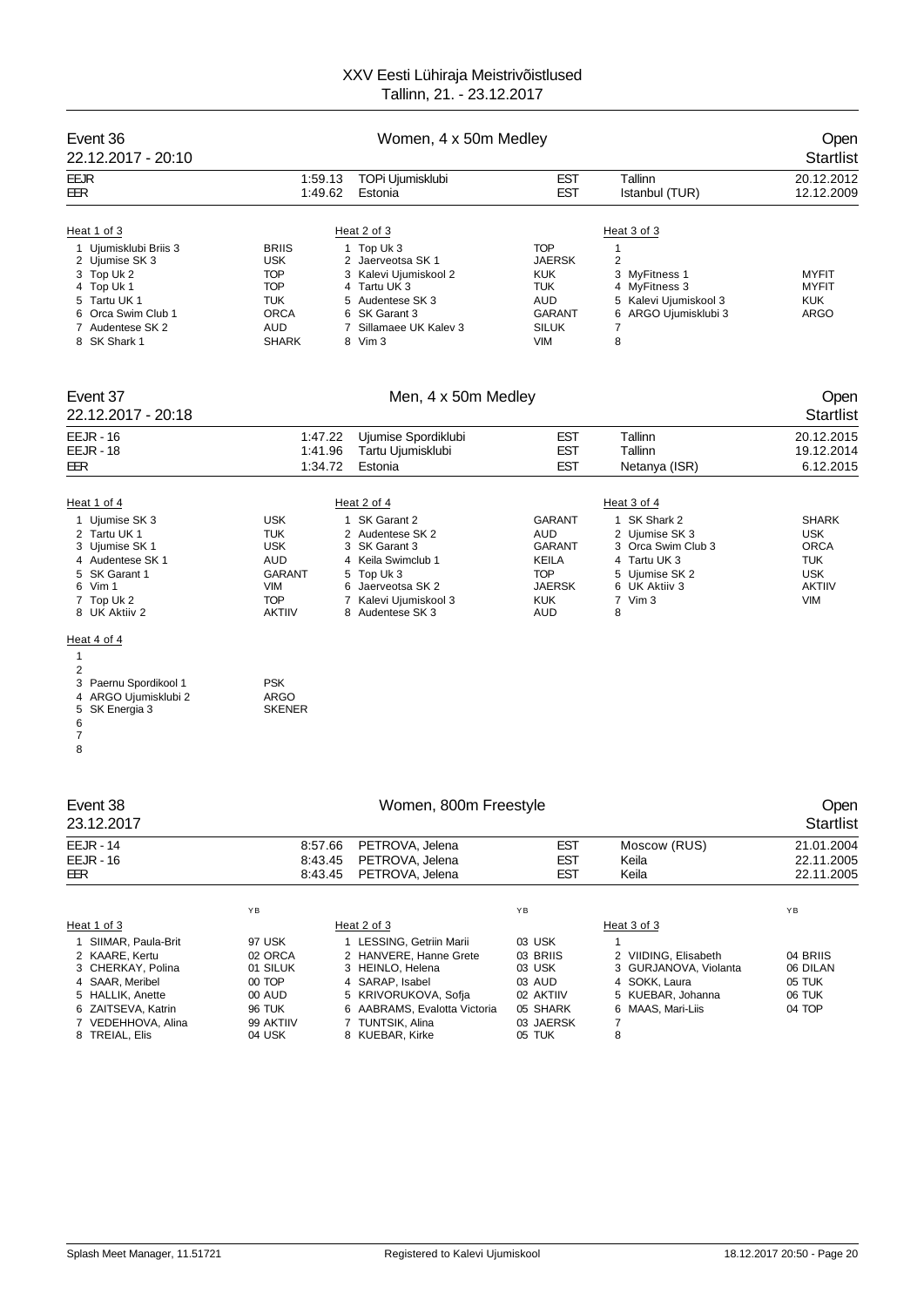| Event 39<br>23.12.2017                                                                                                                                                                                                                                                                                                                                                                              | Women, 100m Medley                                                                                                                                                      |                                                                                                                                                                                                                                                                                                                                                                       |                                                                                                                                                                                  |                                                                                                                                                                                                                                                                                                                                                                                                         |                                                                                                                                                                                          |
|-----------------------------------------------------------------------------------------------------------------------------------------------------------------------------------------------------------------------------------------------------------------------------------------------------------------------------------------------------------------------------------------------------|-------------------------------------------------------------------------------------------------------------------------------------------------------------------------|-----------------------------------------------------------------------------------------------------------------------------------------------------------------------------------------------------------------------------------------------------------------------------------------------------------------------------------------------------------------------|----------------------------------------------------------------------------------------------------------------------------------------------------------------------------------|---------------------------------------------------------------------------------------------------------------------------------------------------------------------------------------------------------------------------------------------------------------------------------------------------------------------------------------------------------------------------------------------------------|------------------------------------------------------------------------------------------------------------------------------------------------------------------------------------------|
| <b>EEJR - 14</b><br>$EEJR - 16$<br><b>EER</b>                                                                                                                                                                                                                                                                                                                                                       | 1:04.47<br>1:02.44                                                                                                                                                      | PRIIDEL, Melissa<br>TREPP, Jane<br>59.33<br>TREPP, Jane                                                                                                                                                                                                                                                                                                               | <b>EST</b><br><b>EST</b><br><b>EST</b>                                                                                                                                           | Tallinn<br>Dublin (IRL)<br>Istanbul (TUR)                                                                                                                                                                                                                                                                                                                                                               | 11.11.2016<br>12.12.2003<br>11.12.2009                                                                                                                                                   |
|                                                                                                                                                                                                                                                                                                                                                                                                     | YB                                                                                                                                                                      |                                                                                                                                                                                                                                                                                                                                                                       | ΥB                                                                                                                                                                               |                                                                                                                                                                                                                                                                                                                                                                                                         | YB                                                                                                                                                                                       |
| Heat 1 of 13                                                                                                                                                                                                                                                                                                                                                                                        |                                                                                                                                                                         | Heat 2 of 13                                                                                                                                                                                                                                                                                                                                                          |                                                                                                                                                                                  | Heat 3 of 13                                                                                                                                                                                                                                                                                                                                                                                            |                                                                                                                                                                                          |
| 1 RANNAMETS, Brita<br>2 UUSKUELA, Emma<br>3 KERSA, Karleen<br>4 ROMANJUK, Maria<br>5 MARKVARDT, Margaret<br>6 ALNEK, Kertu Ly<br>7 KALVET, Laura                                                                                                                                                                                                                                                    | 04 USK<br>02 KUK<br>96 TOP<br>96 GARANT<br>00 TOP<br>99 USK<br>02 TOP                                                                                                   | 1 PUUSEPP, Garita-Beth<br>2 TOMAK, Kaia Liis<br>3 ARNDT, Meril<br>4 VALDMAA, Laura-Liis<br>5 VAINIKK, Annika<br>6 HANSALU, Katriin<br>7 PAESLANE, Diana                                                                                                                                                                                                               | 03 ORCA<br>02 AUD<br>02 MYFIT<br>04 TUK<br>00 PSK<br>03 BRIIS<br>97 TUK                                                                                                          | 1 JEFIMOVA, Eneli<br>2 LINT. Laurika<br>3 VITSUT, Laura<br>4 VUTT, Hanna Grete<br>5 KRUUSE, Grete Lucia<br>6 PAJU, Katrin<br>7 GUDOVSKAJA, Anita                                                                                                                                                                                                                                                        | 06 SILUK<br>02 AUD<br>04 BRIIS<br>03 TOP<br>00 TUK<br>01 ORCA<br>05 TOP                                                                                                                  |
| 8 MAIDE, Ilona                                                                                                                                                                                                                                                                                                                                                                                      | 01 AUD                                                                                                                                                                  | 8 MAELL, Katariina                                                                                                                                                                                                                                                                                                                                                    | 00 SHARK                                                                                                                                                                         | 8 KORNET, Diana                                                                                                                                                                                                                                                                                                                                                                                         | 02 MYFIT                                                                                                                                                                                 |
| Heat 4 of 13<br>1 JAASKA, Kristiina<br>2 VAIN, Jenny<br>3 TOKOVENKO, Lisett<br>4 RADVILAVICIUS, Merilin<br>5 PENTER, Kirke<br>6 KALJUVALD, Tiina-Britt<br>7 TOOMPUU, Marie<br>8 PAJU, Angelina<br>Heat 7 of 13<br>1 PAERN. Greete Marleen<br>2 JERMOSHKINA, Alina<br>3 SARAPUU, Saara Mia<br>4 HAVI, Janely<br>5 TALAMANOV, Felicia<br>6 KOOKLA, Dionne Rette<br>7 PALU, Kirke<br>8 RASMANN, Simona | 00 JAERSK<br>04 TOP<br>05 WIRU<br>01 VIM<br>01 KUK<br>03 BRIIS<br>04 KUK<br>04 AUD<br>02 PSK<br>04 NRK<br>04 AUD<br>02 JAERSK<br>04 KUK<br>05 AUD<br>04 USK<br>04 MYFIT | Heat 5 of 13<br>1 KAUL, Susannah<br>2 JOGI, Ida Tuule<br>3 ROOS, Aurelia<br>4 HALJASORG, Hanna<br>5 VIIK, Jette<br>6 PILLER, Anna<br>7 JAANSON, Rahel<br>8 TROTSENKO, Emilia<br>Heat 8 of 13<br>1 SAARLEHT, Saskia<br>2 PRIIDEL, Emily<br>3 HERODES, Gerly<br>4 KRUUS, Katriin<br>5 KOLK, Karin<br>6 TAMMIK, Laura<br>7 ROOSMANN, Kertu-Triin<br>8 KURLOKOVA, Nadezda | <b>99 KUK</b><br>03 TUK<br>04 PSK<br>03 TUK<br>02 KUK<br>06 TOP<br>04 VIM<br>03 AKTIIV<br>03 KUK<br>05 BRIIS<br>03 KEILA<br>05 AUD<br>03 GARANT<br>05 PSK<br>02 KUK<br>04 AKTIIV | Heat 6 of 13<br>1 KIVI, Jonna<br>2 SAAREP, Hanna-Kristiina<br>3 TIMOFEJEVA, Polina<br>4 POLLISINSKI, Kaisa<br>5 POGODINA, Jekaterina<br><b>TREIMAN.</b> Grete Anette<br>6<br>7 LAURSON, Kaetlin<br>8 MARDI, Martina<br>Heat 9 of 13<br>1 KOOKMAA, Reelika<br>2 SISAS, Rahel<br>3 HUETT, Johanna<br>4 PRAUN, Angelina<br>5 ERM, Mona-Lisette<br>6 KANN, Kertu<br>7 SIDORENKO, Darja<br>8 ROMANJUK, Darja | 03 VIM<br>02 MYFIT<br>05 VIM<br><b>02 KUK</b><br>04 ARGO<br>02 AUD<br>99 JAERSK<br>05 MYFIT<br>05 GARANT<br>03 KUK<br>03 MYFIT<br>05 TOP<br>04 TOP<br>06 BRIIS<br>05 GARANT<br>06 GARANT |
| Heat 10 of 13<br>1 VORONTSOVA, Jekaterina<br>2 KOLK. Katrin<br>3 GUDOVSKAJA, Alisa<br>4 BOITSUK, Mariangela<br>5 KOTSAR, Karolin Victoria<br>6 ERALA, Triin<br>7 KAASIK, Liisbeth<br>8 KADAK, Karoliina                                                                                                                                                                                             | 05 GARANT<br>07 GARANT<br>03 TOP<br>04 KUK<br>05 AUD<br>04 AUD<br>04 WIRU<br>05 TUK                                                                                     | Heat 11 of 13<br>1 TSAERO, Grete<br>2 LUTS, Sigrid<br>3 KAABEL, Mia Marleen<br>4 DOMAN, Maia<br>5 KORPENKOV, Jana<br>6 JAGOMAEGI, Margareta<br>7 KANNUS, Kaisa<br>8 MAENDMAA, Ronja                                                                                                                                                                                   | 06 USK<br>05 TUK<br>05 TOP<br>06 MYFIT<br>04 USK<br>04 KUK<br>05 PSK<br>04 MYFIT                                                                                                 | Heat 12 of 13<br>$\mathbf{1}$<br>2 MOTSNIK, Hanna-Marleen<br>3 OLESK, Kaisa<br>4 KUZMINA, Alina<br>5 PAJO, Erika<br>6 MAJOROVA, Milana<br>7 MARRAN, Mari Ann<br>8                                                                                                                                                                                                                                       | 06 TOP<br>06 TUK<br>04 ARGO<br>06 BRIIS<br>06 JOHVI<br>05 BRIIS                                                                                                                          |
| Heat 13 of 13                                                                                                                                                                                                                                                                                                                                                                                       |                                                                                                                                                                         |                                                                                                                                                                                                                                                                                                                                                                       |                                                                                                                                                                                  |                                                                                                                                                                                                                                                                                                                                                                                                         |                                                                                                                                                                                          |

 POLLISINSKI, Kertu 05 KUK KUETT, Camilla 07 VIM JAAGANT, Helen 06 BRIIS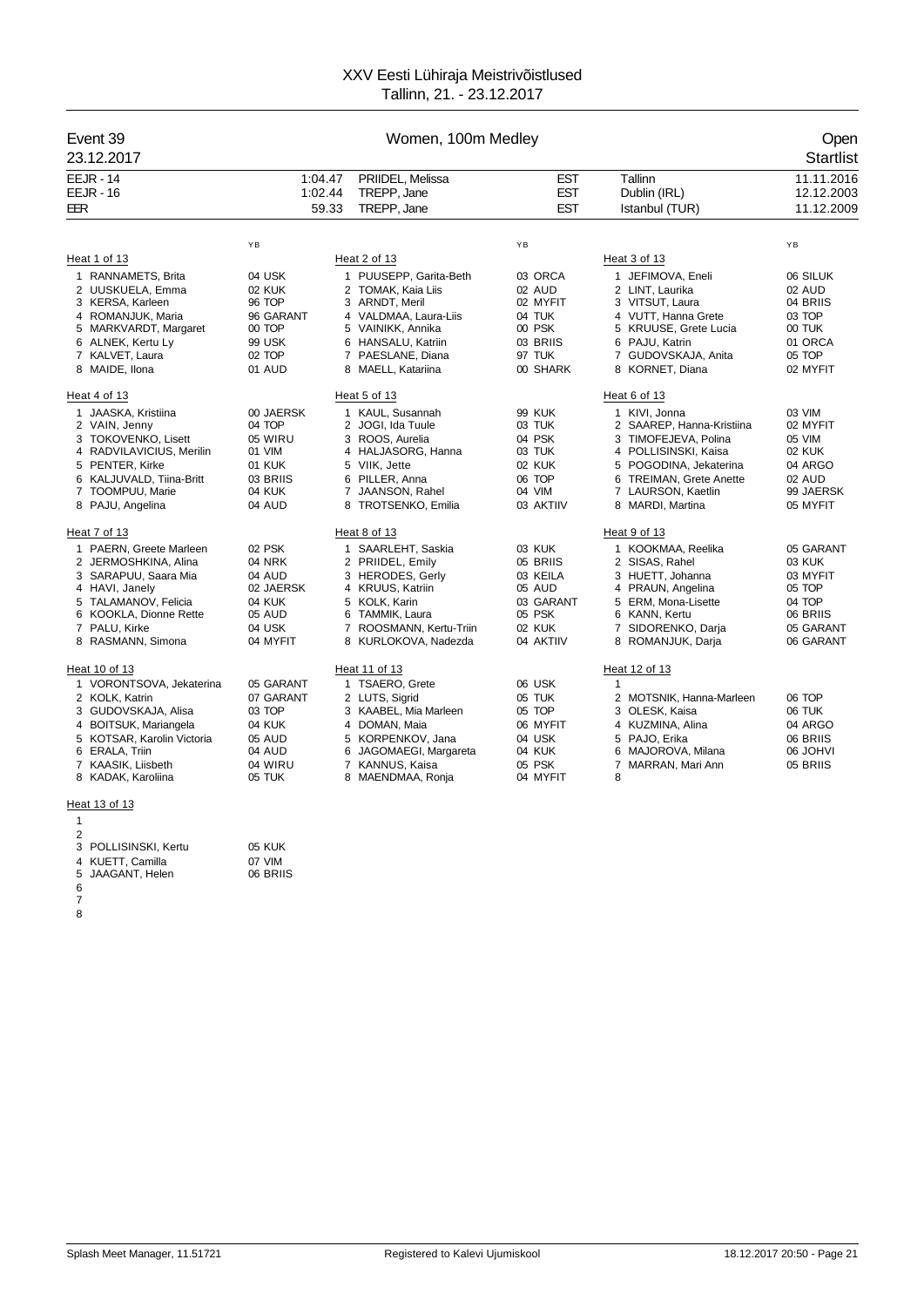| Event 40<br>23.12.2017                                                                                                                                                              | Men, 100m Medley                                                                             |                                                                                                                                                                                                            |                                                                                         |                                                                                                                                                                                              | Open<br><b>Startlist</b>                                                                   |  |
|-------------------------------------------------------------------------------------------------------------------------------------------------------------------------------------|----------------------------------------------------------------------------------------------|------------------------------------------------------------------------------------------------------------------------------------------------------------------------------------------------------------|-----------------------------------------------------------------------------------------|----------------------------------------------------------------------------------------------------------------------------------------------------------------------------------------------|--------------------------------------------------------------------------------------------|--|
| <b>EEJR - 14</b><br><b>EEJR - 16</b><br><b>EEJR - 18</b><br>EER                                                                                                                     | 1:00.58                                                                                      | ZIRK, Kregor<br>LIIVAMÄGI, Martin<br>56.42<br>54.87<br>TRIBUNTSOV, Ralf<br>52.92<br>ALJAND, Martti                                                                                                         | <b>EST</b><br>EST<br><b>EST</b><br><b>EST</b>                                           | Tallinn<br>Tallinn<br>Bergen (NOR)<br>Chartres (FRA)                                                                                                                                         | 21.12.2013<br>25.02.2005<br>20.04.2013<br>25.11.2012                                       |  |
|                                                                                                                                                                                     | ΥB                                                                                           |                                                                                                                                                                                                            | YB                                                                                      |                                                                                                                                                                                              | ΥB                                                                                         |  |
| Heat 1 of 16                                                                                                                                                                        |                                                                                              | Heat 2 of 16                                                                                                                                                                                               |                                                                                         | Heat 3 of 16                                                                                                                                                                                 |                                                                                            |  |
| 1 LELLE, Armin Evert<br>2 GUSSEV, Andrei<br>3 KHLOPTSOV, Andriy<br>4 LIIVAMAEGI, Martin<br>5 ALJAND, Martti<br>6 ZIRK, Kregor                                                       | 99 VIM<br>97 GARANT<br>98 KYI<br><b>88 KUK</b><br>87 AUD<br>99 USK                           | 1 PIILBERG, Martin<br>2 SOVTSA, Mark<br>3 AHTIAINEN, Alex<br>4 SELI, Karel<br>5 HIIE, Matis<br>6 MATVEJEV, Tiit                                                                                            | 00 USK<br>01 TOP<br>01 USK<br>98 TUK<br>98 KEILA<br>99 USK                              | 1 PRIBLUDNOI, Mihhail<br>2 GRITSOK, Alan<br>3 MIILPALU, Matteus<br>4 AMOSENKOV, Aleksandr<br>5 STSEGLOV, Ivan<br>6 TARUM, Robert                                                             | 01 JAERSK<br>03 GARANT<br>02 USK<br>01 JAERSK<br>00 USK<br>00 AKTIIV                       |  |
| 7 SIIM, Cevin Anders<br>8 LILLEORG, Miko                                                                                                                                            | 97 AUD<br>98 TOP                                                                             | 7 AKAVANTSEV, Maksim<br>8 LANGEL, Marko- Matteus                                                                                                                                                           | 98 AKTIIV<br>99 AUD                                                                     | 7 ARM, Markus<br>8 VIIRPUU, Jan Joonas                                                                                                                                                       | 01 MYFIT<br>02 KUK                                                                         |  |
| Heat 4 of 16                                                                                                                                                                        |                                                                                              | Heat 5 of 16                                                                                                                                                                                               |                                                                                         | Heat 6 of 16                                                                                                                                                                                 |                                                                                            |  |
| 1 KANNUS, Rasmus<br>2 ASMUS, Erik<br>3 KESKUELL, Kert-Taniel<br>4 FORSEL, Marcus<br>5 GELLER, Mark<br>6 VISNAPUU, Karl-Johannes<br>7 ROOSIMAA, Aleksander<br>8 MAERTMAA, Alex Artur | 00 BRIIS<br>02 USK<br><b>99 USK</b><br>03 KEILA<br>99 TOP<br>02 USK<br>01 AUD<br>02 USK      | 1 SHUVALOV, Igor<br>2 KUZMIN, Sergei<br>3 LATT, Ilia<br>4 VAINIKK, Rando<br>5 MILK, Markus<br>6 REIU, Sven<br>7 VARES, Kaarup<br>8 PILLE, Sken-Sander                                                      | 03 GARANT<br>02 ARGO<br>01 AKTIIV<br>00 PSK<br>99 TUK<br>00 USK<br>01 TUK<br>02 TUK     | 1 LOOKENE, Rain Rasmus<br>2 MARRAN, Mihkel Melker<br>3 KAMPUS, Aleksander<br>4 ADAMSON, Kristjan<br>5 ARGE, Anders<br>6 MINAJEV, Maksim<br>7 TAMMER, Toomas Tanel<br>8 PALVADRE, Christopher | 01 MYFIT<br>03 BRIIS<br>01 TOP<br><b>00 KUK</b><br>01 TOP<br>03 GARANT<br>03 TUK<br>03 TOP |  |
| Heat 7 of 16                                                                                                                                                                        |                                                                                              | Heat 8 of 16                                                                                                                                                                                               |                                                                                         | Heat 9 of 16                                                                                                                                                                                 |                                                                                            |  |
| 1 TATAR, Robin<br>2 TSALOV, Kirill<br>3 KOLLI, Karl Aleksander<br>4 SEI, Paul Arvid<br>5 REINLO, Karl Marten<br>6 BABURIN, Ilja<br>7 HANKO, Oskar<br>8 TIIMUS, Siim Hindrik         | 02 ORCA<br>03 KUK<br>01 WIRU<br>00 RAMSK<br>99 USK<br>01 JAERSK<br>02 PAIDE<br>00 WIRU       | 1 HELDE, Kaspar<br>2 FILIPPOV, Aleksandr<br>3 ORAV, Patrick<br>4 VARKKI, Konstantin<br>5 ALOE, Robin<br>6 DENISSOV, Dmitri<br>7 PASKOV, Philip<br>8 KARATSEVSKI, Nikita                                    | 02 TOP<br>02 ARGO<br>04 AUD<br>02 AKTIIV<br>00 KEILA<br>02 GARANT<br>02 ORCA<br>03 ORCA | 1 SEPP, Konrad Aleksander<br>2 BARINOV, Robert<br>3 FILIPPOV, Georg<br>4 REIMAA, Erik<br>5 MAKAROV, Sergei<br>6 ROOTSMA, Jass<br>7 KUULPAK, Hans-Mikk<br>8 LIHHATS, Erik                     | 05 VIM<br>03 GARANT<br>04 KUK<br>02 USK<br>02 GARANT<br>02 USK<br>04 TOP<br>03 GARANT      |  |
|                                                                                                                                                                                     |                                                                                              |                                                                                                                                                                                                            |                                                                                         |                                                                                                                                                                                              |                                                                                            |  |
| Heat 10 of 16<br>1 LILL, Robin<br>2 FABER, Aron<br>3 MAEKIMAA, S.<br>4 ZGURO. Maksim<br>5 LILIENBERG, Kaurit<br>6 NIKOLTSUK, Aleksei<br>7 NOMM, Mirko<br>8 OUNMAA, Sass-Joergen     | 05 TOP<br>02 TUK<br>02 PSK<br><b>02 NRK</b><br>02 AUD<br><b>02 NRK</b><br>04 VIM<br>01 SHARK | Heat 11 of 16<br>1 VIIRPUU, Jako Joosep<br>2 ILTSISIN, Mark<br>3 STEPANOV, Ragnar<br>4 VALKRUSMAN, Andreas<br>5 TULTS, Carlos<br>6 MAENNIK, Hans Herman<br>7 TEDER, Karl Christopher<br>8 PRITS, Ralf Erik | 05 KUK<br>06 KUK<br>03 AKTIIV<br>03 ARGO<br>04 KUK<br>05 BRIIS<br>04 BRIIS<br>04 MYFIT  | Heat 12 of 16<br>1 KAEGO, Trevor<br>2 KOVASK, Rasmus<br>3 NOPPONEN, Jorven<br>4 KRYUKOV, Ilja<br>5 VALDNER, Danila<br>6 RUOTSALAINEN, Patrik<br>7 SAHPAZOV, Artjom<br>8 SEPP, Guenter        | 06 KUK<br>02 KUK<br>05 VIM<br>03 AKTIIV<br>02 AKTIIV<br>02 USK<br>04 AUD<br>03 PSK         |  |
| Heat 13 of 16<br>1 VELMAR, Denis<br>2 KIVARI, Marten-Hugo<br>3 PAAL, Rasmus<br>4 LIIV, Armin<br>5 ALIMOV, Ilja<br>6 SMOK, Alan<br>7 RANNIK, Ranel<br>8 VOMPA, Mark Tomi Wilhelm     | 04 AKTIIV<br>03 TUK<br>03 AUD<br>04 AUD<br>06 GARANT<br>05 GARANT<br>03 KUK<br>03 KUK        | Heat 14 of 16<br>1 BORISSOV, Pavel<br>2 ALTEBERG, Artjom<br>3 SHUVALOV, Daniil<br>4 KIVARI, Kristofer-Jaago<br>5 TSOPP, Tristan<br>6 METSA, Aap Valter<br>7 JABLOKOV, Erik<br>8 MOSKALENKO, Denis          | 05 DILAN<br>06 NRK<br>06 GARANT<br>03 TUK<br>04 AUD<br>05 USK<br>03 PALUSK<br>05 PSK    | Heat 15 of 16<br>$\mathbf{1}$<br>2 KOKKOTA, Hans Joonas<br>3 ANTONIAK, Lars Sebastian<br>4 ANSON, Artur<br>TAMMIK, Remi<br>5<br>6 TAMMENIIT, Karl Mattias<br>SMOK, Edvin<br>7<br>8           | 05 AUD<br>05 KUK<br>03 GARANT<br>05 PSK<br>02 PSK<br>05 GARANT                             |  |
| Heat 16 of 16                                                                                                                                                                       |                                                                                              |                                                                                                                                                                                                            |                                                                                         |                                                                                                                                                                                              |                                                                                            |  |

| 89 VIM   |
|----------|
|          |
| 03 NRK   |
| 04 BRIIS |
|          |
|          |

- 
-